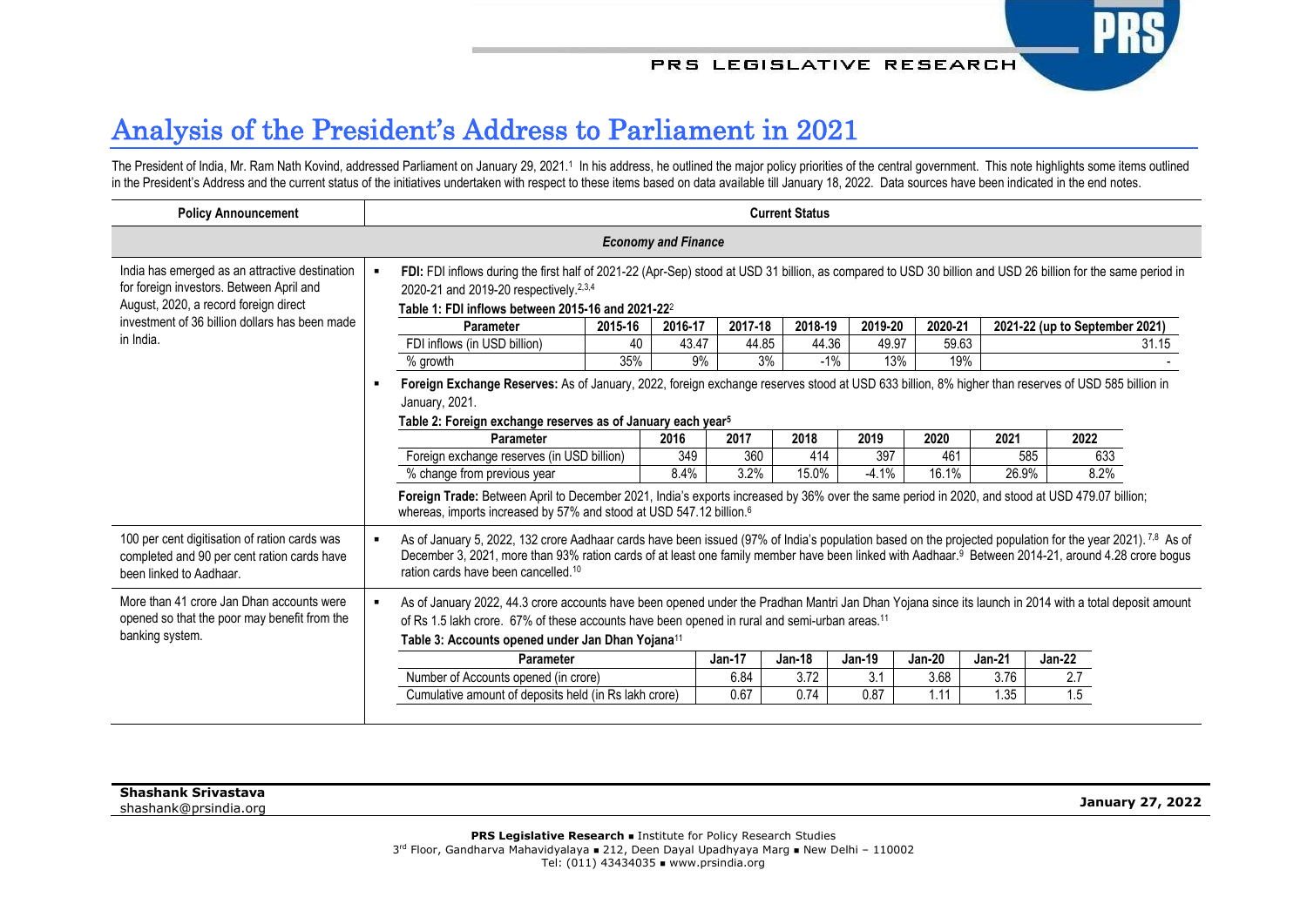<span id="page-1-1"></span><span id="page-1-0"></span>

| <b>Policy Announcement</b>                                                                                                                                                                                                                                                          |                                                    |                                                                                                                                                                                                                                                                                                                                                                                                                                                                                                                                                                                                                                                                                                                                                                                                                                                                                                                                                                                                                                                                                                                                                                                                                                                                                                                                                                                                                                                                                                                        |                                                                                                                                                                                                                                                     |            | <b>Current Status</b> |                         |                         |            |                              |  |
|-------------------------------------------------------------------------------------------------------------------------------------------------------------------------------------------------------------------------------------------------------------------------------------|----------------------------------------------------|------------------------------------------------------------------------------------------------------------------------------------------------------------------------------------------------------------------------------------------------------------------------------------------------------------------------------------------------------------------------------------------------------------------------------------------------------------------------------------------------------------------------------------------------------------------------------------------------------------------------------------------------------------------------------------------------------------------------------------------------------------------------------------------------------------------------------------------------------------------------------------------------------------------------------------------------------------------------------------------------------------------------------------------------------------------------------------------------------------------------------------------------------------------------------------------------------------------------------------------------------------------------------------------------------------------------------------------------------------------------------------------------------------------------------------------------------------------------------------------------------------------------|-----------------------------------------------------------------------------------------------------------------------------------------------------------------------------------------------------------------------------------------------------|------------|-----------------------|-------------------------|-------------------------|------------|------------------------------|--|
| Direct Benefit Transfer (DBT) has facilitated<br>funds transfer of more than Rs 13,00,000<br>crores to beneficiaries during the last 6 years.                                                                                                                                       | $\blacksquare$                                     | As of January 24, 2022, the cumulative transfer through Direct benefit Transfer was Rs 20,91,401 crore. <sup>12</sup> Between April 2021 and January 2022, Rs 4.53<br>lakh crore has been disbursed through the DBT programme to beneficiaries under 312 schemes. <sup>12</sup> According to government estimates, this has led to<br>savings of Rs 2.23 lakh crore. <sup>12</sup><br>Table 4: Amount disbursed through DBT <sup>12</sup>                                                                                                                                                                                                                                                                                                                                                                                                                                                                                                                                                                                                                                                                                                                                                                                                                                                                                                                                                                                                                                                                              |                                                                                                                                                                                                                                                     |            |                       |                         |                         |            |                              |  |
|                                                                                                                                                                                                                                                                                     |                                                    | Parameter                                                                                                                                                                                                                                                                                                                                                                                                                                                                                                                                                                                                                                                                                                                                                                                                                                                                                                                                                                                                                                                                                                                                                                                                                                                                                                                                                                                                                                                                                                              | 2015-16                                                                                                                                                                                                                                             | 2016-17    | 2017-18               | 2018-19                 | 2019-20                 | 2020-21    | 2021-22 (up to January 2022) |  |
|                                                                                                                                                                                                                                                                                     |                                                    | Number of Beneficiaries (crore)                                                                                                                                                                                                                                                                                                                                                                                                                                                                                                                                                                                                                                                                                                                                                                                                                                                                                                                                                                                                                                                                                                                                                                                                                                                                                                                                                                                                                                                                                        |                                                                                                                                                                                                                                                     | 31.2       | 35.7                  | 124                     | 129.2<br>144.7          | 179.9      | 146.7                        |  |
|                                                                                                                                                                                                                                                                                     |                                                    | Amount disbursed through DBT (Rs crore)                                                                                                                                                                                                                                                                                                                                                                                                                                                                                                                                                                                                                                                                                                                                                                                                                                                                                                                                                                                                                                                                                                                                                                                                                                                                                                                                                                                                                                                                                | 61,942                                                                                                                                                                                                                                              | 74,689     | 1,90,871              | 3,29,796                | 3,81,631                | 5,52,527   | 4,53,667                     |  |
|                                                                                                                                                                                                                                                                                     |                                                    |                                                                                                                                                                                                                                                                                                                                                                                                                                                                                                                                                                                                                                                                                                                                                                                                                                                                                                                                                                                                                                                                                                                                                                                                                                                                                                                                                                                                                                                                                                                        | <b>Industry</b>                                                                                                                                                                                                                                     |            |                       |                         |                         |            |                              |  |
| India has registered a record improvement in<br>the Ease of Doing Business ranking. Now,<br>special emphasis is being laid on reducing<br>Compliance Burden.                                                                                                                        | $\blacksquare$<br>$\blacksquare$<br>$\blacksquare$ | The World Bank suspended the Annual 'Doing Business' Report in August, 2020 in light of reported irregularities which are currently being investigated. <sup>13</sup> In<br>the last report, released in October 2019, India ranked 63 out of 190 countries. India was among the top ten countries showing improvement, primarily<br>because of changes related to starting a business, obtaining construction permits, trading across borders, and resolving insolvency. Note that the World<br>Bank has discontinued this report after data irregularities were found in the 2018 and 2020 editions. <sup>14</sup><br>The central government notified a list of 180 reforms under the Business Reform Action Plan (BRAP) towards enabling Ease of Doing Business in 2018<br>which were to be implemented by 2019. <sup>15</sup> In the state-wise rankings for achievement under BRAP in 2019, Andhra Pradesh, Uttar Pradesh and Telangana<br>were the top performers. Arunachal Pradesh, Manipur, Meghalaya, Nagaland, Odisha, Sikkim, Tripura, and Chandigarh were placed last. <sup>16</sup><br>In January 2021, the Regulatory Compliance Portal was launched by the Department for Promotion of Industry and Internal Trade. <sup>17</sup> The objective of this<br>portal is to act as a bridge between citizens, industries and the Government in order to minimize burdensome compliances. It will also act as a first-of-its-<br>kind central online repository of all Central and State-level compliances. |                                                                                                                                                                                                                                                     |            |                       |                         |                         |            |                              |  |
| India has moved up from 65 to 34 in the World<br>Tourism Index ranking.                                                                                                                                                                                                             | $\blacksquare$                                     |                                                                                                                                                                                                                                                                                                                                                                                                                                                                                                                                                                                                                                                                                                                                                                                                                                                                                                                                                                                                                                                                                                                                                                                                                                                                                                                                                                                                                                                                                                                        | India was ranked 34 <sup>th</sup> in the Travel and Tourism Competitiveness Report, published by the World Economic Forum in 2019. <sup>18</sup> India's rank improved by six<br>places, from 40 <sup>th</sup> in 2017 to 34 <sup>th</sup> in 2019. |            |                       |                         |                         |            |                              |  |
| Under the MUDRA scheme, more than 25<br>crore loans have been sanctioned so far, of<br>which nearly 70% have been given to women<br>entrepreneurs.                                                                                                                                  | $\blacksquare$                                     | The Pradhan Mantri MUDRA Yojana was launched in 2015 for providing loans of up to Rs 10 lakh to the non-corporate, non-farm small/ micro enterprises.<br>Under this scheme, the following categories of loans can be given: (i) 'Shishu' (loans up to than Rs 50,000), (ii) 'Kishore' (loans between Rs 50,000 and Rs 5<br>lakh), and (iii) 'Tarun' (loans between Rs 5 lakh and Rs 10 lakh). As of November 26, 2021, total number of PMMY loans extended across the country,<br>including SC, ST, Minority and Women Entrepreneurs is 32.11 crore, out of which 21.74 crore loans have been extended to women entrepreneurs (68%). <sup>19</sup><br>Table 5: Loans given under the Pradhan Mantri MUDRA Yojana <sup>20</sup>                                                                                                                                                                                                                                                                                                                                                                                                                                                                                                                                                                                                                                                                                                                                                                                         |                                                                                                                                                                                                                                                     |            |                       |                         |                         |            |                              |  |
|                                                                                                                                                                                                                                                                                     |                                                    | Parameter                                                                                                                                                                                                                                                                                                                                                                                                                                                                                                                                                                                                                                                                                                                                                                                                                                                                                                                                                                                                                                                                                                                                                                                                                                                                                                                                                                                                                                                                                                              | 2015-16                                                                                                                                                                                                                                             | 2016-17    | 2017-18               | 2018-19                 | 2019-20                 | 2020-21    | 2021-22 (up to January 2022) |  |
|                                                                                                                                                                                                                                                                                     |                                                    | Number of loans sanctioned (in crore)                                                                                                                                                                                                                                                                                                                                                                                                                                                                                                                                                                                                                                                                                                                                                                                                                                                                                                                                                                                                                                                                                                                                                                                                                                                                                                                                                                                                                                                                                  | 3.5                                                                                                                                                                                                                                                 | 4.0        | 4.8                   | 6.0                     | 6.2                     | 5.1        | 3.1                          |  |
|                                                                                                                                                                                                                                                                                     |                                                    | Amount sanctioned (in Rs lakh crore)                                                                                                                                                                                                                                                                                                                                                                                                                                                                                                                                                                                                                                                                                                                                                                                                                                                                                                                                                                                                                                                                                                                                                                                                                                                                                                                                                                                                                                                                                   | 1.4<br>1.3                                                                                                                                                                                                                                          | 1.8<br>1.8 | 2.5<br>2.5            | 3.2<br>$\overline{3.1}$ | 3.3<br>$\overline{3.3}$ | 3.2<br>3.1 | 1.9<br>$\overline{1.8}$      |  |
| Development of small and cottage industries<br>has received the requisite impetus through<br>measures like modification in the definition of<br>MSMEs, increase in the investment limit or<br>priority in government procurement. Initiatives<br>such as Emergency Credit Guarantee | $\blacksquare$                                     | Amount disbursed (in Rs crore)<br>The government revised the upper limit for investment in MSMEs and established a new criterion based on the firm's annual turnover in the Micro, Small<br>and Medium Enterprises Development Act, 2006 in June 2020. <sup>21</sup> The new definition also states that MSMEs from service and manufacturing sectors will<br>have the same investment limits, in contrast to the separate categorisation for the two sectors as per the 2006 Act. <sup>22</sup>                                                                                                                                                                                                                                                                                                                                                                                                                                                                                                                                                                                                                                                                                                                                                                                                                                                                                                                                                                                                                       |                                                                                                                                                                                                                                                     |            |                       |                         |                         |            |                              |  |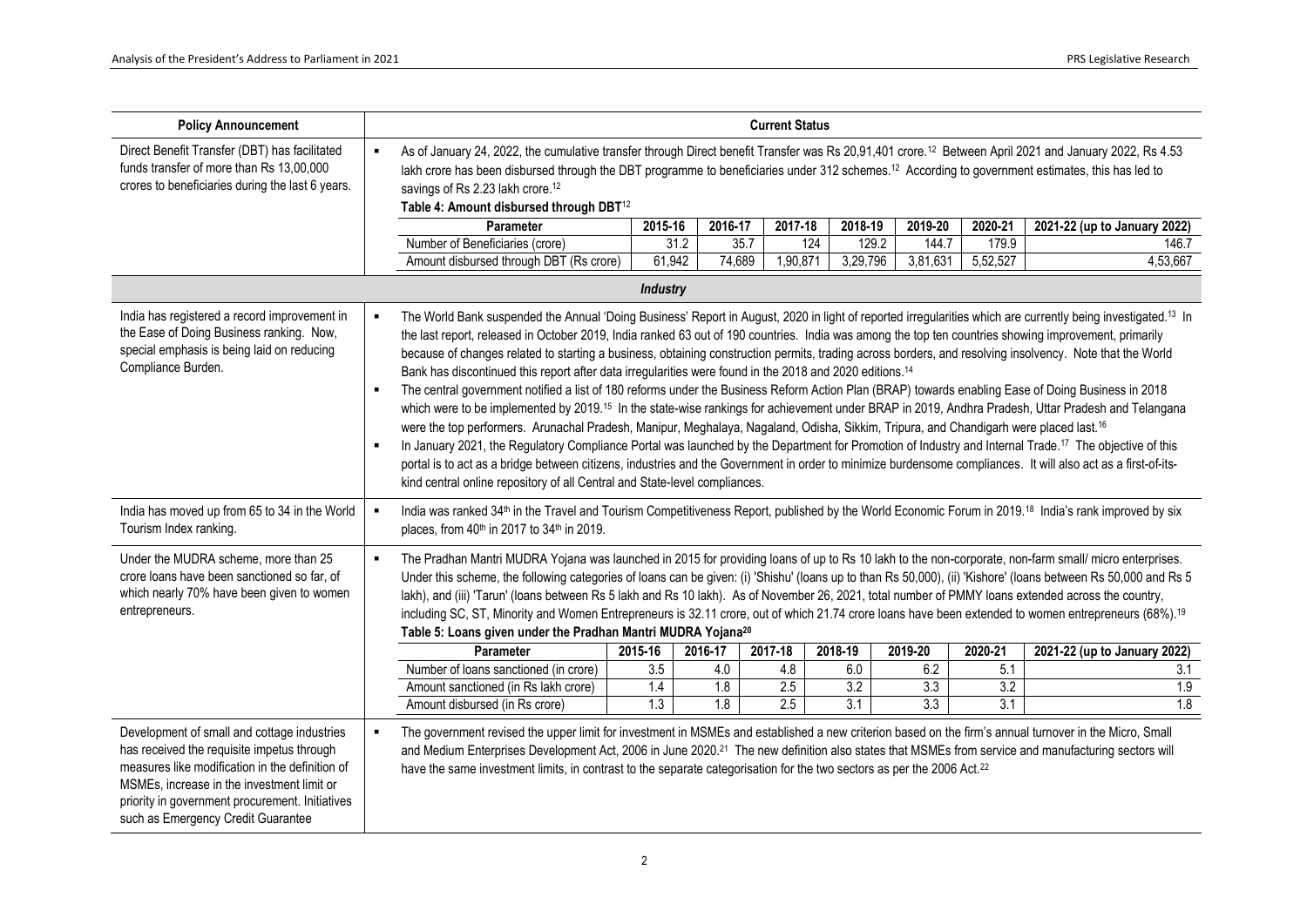| <b>Policy Announcement</b>                                                                                                    |                                                                                                                                                                                                                                                                                                                                                                                                                                                                                        |                                                                                                                                                                                                                                                                                                                                                                                                                                                                                                                                                                                                                                                                  |                |                                                                                                    | <b>Current Status</b>            |                                                                                                                                                                                                                                                                                                                                                                                                                                                                                                                                                                                                                                                                                                                                                                                                                                                                                                                                                                                                                                                                                                                                                                                                                                                                                                                                                                                                                                                                                                                                                                                                                                                                                                                                                                                                                                                                                                                                                                                                                                                                                                                                                                                                                                                       |  |  |  |  |
|-------------------------------------------------------------------------------------------------------------------------------|----------------------------------------------------------------------------------------------------------------------------------------------------------------------------------------------------------------------------------------------------------------------------------------------------------------------------------------------------------------------------------------------------------------------------------------------------------------------------------------|------------------------------------------------------------------------------------------------------------------------------------------------------------------------------------------------------------------------------------------------------------------------------------------------------------------------------------------------------------------------------------------------------------------------------------------------------------------------------------------------------------------------------------------------------------------------------------------------------------------------------------------------------------------|----------------|----------------------------------------------------------------------------------------------------|----------------------------------|-------------------------------------------------------------------------------------------------------------------------------------------------------------------------------------------------------------------------------------------------------------------------------------------------------------------------------------------------------------------------------------------------------------------------------------------------------------------------------------------------------------------------------------------------------------------------------------------------------------------------------------------------------------------------------------------------------------------------------------------------------------------------------------------------------------------------------------------------------------------------------------------------------------------------------------------------------------------------------------------------------------------------------------------------------------------------------------------------------------------------------------------------------------------------------------------------------------------------------------------------------------------------------------------------------------------------------------------------------------------------------------------------------------------------------------------------------------------------------------------------------------------------------------------------------------------------------------------------------------------------------------------------------------------------------------------------------------------------------------------------------------------------------------------------------------------------------------------------------------------------------------------------------------------------------------------------------------------------------------------------------------------------------------------------------------------------------------------------------------------------------------------------------------------------------------------------------------------------------------------------------|--|--|--|--|
| Scheme for Rs 3,00,000 crore, special<br>scheme of Rs 20,000 crore for MSMEs in<br>distress and Fund of Funds have benefitted | The calculation of investment in plant and machinery will be linked to the Income Tax return of the previous years or self-declaration of the promoter of the<br>$\blacksquare$<br>enterprise, in case of new enterprises. Information on turnover will be linked to the GST identification number (GSTIN). All units with GSTIN listed against<br>the same Permanent Account Number will be collectively treated as one enterprise for turnover and investment figures. <sup>23</sup> |                                                                                                                                                                                                                                                                                                                                                                                                                                                                                                                                                                                                                                                                  |                |                                                                                                    |                                  |                                                                                                                                                                                                                                                                                                                                                                                                                                                                                                                                                                                                                                                                                                                                                                                                                                                                                                                                                                                                                                                                                                                                                                                                                                                                                                                                                                                                                                                                                                                                                                                                                                                                                                                                                                                                                                                                                                                                                                                                                                                                                                                                                                                                                                                       |  |  |  |  |
| lakhs of small scale industries                                                                                               |                                                                                                                                                                                                                                                                                                                                                                                                                                                                                        | Table 6: Changes in definition of MSME (figures in Rs) <sup>22</sup>                                                                                                                                                                                                                                                                                                                                                                                                                                                                                                                                                                                             |                |                                                                                                    |                                  |                                                                                                                                                                                                                                                                                                                                                                                                                                                                                                                                                                                                                                                                                                                                                                                                                                                                                                                                                                                                                                                                                                                                                                                                                                                                                                                                                                                                                                                                                                                                                                                                                                                                                                                                                                                                                                                                                                                                                                                                                                                                                                                                                                                                                                                       |  |  |  |  |
|                                                                                                                               |                                                                                                                                                                                                                                                                                                                                                                                                                                                                                        |                                                                                                                                                                                                                                                                                                                                                                                                                                                                                                                                                                                                                                                                  |                |                                                                                                    | <b>Investment Limit</b>          |                                                                                                                                                                                                                                                                                                                                                                                                                                                                                                                                                                                                                                                                                                                                                                                                                                                                                                                                                                                                                                                                                                                                                                                                                                                                                                                                                                                                                                                                                                                                                                                                                                                                                                                                                                                                                                                                                                                                                                                                                                                                                                                                                                                                                                                       |  |  |  |  |
|                                                                                                                               | <b>Enterprise</b>                                                                                                                                                                                                                                                                                                                                                                                                                                                                      | <b>Annual Turnover</b>                                                                                                                                                                                                                                                                                                                                                                                                                                                                                                                                                                                                                                           |                |                                                                                                    | <b>Previous Investment Limit</b> |                                                                                                                                                                                                                                                                                                                                                                                                                                                                                                                                                                                                                                                                                                                                                                                                                                                                                                                                                                                                                                                                                                                                                                                                                                                                                                                                                                                                                                                                                                                                                                                                                                                                                                                                                                                                                                                                                                                                                                                                                                                                                                                                                                                                                                                       |  |  |  |  |
|                                                                                                                               |                                                                                                                                                                                                                                                                                                                                                                                                                                                                                        | 2006 Act                                                                                                                                                                                                                                                                                                                                                                                                                                                                                                                                                                                                                                                         | <b>Revised</b> | <b>Service Sector</b>                                                                              | <b>Manufacturing Sector</b>      | <b>Revised Investment Limit</b>                                                                                                                                                                                                                                                                                                                                                                                                                                                                                                                                                                                                                                                                                                                                                                                                                                                                                                                                                                                                                                                                                                                                                                                                                                                                                                                                                                                                                                                                                                                                                                                                                                                                                                                                                                                                                                                                                                                                                                                                                                                                                                                                                                                                                       |  |  |  |  |
|                                                                                                                               | Micro                                                                                                                                                                                                                                                                                                                                                                                                                                                                                  | Up to 5 crore                                                                                                                                                                                                                                                                                                                                                                                                                                                                                                                                                                                                                                                    | Up to 5 crore  | Up to 10 lakh                                                                                      | Up to 25 lakh                    | Up to 1 crore                                                                                                                                                                                                                                                                                                                                                                                                                                                                                                                                                                                                                                                                                                                                                                                                                                                                                                                                                                                                                                                                                                                                                                                                                                                                                                                                                                                                                                                                                                                                                                                                                                                                                                                                                                                                                                                                                                                                                                                                                                                                                                                                                                                                                                         |  |  |  |  |
|                                                                                                                               | Small                                                                                                                                                                                                                                                                                                                                                                                                                                                                                  | 5 to 75 crore                                                                                                                                                                                                                                                                                                                                                                                                                                                                                                                                                                                                                                                    | 5-50 crore     | 10 lakh to 2 crore                                                                                 | 25 lakh to 5 crore               | 1 to 10 crore                                                                                                                                                                                                                                                                                                                                                                                                                                                                                                                                                                                                                                                                                                                                                                                                                                                                                                                                                                                                                                                                                                                                                                                                                                                                                                                                                                                                                                                                                                                                                                                                                                                                                                                                                                                                                                                                                                                                                                                                                                                                                                                                                                                                                                         |  |  |  |  |
|                                                                                                                               | Medium                                                                                                                                                                                                                                                                                                                                                                                                                                                                                 | 75 to 250 crore                                                                                                                                                                                                                                                                                                                                                                                                                                                                                                                                                                                                                                                  | 50-250 crore   | 2 to 5 crore                                                                                       | 5 to 10 crore                    | 10 to 50 crore                                                                                                                                                                                                                                                                                                                                                                                                                                                                                                                                                                                                                                                                                                                                                                                                                                                                                                                                                                                                                                                                                                                                                                                                                                                                                                                                                                                                                                                                                                                                                                                                                                                                                                                                                                                                                                                                                                                                                                                                                                                                                                                                                                                                                                        |  |  |  |  |
|                                                                                                                               |                                                                                                                                                                                                                                                                                                                                                                                                                                                                                        | establishing a fund with a corpus of Rs 10,000 crore to provide equity funding for MSMEs with growth potential and viability, (ii) allowing MSMEs to borrow<br>up to 20% of their entire outstanding credit from banks and NBFCs through loans guaranteed by the government, (iii) giving credit to promoters of MSMEs<br>with stressed assets in exchange for equity, and (iv) releasing payments due to MSMEs by the government and Public Sector Establishments within 45<br>days. 24, 25, 26, 27<br>In May 2020, the government notified the General Financial Rules, 2017 to specify that global tenders up to Rs 200 crore may only be notified with prior |                |                                                                                                    |                                  |                                                                                                                                                                                                                                                                                                                                                                                                                                                                                                                                                                                                                                                                                                                                                                                                                                                                                                                                                                                                                                                                                                                                                                                                                                                                                                                                                                                                                                                                                                                                                                                                                                                                                                                                                                                                                                                                                                                                                                                                                                                                                                                                                                                                                                                       |  |  |  |  |
|                                                                                                                               | $\blacksquare$<br>$\blacksquare$<br>resolution plan. <sup>36</sup>                                                                                                                                                                                                                                                                                                                                                                                                                     |                                                                                                                                                                                                                                                                                                                                                                                                                                                                                                                                                                                                                                                                  |                | contracts, they can only participate through a joint venture with an Indian company. <sup>29</sup> |                                  | approval of the Cabinet in exceptional cases. <sup>28</sup> The Public Procurement (Preference to Make in India) Order, 2017 was amended to enhance preference for<br>local suppliers in government procurement contracts. The 2017 Order classifies suppliers based on the amount of local content (based on amount of value<br>added in India) into: (i) Class-I local suppliers (50% or more), (ii) Class-II local suppliers (20%-50%), and (iii) non-local suppliers (less than 20%). The<br>amendment states that preference in procurement for Class-I suppliers will also apply to tenders where the contract is awarded to multiple bidders.<br>Preference will be given by (i) restricting participation from other suppliers where there is sufficient local capacity, and (ii) ensuring at least 50% of the<br>contract is fulfilled by Class-I suppliers. It also allows foreign companies to participate in a tender when there is insufficient local capacity. In other<br>The Insolvency and Bankruptcy Code, 2016 provides a time-bound process for resolving insolvency. In June 2020, the Code was amended to: (i) prohibit<br>the initiation of insolvency proceedings for defaults arising between March 25, 2020 and March, 2021, and (ii) increase the threshold for initiating an<br>insolvency resolution process from one lakh rupees to one crore rupees. <sup>30,31,32,33,34</sup> On April 4, 2021, the Insolvency and Bankruptcy Code (Amendment)<br>Ordinance was promulgated. It amended the Insolvency and Bankruptcy Code, 2016 to provide a time bound process for resolving the insolvency of<br>Corporate Insolvency Resolution Process (CIRPs). It also introduced an alternate insolvency resolution process for MSMEs called the Pre Packaged<br>Insolvency Resolution Process (PIRP). PIRPs are required to be completed within 120 days whereas CIRPs are required to be completed within 330 days.<br>35 As of September 31, 2021, a total of 4,708 CIRPs have commenced and 3,068 of them have been closed. Of the CIRPs closed, 701 have been closed<br>on appeal or review or settled, 527 have been withdrawn, 1,419 have ended in orders for liquidation and 421 of them have ended in approval of the |  |  |  |  |
| More than three and a half lakh Common<br>Service Centres are linking people in rural<br>areas to government services         | ٠                                                                                                                                                                                                                                                                                                                                                                                                                                                                                      |                                                                                                                                                                                                                                                                                                                                                                                                                                                                                                                                                                                                                                                                  |                |                                                                                                    |                                  | A Common Service Centre (CSC) is an access point for delivery of essential public utility services, social welfare schemes, healthcare, financial or<br>education services in rural areas. The CSC scheme was launched in 2009 to ensure delivery of e-services in remote locations at the level of the Gram                                                                                                                                                                                                                                                                                                                                                                                                                                                                                                                                                                                                                                                                                                                                                                                                                                                                                                                                                                                                                                                                                                                                                                                                                                                                                                                                                                                                                                                                                                                                                                                                                                                                                                                                                                                                                                                                                                                                          |  |  |  |  |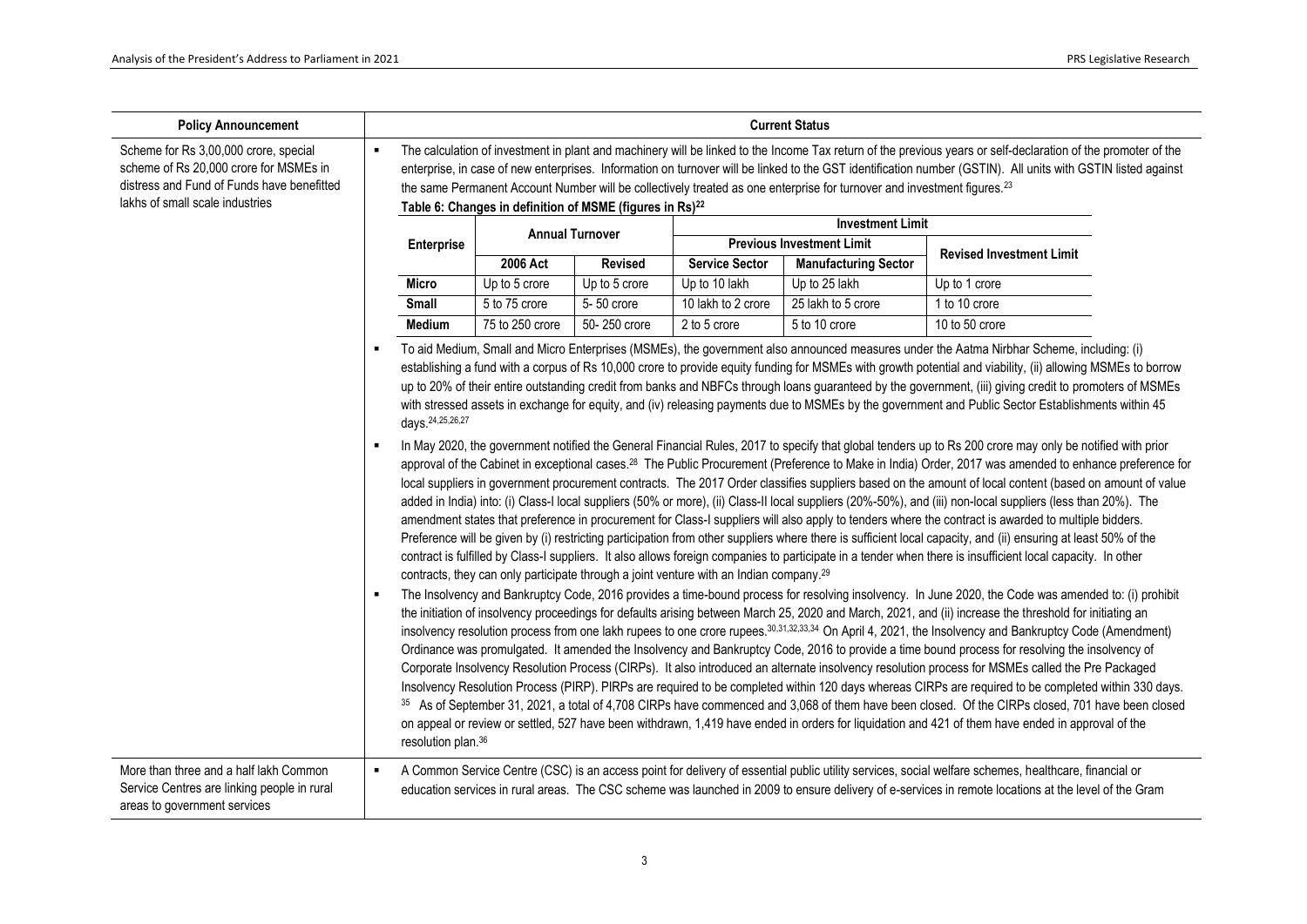<span id="page-3-0"></span>

| <b>Policy Announcement</b>                                                                    | <b>Current Status</b>                                                                            |                                                                                                                                                                                                                                                                                                                                                                                                                                                                                                                                                                                                                                                                                                                                                                                                                                                                                                                                                                                                                                                                                                                                                                                                                                                                                                                                                                                                                                                                                                                                                                                                                                                                                                                                                                                                                                                                                                                                                                                                                                                                                                                                                                                                                 |          |          |          |          |          |          |             |                                                                                                                                                                     |          |          |
|-----------------------------------------------------------------------------------------------|--------------------------------------------------------------------------------------------------|-----------------------------------------------------------------------------------------------------------------------------------------------------------------------------------------------------------------------------------------------------------------------------------------------------------------------------------------------------------------------------------------------------------------------------------------------------------------------------------------------------------------------------------------------------------------------------------------------------------------------------------------------------------------------------------------------------------------------------------------------------------------------------------------------------------------------------------------------------------------------------------------------------------------------------------------------------------------------------------------------------------------------------------------------------------------------------------------------------------------------------------------------------------------------------------------------------------------------------------------------------------------------------------------------------------------------------------------------------------------------------------------------------------------------------------------------------------------------------------------------------------------------------------------------------------------------------------------------------------------------------------------------------------------------------------------------------------------------------------------------------------------------------------------------------------------------------------------------------------------------------------------------------------------------------------------------------------------------------------------------------------------------------------------------------------------------------------------------------------------------------------------------------------------------------------------------------------------|----------|----------|----------|----------|----------|----------|-------------|---------------------------------------------------------------------------------------------------------------------------------------------------------------------|----------|----------|
|                                                                                               |                                                                                                  | Panchayat, where availability of internet and computers was inadequate. As of October 2021, more than 4.18 lakh CSCs operate in India, out of which 3.26<br>lakh CSCs are functional at Gram Panchayat level.37<br>Table 7: CSCs at the Gram Panchayat (GP) level between 2016-17 and 2021-2237,38,39                                                                                                                                                                                                                                                                                                                                                                                                                                                                                                                                                                                                                                                                                                                                                                                                                                                                                                                                                                                                                                                                                                                                                                                                                                                                                                                                                                                                                                                                                                                                                                                                                                                                                                                                                                                                                                                                                                           |          |          |          |          |          |          |             |                                                                                                                                                                     |          |          |
|                                                                                               | 2016-17<br>2017-18<br>2020-21<br>2021-22 (as of October 2021)<br>Parameter<br>2018-19<br>2019-20 |                                                                                                                                                                                                                                                                                                                                                                                                                                                                                                                                                                                                                                                                                                                                                                                                                                                                                                                                                                                                                                                                                                                                                                                                                                                                                                                                                                                                                                                                                                                                                                                                                                                                                                                                                                                                                                                                                                                                                                                                                                                                                                                                                                                                                 |          |          |          |          |          |          |             |                                                                                                                                                                     |          |          |
|                                                                                               |                                                                                                  | Number of functional CSCs at GP level                                                                                                                                                                                                                                                                                                                                                                                                                                                                                                                                                                                                                                                                                                                                                                                                                                                                                                                                                                                                                                                                                                                                                                                                                                                                                                                                                                                                                                                                                                                                                                                                                                                                                                                                                                                                                                                                                                                                                                                                                                                                                                                                                                           | 1,33,266 | 1,80,649 |          | 2,28,547 |          | 2,70,132 | 2,78,058    |                                                                                                                                                                     | 3,25,721 |          |
|                                                                                               |                                                                                                  | Increase in number of functional CSCs                                                                                                                                                                                                                                                                                                                                                                                                                                                                                                                                                                                                                                                                                                                                                                                                                                                                                                                                                                                                                                                                                                                                                                                                                                                                                                                                                                                                                                                                                                                                                                                                                                                                                                                                                                                                                                                                                                                                                                                                                                                                                                                                                                           |          | 35.5%    |          | 26.5%    |          | 18.2%    | 3%          |                                                                                                                                                                     |          |          |
| For the first time in the country, a Production<br>Linked Incentive Scheme worth about Rs 1.5 | $\blacksquare$                                                                                   | Table 8 below shows the increase in the value of electronic equipment manufactured in India between 2014-21.<br>Table 8: Production Profile of Electronic Sector <sup>40,41,42</sup>                                                                                                                                                                                                                                                                                                                                                                                                                                                                                                                                                                                                                                                                                                                                                                                                                                                                                                                                                                                                                                                                                                                                                                                                                                                                                                                                                                                                                                                                                                                                                                                                                                                                                                                                                                                                                                                                                                                                                                                                                            |          |          |          |          |          |          |             |                                                                                                                                                                     |          |          |
| lakh crore is being implemented in 10                                                         |                                                                                                  | Parameter                                                                                                                                                                                                                                                                                                                                                                                                                                                                                                                                                                                                                                                                                                                                                                                                                                                                                                                                                                                                                                                                                                                                                                                                                                                                                                                                                                                                                                                                                                                                                                                                                                                                                                                                                                                                                                                                                                                                                                                                                                                                                                                                                                                                       |          |          | 2014-15  |          | 2015-16  | 2016-17  | $2017 - 18$ | 2018-19                                                                                                                                                             | 2019-20  | 2020-21  |
| manufacturing sectors.                                                                        |                                                                                                  | Value of electronic goods manufactured in India (in Rs crore)                                                                                                                                                                                                                                                                                                                                                                                                                                                                                                                                                                                                                                                                                                                                                                                                                                                                                                                                                                                                                                                                                                                                                                                                                                                                                                                                                                                                                                                                                                                                                                                                                                                                                                                                                                                                                                                                                                                                                                                                                                                                                                                                                   |          |          | 1,90,366 |          | 2,43,263 | 3,17,331 | 3,88,306    | 4,58,006                                                                                                                                                            | 5,33,550 | 4,97,484 |
|                                                                                               |                                                                                                  | Growth rate (%)<br>Note: Data for 2020-21 is based on provisional estimates.                                                                                                                                                                                                                                                                                                                                                                                                                                                                                                                                                                                                                                                                                                                                                                                                                                                                                                                                                                                                                                                                                                                                                                                                                                                                                                                                                                                                                                                                                                                                                                                                                                                                                                                                                                                                                                                                                                                                                                                                                                                                                                                                    |          |          | 5.5%     |          | 27.8%    | 30.4%    | 22.4%       | 17.9%                                                                                                                                                               | 16.4%    | $-6.8%$  |
|                                                                                               | $\blacksquare$<br>$\blacksquare$                                                                 | India is the second largest mobile manufacturing hub in the world. As per the government, between 2014 and 2019, the number of mobile manufacturing<br>units has increased from two to more than 200, and the number of handsets produced has increased from six crore to 29 crore in 2018-19.43 Further, export<br>of mobile phones increased from USD 0.2 billion in 2017-18 to USD 1.7 billion in 2021 (April 2021-September 2021). <sup>44</sup><br>In March 2020, the Union Cabinet approved three schemes for the promotion of electronics manufacturing in India: (i) Production Incentive Scheme for<br>Large Scale Electronics Manufacturing (PLI), (ii) Modified Electronics Manufacturing Clusters Scheme (EMC 2.0), and (iii) Scheme for Promotion of<br>manufacturing of Electronic Components and Semiconductors (SPECS). Guidelines for the schemes were issued in June, 2020.45,46,47 The three schemes<br>seek to provide employment to 10 lakh people by 2025. The Ministry has extended the tenure of the scheme for large scale electronic manufacturing by                                                                                                                                                                                                                                                                                                                                                                                                                                                                                                                                                                                                                                                                                                                                                                                                                                                                                                                                                                                                                                                                                                                                 |          |          |          |          |          |          |             | one year, i.e., till 2025-26. As of December 2021, approvals have been granted to 16, 1, and 2 applications for the above three schemes respectively. <sup>48</sup> |          |          |
|                                                                                               | $\blacksquare$<br>$\blacksquare$<br>$\blacksquare$                                               | In February 2021, the government notified a PLI scheme to Telecom and Networking Products manufacturing in India to attract investments in the telecom<br>sector with an overall financial outlay of Rs 12,195 crore over 5 years. <sup>49</sup> A total of 31 applicants have been found eligible and given approval under the<br>scheme. In April 2021, Cabinet approved a PLI scheme for white goods (manufacturing of components and sub-assemblies of air conditioners and LED<br>lights). The Scheme is to be implemented over a seven year period, from FY2021-22 to FY2028-29 with an outlay of Rs 6,238 crore. <sup>50</sup> As of November<br>2021, 52 companies filed their application with committed investment of Rs 5,858 crore under the scheme. Of these, 42 applicants have been provisionally<br>selected. In October 2021, a PLI scheme for specialty steel was notified. It has an outlay of Rs 6,322 crore, which would be released over five years. <sup>51</sup><br>In December 2021, the Ministry of Electronics and Information Technology notified various initiatives for promotion of the semiconductor and electronic<br>display industry. <sup>52</sup> These are aimed at promoting higher domestic value addition in electronics manufacturing. Key details include: (i) support will be<br>provided to 100 domestic companies of semiconductor design (covers design of integrated circuits, chipsets, system on chips, systems, and semiconductor-<br>linked design), (ii) fiscal support of up to 50% of the project cost will be provided for setting up fabrication plants for electronic displays, and<br>semiconductors. <sup>53,54</sup> for a period of six years, (iii) an independent and specialised semiconductor mission will be launched, and (iv) the ministry will take<br>requisite steps for modernisation and commercialisation of SCL, an autonomous body under the Department of Space. <sup>55</sup> The total outlay on the above<br>programmes is estimated to be Rs 76,000 crore.<br>The Ministry of Textiles notified the Production Linked Incentive (PLI) Scheme for Textiles in September 2021. <sup>56</sup> The Scheme aims to promote through |          |          |          |          |          |          |             |                                                                                                                                                                     |          |          |
|                                                                                               |                                                                                                  | incentives the production of certain man-made fibre apparel and fabrics, and ten segments of technical textiles products. The Scheme is valid up to 2029-                                                                                                                                                                                                                                                                                                                                                                                                                                                                                                                                                                                                                                                                                                                                                                                                                                                                                                                                                                                                                                                                                                                                                                                                                                                                                                                                                                                                                                                                                                                                                                                                                                                                                                                                                                                                                                                                                                                                                                                                                                                       |          |          |          |          |          |          |             |                                                                                                                                                                     |          |          |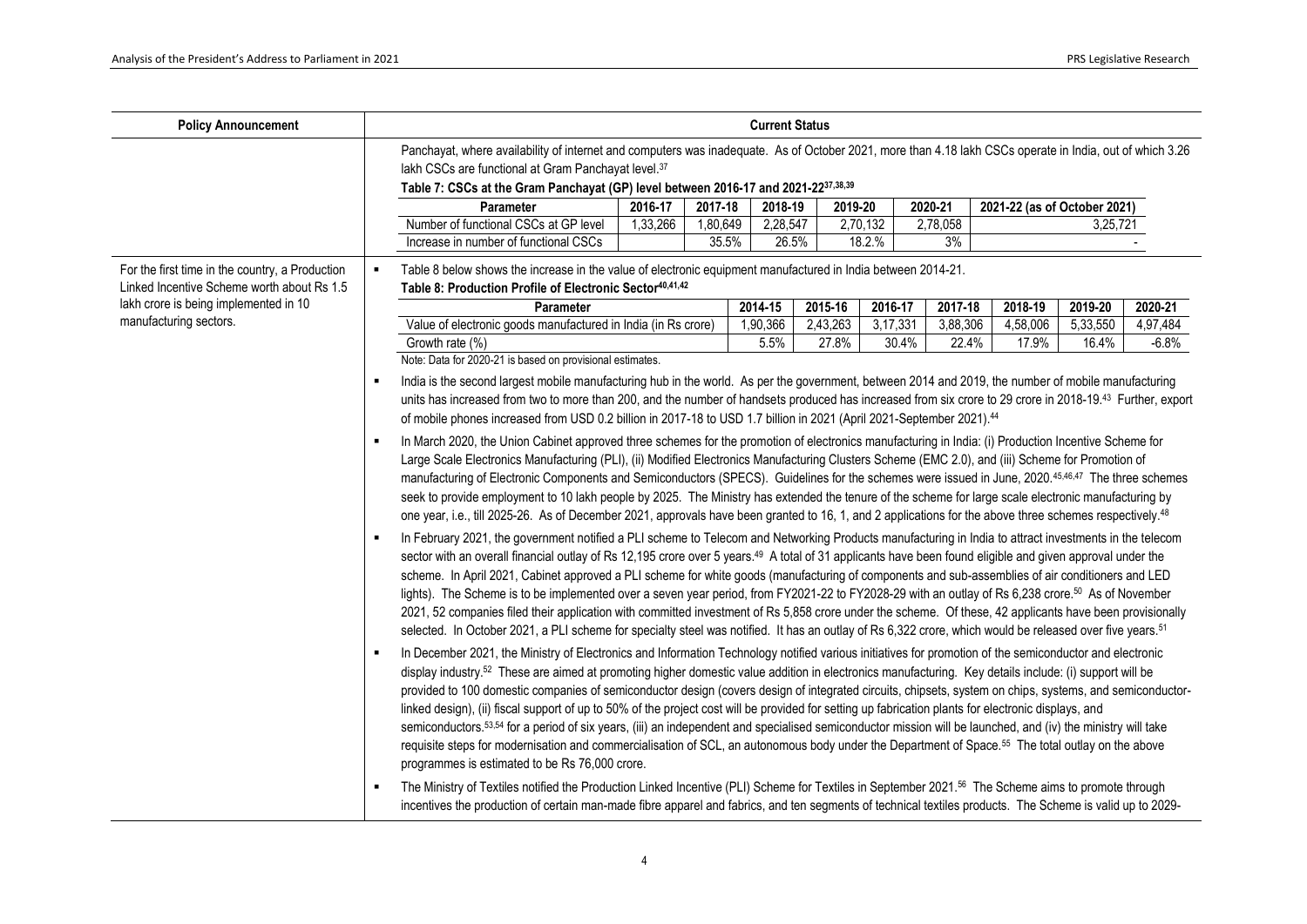| <b>Policy Announcement</b>                                                                                                            |                                                                                                                                                                                                                                                                                                                                                                                                                                                                                                                                                                                                                                                                                                                                                                                                                                                                                                                                                                                                                                                                                                                                 |                                                                                                                                                                                                                                                                                                                                                                                                                                                                                                                                                                                                                                                                                                                                                                                                                                                                                                                                                                                                                                                                                                                                                                                                                                                                                                                                                                                                                                                                                   |                               | <b>Current Status</b>               |                                                            |  |  |  |  |  |
|---------------------------------------------------------------------------------------------------------------------------------------|---------------------------------------------------------------------------------------------------------------------------------------------------------------------------------------------------------------------------------------------------------------------------------------------------------------------------------------------------------------------------------------------------------------------------------------------------------------------------------------------------------------------------------------------------------------------------------------------------------------------------------------------------------------------------------------------------------------------------------------------------------------------------------------------------------------------------------------------------------------------------------------------------------------------------------------------------------------------------------------------------------------------------------------------------------------------------------------------------------------------------------|-----------------------------------------------------------------------------------------------------------------------------------------------------------------------------------------------------------------------------------------------------------------------------------------------------------------------------------------------------------------------------------------------------------------------------------------------------------------------------------------------------------------------------------------------------------------------------------------------------------------------------------------------------------------------------------------------------------------------------------------------------------------------------------------------------------------------------------------------------------------------------------------------------------------------------------------------------------------------------------------------------------------------------------------------------------------------------------------------------------------------------------------------------------------------------------------------------------------------------------------------------------------------------------------------------------------------------------------------------------------------------------------------------------------------------------------------------------------------------------|-------------------------------|-------------------------------------|------------------------------------------------------------|--|--|--|--|--|
|                                                                                                                                       |                                                                                                                                                                                                                                                                                                                                                                                                                                                                                                                                                                                                                                                                                                                                                                                                                                                                                                                                                                                                                                                                                                                                 | 30. The total expenditure under the scheme will be Rs 10,683 crore. States such as Tamil Nadu, Punjab, Odisha, Andhra Pradesh, Gujarat, Rajasthan,<br>Assam, Karnataka, Madhya Pradesh and Telangana have expressed interest so far in the scheme. <sup>57</sup>                                                                                                                                                                                                                                                                                                                                                                                                                                                                                                                                                                                                                                                                                                                                                                                                                                                                                                                                                                                                                                                                                                                                                                                                                  |                               |                                     |                                                            |  |  |  |  |  |
|                                                                                                                                       | The Union Cabinet approved the production linked incentive (PLI) scheme for manufacturing drones and drone components in India in September 2021. <sup>58</sup><br>$\blacksquare$<br>The scheme has been allocated Rs 120 crore over three financial years (starting 2021-22). The scheme is available only for those manufacturers who<br>achieve a value addition of at least 40% of their sales turnover in a year. The manufacturers will be provided incentives of up to 20% of the value addition<br>every year. The incentive per manufacturer will be capped at Rs 30 crore, which is 25% of the total financial outlay.<br>The Ministry of Heavy Industries notified the Production-Linked Incentive (PLI) scheme for automobiles and auto components in September 2021.59,60,61<br>٠<br>Under the scheme, eligible companies will receive incentive on incremental sales of advanced automotive products manufactured domestically. The<br>scheme will be implemented over five years starting from 2022-23. The total outlay of the scheme is expected to have an expenditure of Rs 25,938 crore<br>over five years. |                                                                                                                                                                                                                                                                                                                                                                                                                                                                                                                                                                                                                                                                                                                                                                                                                                                                                                                                                                                                                                                                                                                                                                                                                                                                                                                                                                                                                                                                                   |                               |                                     |                                                            |  |  |  |  |  |
|                                                                                                                                       |                                                                                                                                                                                                                                                                                                                                                                                                                                                                                                                                                                                                                                                                                                                                                                                                                                                                                                                                                                                                                                                                                                                                 |                                                                                                                                                                                                                                                                                                                                                                                                                                                                                                                                                                                                                                                                                                                                                                                                                                                                                                                                                                                                                                                                                                                                                                                                                                                                                                                                                                                                                                                                                   |                               |                                     |                                                            |  |  |  |  |  |
|                                                                                                                                       | The government on May 12, 2021 approved a Production Linked Incentive (PLI) scheme for manufacturing of Advanced Chemistry Cell (ACC) in the country<br>$\blacksquare$<br>in order to bring down prices of batteries in the country. Drop in battery price will result in cost reduction of electric vehicles. <sup>62</sup>                                                                                                                                                                                                                                                                                                                                                                                                                                                                                                                                                                                                                                                                                                                                                                                                    |                                                                                                                                                                                                                                                                                                                                                                                                                                                                                                                                                                                                                                                                                                                                                                                                                                                                                                                                                                                                                                                                                                                                                                                                                                                                                                                                                                                                                                                                                   |                               |                                     |                                                            |  |  |  |  |  |
|                                                                                                                                       |                                                                                                                                                                                                                                                                                                                                                                                                                                                                                                                                                                                                                                                                                                                                                                                                                                                                                                                                                                                                                                                                                                                                 |                                                                                                                                                                                                                                                                                                                                                                                                                                                                                                                                                                                                                                                                                                                                                                                                                                                                                                                                                                                                                                                                                                                                                                                                                                                                                                                                                                                                                                                                                   | <b>Health</b>                 |                                     |                                                            |  |  |  |  |  |
| During these years, emphasis has been<br>placed not only on modernizing the healthcare<br>systems but also on prevention of diseases. | $\blacksquare$<br>$\blacksquare$<br>$\blacksquare$<br>$\blacksquare$<br>$\blacksquare$<br>Table 9: Details of vaccines administered                                                                                                                                                                                                                                                                                                                                                                                                                                                                                                                                                                                                                                                                                                                                                                                                                                                                                                                                                                                             | Approved vaccine candidates: Currently three vaccines are being administered in India - (i) Covishield, developed by the Serum Institute of India, (ii)<br>Covaxin, developed by Bharat Biotech and (iii) Sputnik V, developed by Dr Reddy's Laboratories and Sputnik LLC.<br>In May 2021, Covaxin was granted approval for paediatric trials in children between two and 18 years of age. <sup>63</sup><br>The Drug Controller General of India (DCGI) approved the Moderna COVID-19 vaccine for restricted emergency use in India on June 29, 2021. <sup>64</sup> The<br>vaccine was granted emergency use authorisation in the United States of America in December 2020. 65<br>Two more vaccines were granted emergency use authorisation in India in August 2021, these are: 66,67 (i) Janssen (developed by Johnson and Johnson),<br>and (ii) ZyCov-D (developed by Zydus Cadila). These vaccines may be administered to all persons of 18 years of age and above. ZyCov-D may be<br>administered to all persons of 12 years of age and above.<br>In December 2021, the Drugs Controller General of India (DCGI) granted emergency use authorisation for restricted use to two vaccines, Corbevax and<br>Covovax, and an anti-viral drug, Molnupiravir, for COVID-19. <sup>68</sup> Note that Covaxin may be administered to children aged between 15-18 years as well. It<br>was given emergency use authorisation for children aged between 12-18 years in December 2021. |                               |                                     |                                                            |  |  |  |  |  |
|                                                                                                                                       | Name                                                                                                                                                                                                                                                                                                                                                                                                                                                                                                                                                                                                                                                                                                                                                                                                                                                                                                                                                                                                                                                                                                                            | Company                                                                                                                                                                                                                                                                                                                                                                                                                                                                                                                                                                                                                                                                                                                                                                                                                                                                                                                                                                                                                                                                                                                                                                                                                                                                                                                                                                                                                                                                           | <b>Prescribed</b><br>Interval | Approval by WHO                     | <b>Efficacy Rate</b>                                       |  |  |  |  |  |
|                                                                                                                                       | Covishield                                                                                                                                                                                                                                                                                                                                                                                                                                                                                                                                                                                                                                                                                                                                                                                                                                                                                                                                                                                                                                                                                                                      | Serum Institute of India                                                                                                                                                                                                                                                                                                                                                                                                                                                                                                                                                                                                                                                                                                                                                                                                                                                                                                                                                                                                                                                                                                                                                                                                                                                                                                                                                                                                                                                          | 12-16 weeks*                  | Assessed and approved               | 70.42% based on overseas clinical<br>studies               |  |  |  |  |  |
|                                                                                                                                       | Covaxin                                                                                                                                                                                                                                                                                                                                                                                                                                                                                                                                                                                                                                                                                                                                                                                                                                                                                                                                                                                                                                                                                                                         | <b>Bharat Biotech</b>                                                                                                                                                                                                                                                                                                                                                                                                                                                                                                                                                                                                                                                                                                                                                                                                                                                                                                                                                                                                                                                                                                                                                                                                                                                                                                                                                                                                                                                             | Four-six weeks                | Accessed and approved               | 77.8% based on interim trials                              |  |  |  |  |  |
|                                                                                                                                       | Sputnik V                                                                                                                                                                                                                                                                                                                                                                                                                                                                                                                                                                                                                                                                                                                                                                                                                                                                                                                                                                                                                                                                                                                       | Dr Reddy's Laboratories and                                                                                                                                                                                                                                                                                                                                                                                                                                                                                                                                                                                                                                                                                                                                                                                                                                                                                                                                                                                                                                                                                                                                                                                                                                                                                                                                                                                                                                                       | Three weeks                   | Rolling submission of clinical data | 91.6% based on a phase three trials<br>conducted in Russia |  |  |  |  |  |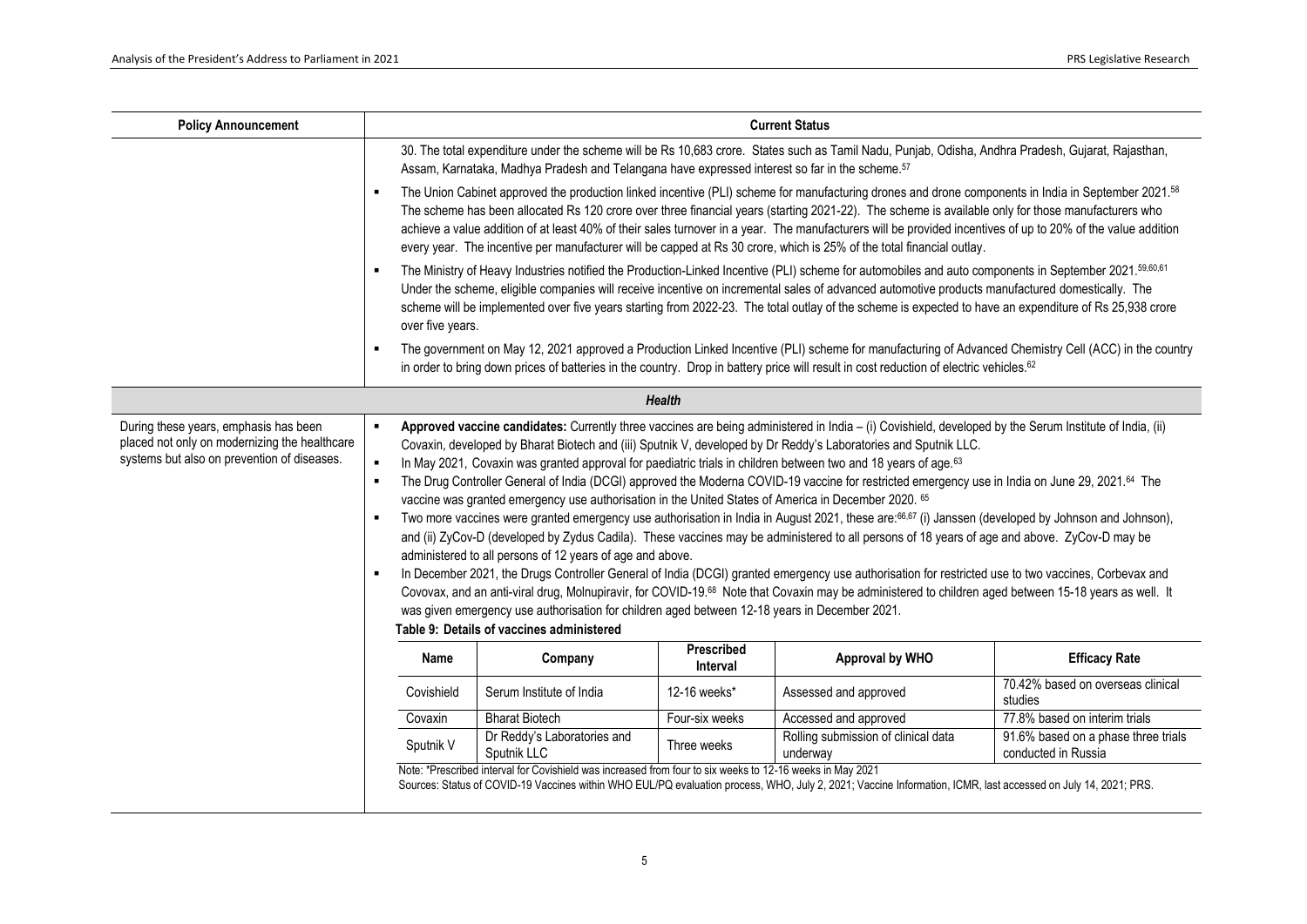<span id="page-5-0"></span>

| Table 10: Phases of vaccination drive (as of January 2022) <sup>69</sup> |                                                                                                                                                                                                                                                                                                                                                                                                                                                                                                                                                                                                                                                                                                                      |  |  |  |  |  |  |  |
|--------------------------------------------------------------------------|----------------------------------------------------------------------------------------------------------------------------------------------------------------------------------------------------------------------------------------------------------------------------------------------------------------------------------------------------------------------------------------------------------------------------------------------------------------------------------------------------------------------------------------------------------------------------------------------------------------------------------------------------------------------------------------------------------------------|--|--|--|--|--|--|--|
| Date                                                                     | Group                                                                                                                                                                                                                                                                                                                                                                                                                                                                                                                                                                                                                                                                                                                |  |  |  |  |  |  |  |
| January 16, 2021                                                         | Vaccination initiated for priority group including healthcare and frontline workers                                                                                                                                                                                                                                                                                                                                                                                                                                                                                                                                                                                                                                  |  |  |  |  |  |  |  |
| March 1, 2021                                                            | Vaccination initiated for: (i) all people over the age of 60, and (ii) people older than 45 with co-morbidities*                                                                                                                                                                                                                                                                                                                                                                                                                                                                                                                                                                                                     |  |  |  |  |  |  |  |
| April 1, 2021                                                            | Vaccination initiated for all people over the age of 45                                                                                                                                                                                                                                                                                                                                                                                                                                                                                                                                                                                                                                                              |  |  |  |  |  |  |  |
| May 1, 2021                                                              | Vaccination initiated for all people over the age of 18                                                                                                                                                                                                                                                                                                                                                                                                                                                                                                                                                                                                                                                              |  |  |  |  |  |  |  |
| June 21, 2021                                                            | Centralised procurement of vaccines and provision of free vaccines for all adults established                                                                                                                                                                                                                                                                                                                                                                                                                                                                                                                                                                                                                        |  |  |  |  |  |  |  |
| January 3, 2022                                                          | Vaccination initiated for children aged 15 to 18 years; precautionary dose for priority groups                                                                                                                                                                                                                                                                                                                                                                                                                                                                                                                                                                                                                       |  |  |  |  |  |  |  |
|                                                                          | Note: *Co-morbidities include heart failures, respiratory ailments, and lymphoma<br>Sources: Press Information Bureau, Ministry of Health and Family Welfare; PRS.                                                                                                                                                                                                                                                                                                                                                                                                                                                                                                                                                   |  |  |  |  |  |  |  |
| $\blacksquare$                                                           | Primary healthcare: The Ayushman Bharat scheme seeks to establish Health and Wellness Care centres (HWCs) which provide comprehensive primary<br>healthcare and cover maternal, child health services and non-communicable diseases. As per the budget announcement 2017-18, 1.5 lakh Sub-Health<br>Centres and Primary Health Centres are to be transformed into HWCs by December, 2022.70 As of December 2021, 80,764 HWCs have been established<br>in 37 states and union territories. <sup>71</sup> These include 54,707 sub health centres, 21,894 primary health centres, and 4,163 urban primary health centres. Rs<br>1,900 crore has been allocated towards the scheme in the 2021-22 budget. <sup>72</sup> |  |  |  |  |  |  |  |
| $\blacksquare$                                                           | COVID-19 expenditure: A Rs 15,000 crore package for expenditure on healthcare was announced in April 2020. <sup>73</sup> In September, 2020, Rs 14,232 crore<br>was approved for expenditure for containment of COVID-19.74 The package focuses on the following: (i) diagnostics and COVID-19 dedicated treatment<br>facilities, (ii) procurement of essential medical equipment and drugs, (iii) strengthening national and state health systems, (iv) setting up laboratories, (v)<br>encouraging research, and (vi) bolstering surveillance and risk communication. <sup>75</sup>                                                                                                                                |  |  |  |  |  |  |  |
| $\blacksquare$                                                           | In June 2021, a new scheme focused on short-term emergency preparedness with special emphasis on children and paediatric care was announced. Rs<br>23,123 crore was earmarked for one year, which will be used for (i) short-term augmentation of human resources, (ii) increasing availability of ICU beds,<br>medical equipment, medicines, and oxygen supply and (iii) strengthening the capacity for testing, surveillance and genome sequencing. <sup>76</sup>                                                                                                                                                                                                                                                  |  |  |  |  |  |  |  |
| $\blacksquare$                                                           | Loan guarantee of Rs 50,000 crore was announced for scaling medical infrastructure targeting underserved areas (non-metropolitan cities). Guarantee<br>cover will be available both for expansion and new projects related to health/medical infrastructure in cities other than the metropolitan cities. There will be<br>a 50% guarantee cover for expansion (75% for aspirational districts) and 75% guarantee cover for new projects. Loans up to Rs 100 crore will be given up<br>to three years of guarantee on interest rates capped at 7.95%. <sup>77</sup>                                                                                                                                                  |  |  |  |  |  |  |  |
| $\blacksquare$                                                           | In 2020-21, the Ministry of Health and Family Welfare is estimated to have spent Rs 360 crore for COVID-19 vaccination of healthcare and frontline workers<br>(revised estimates). In 2021-22, the Ministry of Finance has allocated Rs 35,000 crore for COVID-19 vaccination.78                                                                                                                                                                                                                                                                                                                                                                                                                                     |  |  |  |  |  |  |  |
| $\blacksquare$                                                           | Health Infrastructure: In October 2021, the Ayushman Bharat Health Infrastructure Mission was launched. It seeks to strengthen the healthcare network<br>across India within the next four to five years. <sup>79</sup> Three major aspects of the mission are: (i) development of diagnostic network, (ii) expansion of existing<br>research institutes, and (iii) providing facilities for diagnostics and treatment.                                                                                                                                                                                                                                                                                              |  |  |  |  |  |  |  |
| $\blacksquare$                                                           | As of January 12, 2022, there are 3,141 operational testing labs reporting to ICMR. <sup>80</sup> This is significantly higher than that in March 2020 (79). <sup>81</sup> A<br>cumulative total of 70.2 crore samples have been tested for COVID-19 as of January 15, 2022. <sup>82</sup>                                                                                                                                                                                                                                                                                                                                                                                                                           |  |  |  |  |  |  |  |
| $\blacksquare$                                                           | On July 23, 2021, the National Health Authority (NHA) published a consultation paper to invite comments on the design and functionality of the Unified<br>Health Interface (UHI). UHI is proposed to be a foundational layer of the National Digital Health Mission (NDHM) and is envisioned to expand<br>interoperability of health services in India through open protocols. UHI aims at streamlining the digital health service experience by technology pathways                                                                                                                                                                                                                                                 |  |  |  |  |  |  |  |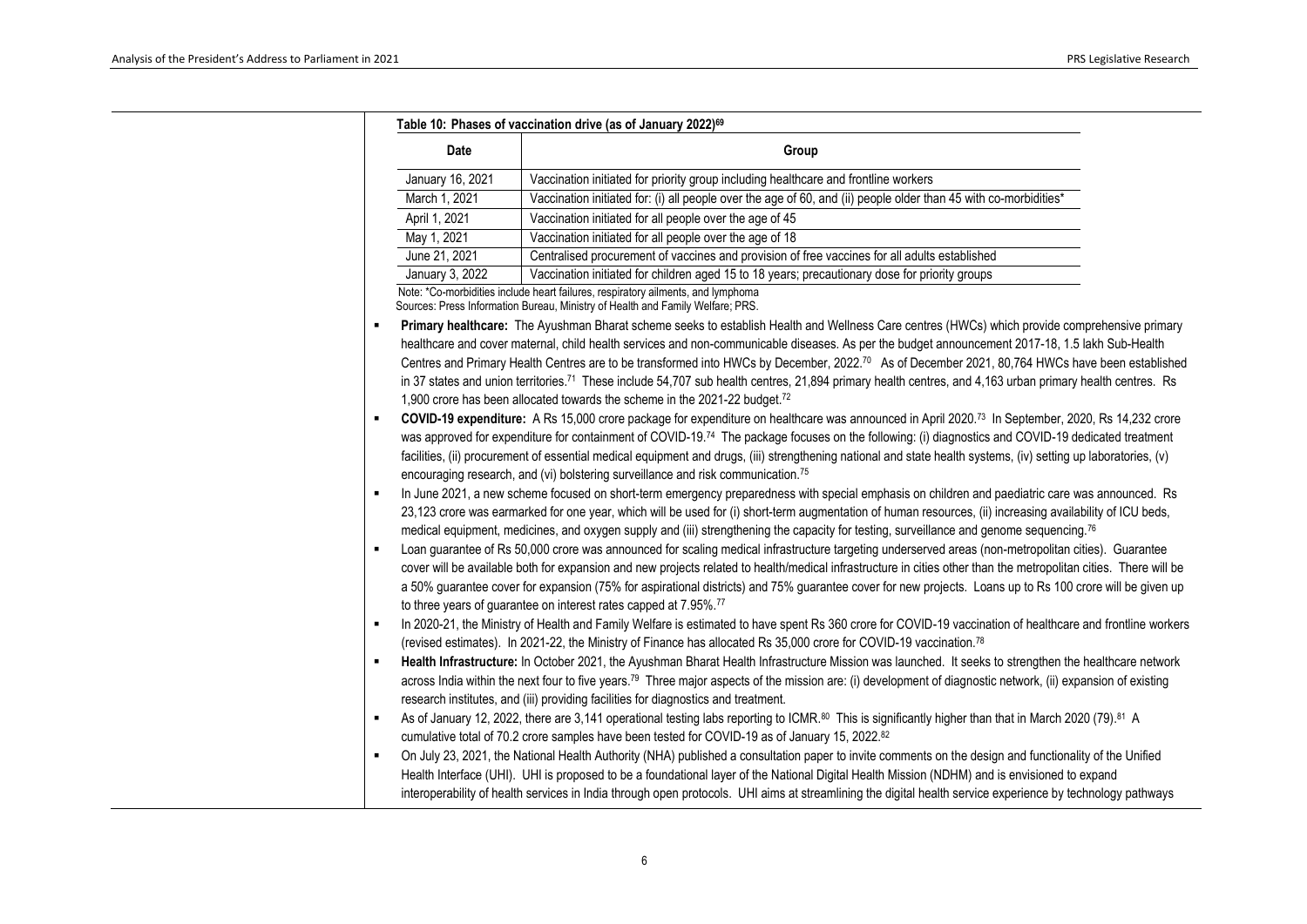| <b>Policy Announcement</b>                                                                                                    | <b>Current Status</b>                                                                                                                                                                                                                                                                                                                                                                                                                                                                                                                                                                                                                                                                                                                                                                     |
|-------------------------------------------------------------------------------------------------------------------------------|-------------------------------------------------------------------------------------------------------------------------------------------------------------------------------------------------------------------------------------------------------------------------------------------------------------------------------------------------------------------------------------------------------------------------------------------------------------------------------------------------------------------------------------------------------------------------------------------------------------------------------------------------------------------------------------------------------------------------------------------------------------------------------------------|
|                                                                                                                               | that enable such services. <sup>83</sup> NDHM is an autonomous government body to support universal health coverage in an efficient, accessible, inclusive,<br>affordable, timely and safe manner.<br>Draft rules for implementation of the Health Data Management Policy were released in August, 2020. It seeks to ensure data privacy once NDHM is<br>implemented and has the following features: (i) applicable to all entities involved in the NDHM, (ii) establishes a framework for secure processing of<br>personal data, (iii) gives complete control and decision-making power to data principals, and (iv) allows persons to create a new health ID to hold data at no<br>additional cost. <sup>84</sup>                                                                       |
|                                                                                                                               | In September 2021, Ayushman Bharat Digital Mission was launched by the central government. <sup>85</sup> Every citizen will be provided with a digital health identity.<br>$\blacksquare$<br>The health records of the citizens will be stored digitally to avoid the loss of any health records. The citizens will have an option to give their consent for<br>sharing their health records with medical practitioners.<br>The Pradhan Mantri Atma Nirbhar Swasth Bharat Yojana was announced in the 2021-22 union budget with an outlay of Rs 64,180 crore over six years. 86<br>$\blacksquare$                                                                                                                                                                                         |
|                                                                                                                               | The scheme is targeted to: (i) support 28,812 health and wellness centres, (ii) establish 3,382 block public health units in 11 states, (iii) establish critical care<br>hospital blocks in 602 districts, (iv) strengthen the National Centre for Disease Control, (v) operationalise 17 new public health units, and, (vi) set up 15<br>health emergency operation centres and two mobile hospitals.                                                                                                                                                                                                                                                                                                                                                                                    |
|                                                                                                                               | The scheme also seeks to strengthen the laboratory and public health research in the country. Under the scheme, the following is proposed to be set up: (i)<br>٠<br>integrated public health labs in all districts, (ii) a national institution for One Health, (iii) a Regional Research Platform for the World Health Organisation's<br>South East Asia Region, (iv) nine Bio-Safety Level- three labs, and (v) four regional National Institutes for Virology.                                                                                                                                                                                                                                                                                                                         |
| Free treatment for 75 lakh poor under the<br>Pradhan Mantri Jan Arogya Yojana (PMJAY)                                         | The scheme seeks to provide insurance coverage of up to five lakh rupees per family per year for secondary and tertiary care hospitalisation to poor and<br>٠<br>vulnerable families. In 2021-22, Rs 6,400 crore was allocated towards the scheme, which is a 106% increase from the 2020-21 revised estimates of Rs<br>3,100 crore. As of January 12, 2022, 2.6 crore persons have been admitted under the scheme. <sup>87</sup> Note that the scheme targets the poor, deprived rural<br>families and identifies the occupational category of urban workers' families as per the latest Socio-Economic Caste Census (SECC) 2011 data for both rural<br>and urban areas.                                                                                                                 |
|                                                                                                                               | A study report by the 15 <sup>th</sup> Finance Commission estimated the demand and expenditure on the PMJAY for the next five years. It stated that the total costs<br>$\blacksquare$<br>(centre and states) of PMJAY for 2019 could range from Rs 28,000 crore to Rs 74,000 crore.88 This estimate takes into account: (i) the assumption that all<br>targeted beneficiaries will be covered (approximately 50 crore people), (ii) hospitalisation rates over time, and (iii) average expenditure on hospitalisation.<br>Further, it noted that these costs could go up to between Rs 66,000 crore and Rs 1,60,089 crore in 2023 (accounting for inflation).                                                                                                                             |
|                                                                                                                               | The Economic Survey 2020-21 noted that PMJAY enhanced health insurance coverage. The proportion of health insured households increased by 54% in<br>٠<br>states that implemented PMJAY and decreased by 10% for states which did not implement it. The infant mortality rate also decreased by 20% in states with<br>implementation whereas in states without implementation the mortality rate declined by 12%. <sup>89</sup><br>The Standing Committee on Health and Family Welfare (2020) noted that PMJAY faces various implementation challenges. These challenges include<br>٠<br>issues in: (i) identification of beneficiaries, (ii) non-inclusion of numerous eligible people, (iii) empanelment of healthcare providers, and (iv) hospital<br>transaction system. <sup>90</sup> |
| Under the Pradhan Mantri Bhartiya<br>Janaushadhi Yojana, the poor are getting<br>medicines at extremely affordable rates from | Under the Pradhan Mantri Bhartiya Janaushadhi Pariyojana, commonly used generic drugs are sold at affordable prices at Jan Aushadhi Kendras to reduce<br>$\blacksquare$<br>out-of-pocket expenditure in healthcare. <sup>91</sup> As of December 2021, there were 8,560 Jan Aushadhi Kendras operating across the country. <sup>92</sup> The Standing<br>Committee on Chemical and Fertilizers (2021) noted that the coverage of the scheme remains inadequate and concentrated in a few states. <sup>93</sup> It                                                                                                                                                                                                                                                                         |
| 7000 Jan Aushadhi Kendras across the<br>country.                                                                              | recommended the Department of Pharmaceuticals to focus on block level coverage instead of district level coverage. Further, the Committee recommended<br>special attention to services for people in rural areas, remote areas, slums, and for people from low-income groups.                                                                                                                                                                                                                                                                                                                                                                                                                                                                                                             |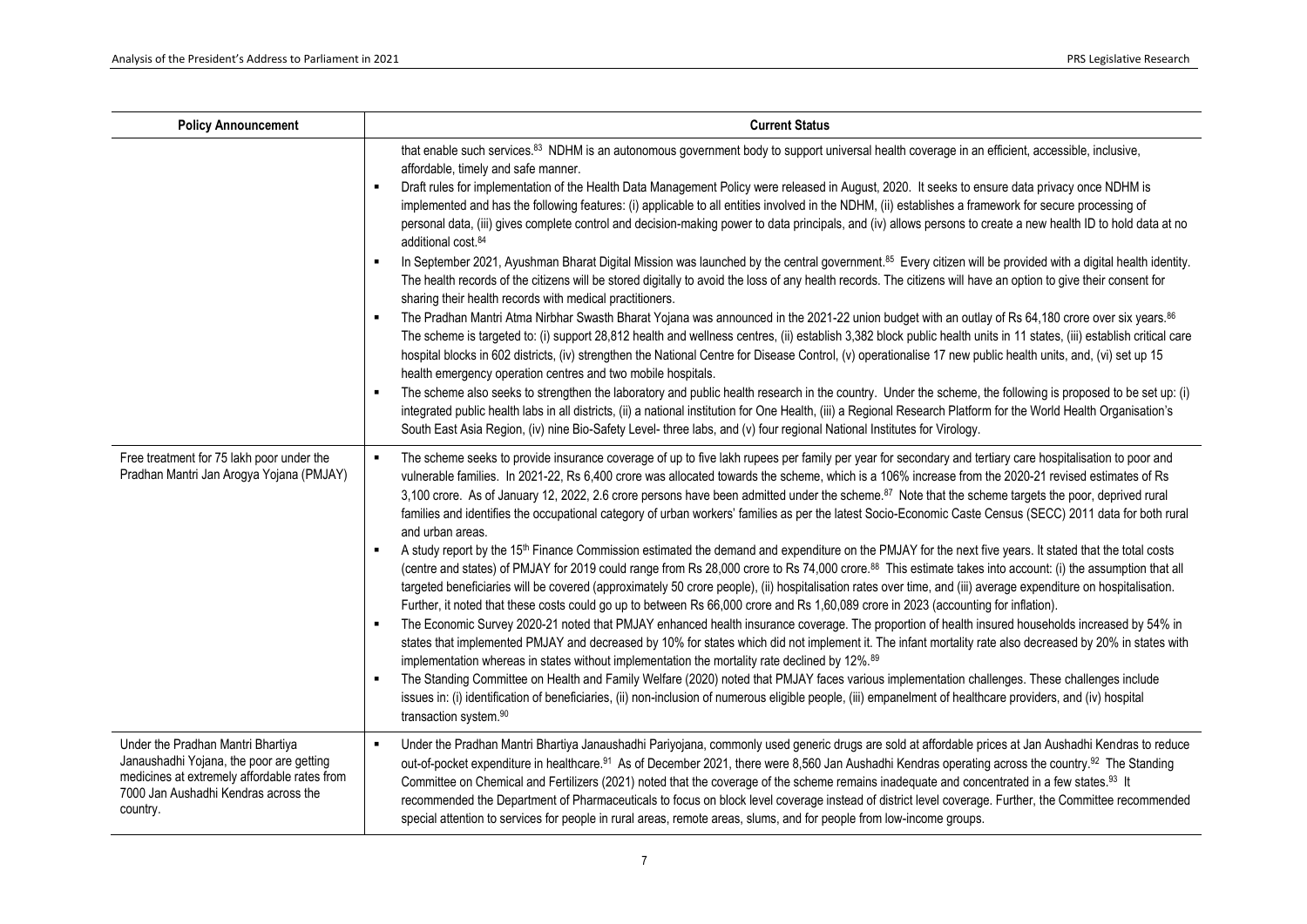<span id="page-7-0"></span>

| <b>Policy Announcement</b>                                                                                                                                                                                                   | <b>Current Status</b>            |                                                                                                                                                                                                                                                                                                                                                                                                                                                                                                                                                                                                                                                                                                                                                                                                                                                                                                                                                                                                                                                                                                                                                                                                                                          |                                                                                                                                                                                                                                                                                                                                                                                                                                                                                                                                                                                                                                                                                                                                                                                                                                                                                                                                             |                                              |                                                                                                                                                                                                                                                                                                                                                                                                                                                                                                                                                                                                                                                                                                                                                                                                                                                                                                                                                                                             |  |  |  |  |  |  |
|------------------------------------------------------------------------------------------------------------------------------------------------------------------------------------------------------------------------------|----------------------------------|------------------------------------------------------------------------------------------------------------------------------------------------------------------------------------------------------------------------------------------------------------------------------------------------------------------------------------------------------------------------------------------------------------------------------------------------------------------------------------------------------------------------------------------------------------------------------------------------------------------------------------------------------------------------------------------------------------------------------------------------------------------------------------------------------------------------------------------------------------------------------------------------------------------------------------------------------------------------------------------------------------------------------------------------------------------------------------------------------------------------------------------------------------------------------------------------------------------------------------------|---------------------------------------------------------------------------------------------------------------------------------------------------------------------------------------------------------------------------------------------------------------------------------------------------------------------------------------------------------------------------------------------------------------------------------------------------------------------------------------------------------------------------------------------------------------------------------------------------------------------------------------------------------------------------------------------------------------------------------------------------------------------------------------------------------------------------------------------------------------------------------------------------------------------------------------------|----------------------------------------------|---------------------------------------------------------------------------------------------------------------------------------------------------------------------------------------------------------------------------------------------------------------------------------------------------------------------------------------------------------------------------------------------------------------------------------------------------------------------------------------------------------------------------------------------------------------------------------------------------------------------------------------------------------------------------------------------------------------------------------------------------------------------------------------------------------------------------------------------------------------------------------------------------------------------------------------------------------------------------------------------|--|--|--|--|--|--|
|                                                                                                                                                                                                                              |                                  | Labour                                                                                                                                                                                                                                                                                                                                                                                                                                                                                                                                                                                                                                                                                                                                                                                                                                                                                                                                                                                                                                                                                                                                                                                                                                   |                                                                                                                                                                                                                                                                                                                                                                                                                                                                                                                                                                                                                                                                                                                                                                                                                                                                                                                                             |                                              |                                                                                                                                                                                                                                                                                                                                                                                                                                                                                                                                                                                                                                                                                                                                                                                                                                                                                                                                                                                             |  |  |  |  |  |  |
| Pradhan Mantri Shram Yogi Maan-dhan<br>Yojana' was started so that poor persons<br>including brothers and sisters engaged as<br>domestic workers, drivers, cobblers, persons<br>ironing clothes, farm hands etc may also get | ٠                                | In 2019, the central government launched three schemes providing for a minimum pension of Rs 3,000 per month to small and marginal farmers, workers in<br>the unorganised sector, and traders. All three are voluntary and contributory schemes with entry age between 18 and 40 years. Beneficiaries must give<br>monthly contributions ranging from Rs 55 to Rs 200, as specified, which will be matched by the government. <sup>94,95,96</sup> As of January 11, 2022, the three<br>schemes have a total of 64.4 lakh registered beneficiaries. <sup>97</sup><br>Table 11: Pension schemes for farmers, workers, and traders (till January, 2022) <sup>97</sup>                                                                                                                                                                                                                                                                                                                                                                                                                                                                                                                                                                       |                                                                                                                                                                                                                                                                                                                                                                                                                                                                                                                                                                                                                                                                                                                                                                                                                                                                                                                                             |                                              |                                                                                                                                                                                                                                                                                                                                                                                                                                                                                                                                                                                                                                                                                                                                                                                                                                                                                                                                                                                             |  |  |  |  |  |  |
| pension.                                                                                                                                                                                                                     |                                  | <b>Scheme</b>                                                                                                                                                                                                                                                                                                                                                                                                                                                                                                                                                                                                                                                                                                                                                                                                                                                                                                                                                                                                                                                                                                                                                                                                                            | <b>Intended Beneficiaries</b>                                                                                                                                                                                                                                                                                                                                                                                                                                                                                                                                                                                                                                                                                                                                                                                                                                                                                                               | Eligibility                                  | <b>Number of Registered beneficiaries</b>                                                                                                                                                                                                                                                                                                                                                                                                                                                                                                                                                                                                                                                                                                                                                                                                                                                                                                                                                   |  |  |  |  |  |  |
|                                                                                                                                                                                                                              |                                  | Pradhan Mantri Shram Yogi Maan<br>Dhan Yojana                                                                                                                                                                                                                                                                                                                                                                                                                                                                                                                                                                                                                                                                                                                                                                                                                                                                                                                                                                                                                                                                                                                                                                                            | Workers from unorganised sector.                                                                                                                                                                                                                                                                                                                                                                                                                                                                                                                                                                                                                                                                                                                                                                                                                                                                                                            | Income of less than<br>Rs 15,000 per month   | 46,06,658                                                                                                                                                                                                                                                                                                                                                                                                                                                                                                                                                                                                                                                                                                                                                                                                                                                                                                                                                                                   |  |  |  |  |  |  |
|                                                                                                                                                                                                                              |                                  | Pradhan Mantri Kisan Maan Dhan<br>Yojana                                                                                                                                                                                                                                                                                                                                                                                                                                                                                                                                                                                                                                                                                                                                                                                                                                                                                                                                                                                                                                                                                                                                                                                                 | Small farmers                                                                                                                                                                                                                                                                                                                                                                                                                                                                                                                                                                                                                                                                                                                                                                                                                                                                                                                               | Cultivable land of up<br>to two hectares     | 17,87,326                                                                                                                                                                                                                                                                                                                                                                                                                                                                                                                                                                                                                                                                                                                                                                                                                                                                                                                                                                                   |  |  |  |  |  |  |
|                                                                                                                                                                                                                              |                                  | National Pension Scheme for Traders<br>and Self-Employed Persons                                                                                                                                                                                                                                                                                                                                                                                                                                                                                                                                                                                                                                                                                                                                                                                                                                                                                                                                                                                                                                                                                                                                                                         | Shopkeepers, self-employed<br>persons, and retail traders                                                                                                                                                                                                                                                                                                                                                                                                                                                                                                                                                                                                                                                                                                                                                                                                                                                                                   | Annual turnover of<br>less than Rs 1.5 crore | 48,000                                                                                                                                                                                                                                                                                                                                                                                                                                                                                                                                                                                                                                                                                                                                                                                                                                                                                                                                                                                      |  |  |  |  |  |  |
| 29 Central labour laws have been<br>amalgamated into 4 Labour Codes                                                                                                                                                          | $\blacksquare$                   | Three Codes regulating labour were passed by the Parliament in September, 2020: (i) the Occupational Safety, Health and Working Conditions Code, 2020<br>consolidated 13 existing Acts regulating health, safety, and working conditions; (ii) the Industrial Relations Code, 2020 replaced three labour laws regulating<br>trade unions, industrial disputes, and standing orders; and (iii) the Code on Social Security, 2020 replaced nine laws related to social security. <sup>98,99,100</sup> The<br>Code on Wages, 2019 (consolidated four existing Acts) has been passed by Parliament in July 2019. <sup>101</sup><br>Draft Rules under the Industrial Relations Code, 2020 were released in October 2020 for public comments. <sup>102</sup> Draft Rules under the Occupational Safety,<br>Health and Working Conditions Code, 2020 and the Code on Social Security, 2020 were released in November 2020. <sup>103,104</sup> So far, 24 states have pre-<br>published the draft rules on the Code on Wages, while 20, 18, and 13 states have pre-published the draft rules for Industrial Relations Code, Code on Social<br>Security, and Occupational Safety, Health and Working Conditions Code respectively. <sup>105</sup> |                                                                                                                                                                                                                                                                                                                                                                                                                                                                                                                                                                                                                                                                                                                                                                                                                                                                                                                                             |                                              |                                                                                                                                                                                                                                                                                                                                                                                                                                                                                                                                                                                                                                                                                                                                                                                                                                                                                                                                                                                             |  |  |  |  |  |  |
| Government also launched the Garib Kalyan<br>Rojgar Abhiyan in 6 states in order to provide<br>employment to the returnee migrant labourers<br>in their villages, during the pandemic                                        | $\blacksquare$                   |                                                                                                                                                                                                                                                                                                                                                                                                                                                                                                                                                                                                                                                                                                                                                                                                                                                                                                                                                                                                                                                                                                                                                                                                                                          | The Garib Kalyan Rojgar Abhiyaan was launched in June 2020 with an outlay of Rs 50,000 crore. The campaign aims to provide livelihood opportunities to<br>migrant workers who have returned to their villages due to the COVID-19 pandemic. It also aims to create public infrastructure and assets in villages related<br>to roads, housing, anganwadis, and community complexes, among others. <sup>106</sup> An additional outlay of Rs 10,000 crore was allocated for the scheme in<br>November 2020. As of July 2021, a total of about 50.78 crore person-days employment has been generated during the Abhiyaan with a total expenditure of<br>Rs 39,293 crore. Six states (Bihar, Jharkhand, Madhya Pradesh, Odisha, Rajasthan, and Uttar Pradesh) have implemented the scheme so far.107 As of<br>December 2021, 1.24 lakh migrant labourers have undergone skill training under the scheme across these six states. <sup>108</sup> |                                              |                                                                                                                                                                                                                                                                                                                                                                                                                                                                                                                                                                                                                                                                                                                                                                                                                                                                                                                                                                                             |  |  |  |  |  |  |
| The Government also launched SVANidhi - a<br>special scheme for street vendors and<br>hawkers.                                                                                                                               | $\blacksquare$<br>$\blacksquare$ | access. The Committee recommended extending the scheme by at least one year and coordinating with states and urban local bodies for better<br>implementation. <sup>111</sup>                                                                                                                                                                                                                                                                                                                                                                                                                                                                                                                                                                                                                                                                                                                                                                                                                                                                                                                                                                                                                                                             |                                                                                                                                                                                                                                                                                                                                                                                                                                                                                                                                                                                                                                                                                                                                                                                                                                                                                                                                             |                                              | Under the Prime Minister's Street Vendor's Aatma Nirbhar Nidhi (PM SVANidhi), launched in June 2020, the government provides an initial working capital<br>of up to Rs 10,000 to street vendors. Under the scheme, vendors are also eligible to receive an interest subsidy of 7% per annum, up to March 31, 2022.<br>PM SVANidhi is estimated to provide a total liquidity of Rs 5,000 crore. <sup>109</sup> As of January, 2022, 44.2 lakh loan applications have been received, of which<br>32.3 lakh loans have been sanctioned amounting to Rs 3,326 crore and over 28.7 lakh loans amounting to Rs 2,927 crore have been disbursed. <sup>110</sup><br>The Standing Committee on Housing and Urban Affairs (2021) noted that scheme is facing certain implementation issues such as: (i) registration of street<br>vendors (non-issuance of certificate of vending), (ii) slow pace of sanction and disbursal of loans, (iii) rejection of loan applications, and (iv) lack of digital |  |  |  |  |  |  |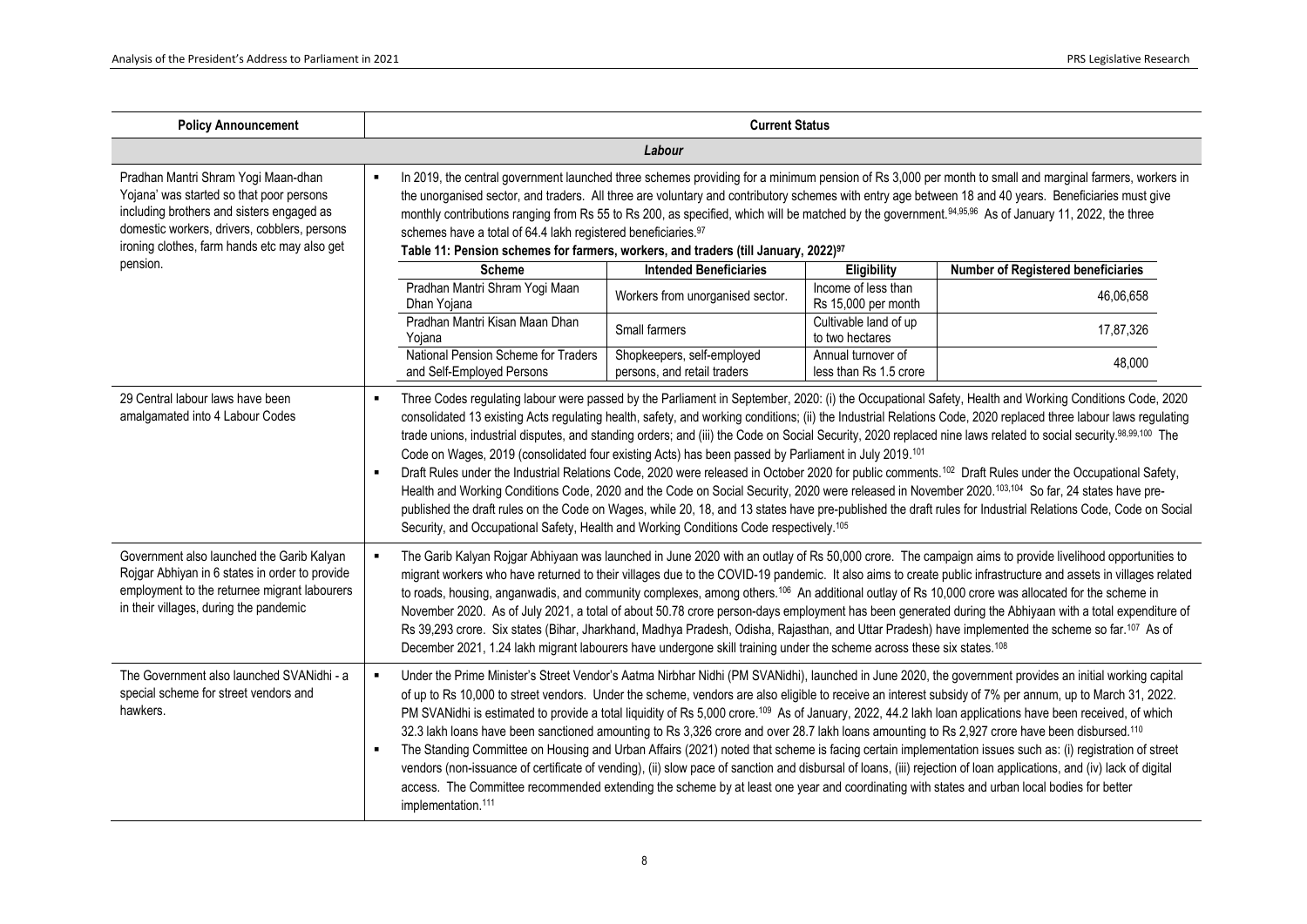<span id="page-8-0"></span>

| <b>Policy Announcement</b>                                                                                                                                                                                                                         |                                                                                                                                                                                                                                                                                                                                                                                                                                                                                                                                                                                                                                                                                                                  |                                                                                                                                                                                                                                                                                                                                                                                                                                                                                                                                                                                                                                                                                                                                                                                                                                                                                                                                                                                                                                                                                                                                                                                                                                                                                                                                                                                                                                                                                                                                                                                                                                                                                                                                                                 |         |         | <b>Current Status</b> |         |              |              |  |  |
|----------------------------------------------------------------------------------------------------------------------------------------------------------------------------------------------------------------------------------------------------|------------------------------------------------------------------------------------------------------------------------------------------------------------------------------------------------------------------------------------------------------------------------------------------------------------------------------------------------------------------------------------------------------------------------------------------------------------------------------------------------------------------------------------------------------------------------------------------------------------------------------------------------------------------------------------------------------------------|-----------------------------------------------------------------------------------------------------------------------------------------------------------------------------------------------------------------------------------------------------------------------------------------------------------------------------------------------------------------------------------------------------------------------------------------------------------------------------------------------------------------------------------------------------------------------------------------------------------------------------------------------------------------------------------------------------------------------------------------------------------------------------------------------------------------------------------------------------------------------------------------------------------------------------------------------------------------------------------------------------------------------------------------------------------------------------------------------------------------------------------------------------------------------------------------------------------------------------------------------------------------------------------------------------------------------------------------------------------------------------------------------------------------------------------------------------------------------------------------------------------------------------------------------------------------------------------------------------------------------------------------------------------------------------------------------------------------------------------------------------------------|---------|---------|-----------------------|---------|--------------|--------------|--|--|
| Under the 'Pradhan Mantri Garib Kalyan<br>Yojana', 80 crore people were provided an<br>additional 5 kg free food grains per month for<br>8 months.                                                                                                 | $\blacksquare$                                                                                                                                                                                                                                                                                                                                                                                                                                                                                                                                                                                                                                                                                                   | PM Garib Kalyan Yojana (PMGKY) is a Rs 1.7 lakh crore relief package announced on March 26, 2020 which covers benefits to workers, food distribution,<br>cash transfers and other measures targeted towards helping the poor cope with COVID-19 and subsequent economic stress. <sup>112</sup> The scheme provides for<br>insurance cover of up to Rs 50 lakh to 22 lakh healthcare workers (including private hospital staff) engaged in the management of the COVID-19 pandemic.<br>Since its launch, the scheme has been extended twice (in September 2020 and in February 2021). The validity of the scheme was further extended by 180<br>days (from April 24, 2021 to October 21, 2021). In October 2021, the government further extended the validity of the scheme by 180 days. <sup>113</sup><br>To assist with COVID-19 induced financial stress, beneficiaries of PM Garib Kalyan Anna Yojana (PMGKAY) was launched to provide 5 kg of grains per<br>person and 1 kg of chana per family per month between April and November 2020.114 The PMGKAY scheme was relaunched in June 2021 due to the<br>second wave, to cover the National Food Security Act beneficiaries from May 2021 to November 2021. <sup>115</sup> In November 2021, PMGKAY was further<br>extended till March 2022. <sup>116</sup> As of December, 2021, 549 lakh metric tonnes of food grains have been disbursed under the scheme. <sup>117</sup> During 2021, about<br>278 LMT food grains were allocated. <sup>118</sup>                                                                                                                                                                                                                                                      |         |         |                       |         |              |              |  |  |
| <b>Agriculture and Food Supply</b>                                                                                                                                                                                                                 |                                                                                                                                                                                                                                                                                                                                                                                                                                                                                                                                                                                                                                                                                                                  |                                                                                                                                                                                                                                                                                                                                                                                                                                                                                                                                                                                                                                                                                                                                                                                                                                                                                                                                                                                                                                                                                                                                                                                                                                                                                                                                                                                                                                                                                                                                                                                                                                                                                                                                                                 |         |         |                       |         |              |              |  |  |
| In order to provide expenditure support to<br>these farmers, almost Rs 1,13,000 crore have<br>been directly transferred to their bank<br>accounts under Pradhan Mantri Kisan<br>Samman Nidhi.                                                      | $\blacksquare$<br>$\blacksquare$                                                                                                                                                                                                                                                                                                                                                                                                                                                                                                                                                                                                                                                                                 | PM-KISAN scheme was launched in 2019 to provide an income support of Rs 6,000 per year to landholding farmer families, in three instalments of Rs 2,000<br>each. The government had expected the scheme to cover around 14.5 crore beneficiaries. As of January 8, 2022, the scheme had 12.44 crore<br>beneficiaries. <sup>119</sup> In 2021-22, 11.7 crore beneficiaries have received the first instalment, 11.5 crore have received the second instalment, and 11 crore have<br>received the third instalment. In 2021-22, Rs 65,000 crore was allocated to the scheme, which was 49% of the total allocation to the Ministry. In 2020-21,<br>allocation to the scheme was revised down from Rs 75,000 crore at the budgeted stage to Rs 65,000 crore at the revised stage. <sup>120</sup> On January 1, 2022, the<br>government released the 10 <sup>th</sup> instalment of PM-KISAN. An amount of more than Rs 20,000 crore was transferred to around 10 crore farmer families.<br>Further, an equity grant of more than Rs 14 crore was also released to 351 farmer produce organisations. <sup>121</sup><br>The Standing Committee on Agriculture (2020) noted that the issues being faced in the implementation of the scheme are: (i) non-availability of proper land<br>records in many states, (ii) slow pace of identification of beneficiaries and uploading of data by states, (iii) issues with matching of demographic data<br>between PM-KISAN database and Aadhaar data, (iv) incorrect bank accounts, and (v) poor internet connectivity in rural areas hampering the uploading of<br>data. The Committee recommended that the government enhance coordination with states where enrolment is slow and take corrective steps. <sup>122</sup> |         |         |                       |         |              |              |  |  |
| Pradhan Mantri Fasal Bima Yojana has also<br>benefitted small farmers of this country. Under<br>this scheme in the last 5 years, about Rs<br>90,000 crore has been paid as compensation<br>to the farmers against a premium of Rs 17,000<br>crore. | $\blacksquare$<br>The Pradhan Mantri Fasal Bima Yojana was launched in 2016, with an aim to provide insurance coverage and financial support to farmers in the event of<br>failure of any of the notified crop as a result of natural calamities, pests and diseases. As of January 8, 2022, 82.9 lakh farmers have been enrolled under<br>the scheme. <sup>123</sup> In 2021-22, Rs 16,000 crore was allocated to the scheme, which was 12% of the total allocation to the Ministry. In 2020-21, allocation to the<br>scheme was revised down from Rs 15,695 crore at the budgeted stage to Rs 15,307 crore at the revised stage. <sup>120</sup><br>Table 12: Expenditure on PM-Fasal Bima Yojana (in Rs crore) |                                                                                                                                                                                                                                                                                                                                                                                                                                                                                                                                                                                                                                                                                                                                                                                                                                                                                                                                                                                                                                                                                                                                                                                                                                                                                                                                                                                                                                                                                                                                                                                                                                                                                                                                                                 |         |         |                       |         |              |              |  |  |
|                                                                                                                                                                                                                                                    |                                                                                                                                                                                                                                                                                                                                                                                                                                                                                                                                                                                                                                                                                                                  | Parameter                                                                                                                                                                                                                                                                                                                                                                                                                                                                                                                                                                                                                                                                                                                                                                                                                                                                                                                                                                                                                                                                                                                                                                                                                                                                                                                                                                                                                                                                                                                                                                                                                                                                                                                                                       | 2016-17 | 2017-18 | 2018-19               | 2019-20 | 2020-21 (RE) | 2021-22 (BE) |  |  |
|                                                                                                                                                                                                                                                    |                                                                                                                                                                                                                                                                                                                                                                                                                                                                                                                                                                                                                                                                                                                  | <b>Actual Expenditure</b>                                                                                                                                                                                                                                                                                                                                                                                                                                                                                                                                                                                                                                                                                                                                                                                                                                                                                                                                                                                                                                                                                                                                                                                                                                                                                                                                                                                                                                                                                                                                                                                                                                                                                                                                       | 11,052  | 9,419   | 11,937                | 12,639  | 15,307       | 16,000       |  |  |
|                                                                                                                                                                                                                                                    |                                                                                                                                                                                                                                                                                                                                                                                                                                                                                                                                                                                                                                                                                                                  | The Standing Committee on Agriculture (2021-22) noted that the issues being faced in the implementation of the scheme are: (i) withdrawal of some states<br>from the scheme, (ii) due to lack of awareness, several farmers do not submit declaration forms to opt out of the scheme and face mandatory deduction of<br>premium from their bank accounts, (iii) delays in settlement of insurance claims, (iv) delays in taking action against defaulting insurance companies, and (v)<br>only 15 states and union territories have notified Grievance Redressal Committees at both the state and district level. The Committee recommended<br>addressing these issues using technology and the coordination of all institutional mechanisms. <sup>124</sup>                                                                                                                                                                                                                                                                                                                                                                                                                                                                                                                                                                                                                                                                                                                                                                                                                                                                                                                                                                                                    |         |         |                       |         |              |              |  |  |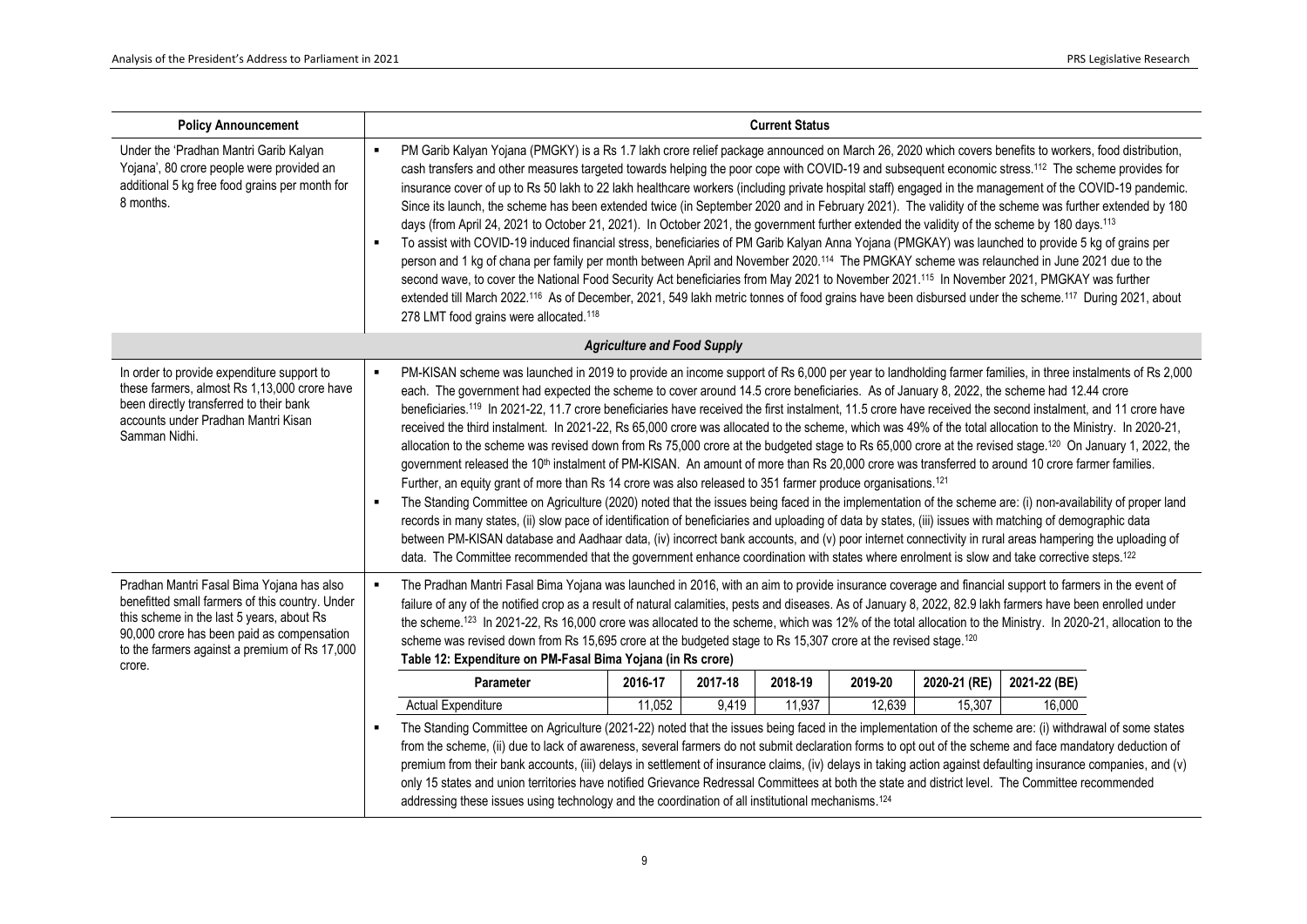| <b>Policy Announcement</b>                                                                                                                                              |                                                                                                                                                                                                                                                                                                                                                                                                                                                                                                                                                                            |                                                                                                                                                                                                                                                                                                                                                                                                                                                                                                                                                                                                                                                                                                                                                                                                                                                                                                                                                                                                                                                                                                                                                                                                                                                                                                                                               |             |         |         | <b>Current Status</b> |                                        |         |                      |                 |
|-------------------------------------------------------------------------------------------------------------------------------------------------------------------------|----------------------------------------------------------------------------------------------------------------------------------------------------------------------------------------------------------------------------------------------------------------------------------------------------------------------------------------------------------------------------------------------------------------------------------------------------------------------------------------------------------------------------------------------------------------------------|-----------------------------------------------------------------------------------------------------------------------------------------------------------------------------------------------------------------------------------------------------------------------------------------------------------------------------------------------------------------------------------------------------------------------------------------------------------------------------------------------------------------------------------------------------------------------------------------------------------------------------------------------------------------------------------------------------------------------------------------------------------------------------------------------------------------------------------------------------------------------------------------------------------------------------------------------------------------------------------------------------------------------------------------------------------------------------------------------------------------------------------------------------------------------------------------------------------------------------------------------------------------------------------------------------------------------------------------------|-------------|---------|---------|-----------------------|----------------------------------------|---------|----------------------|-----------------|
| Government decided to implement the<br>recommendations of the Swaminathan<br>Committee report and increased the MSP to at<br>least 1.5 times of the cost of production. | MSP is the assured price at which food grains are procured from farmers by the central and state governments and their agencies, for the central pool of<br>$\blacksquare$<br>food grains. The central pool is used for providing food grains under the Public Distribution System and other welfare schemes, and also kept as reserve in<br>the form of buffer stock. Table 13 shows the MSP fixed by the government for Paddy and Wheat in the marketing seasons between 2014-15 and 2021-22.<br>Table 13: MSP for Paddy and Wheat crops (Rs per Quintal) <sup>125</sup> |                                                                                                                                                                                                                                                                                                                                                                                                                                                                                                                                                                                                                                                                                                                                                                                                                                                                                                                                                                                                                                                                                                                                                                                                                                                                                                                                               |             |         |         |                       |                                        |         |                      |                 |
|                                                                                                                                                                         |                                                                                                                                                                                                                                                                                                                                                                                                                                                                                                                                                                            | Parameter                                                                                                                                                                                                                                                                                                                                                                                                                                                                                                                                                                                                                                                                                                                                                                                                                                                                                                                                                                                                                                                                                                                                                                                                                                                                                                                                     | 2014-15     | 2015-16 | 2016-17 | 2017-18               | 2018-19                                | 2019-20 | 2020-21              | 2021-22         |
|                                                                                                                                                                         |                                                                                                                                                                                                                                                                                                                                                                                                                                                                                                                                                                            | MSP of Paddy (Common)                                                                                                                                                                                                                                                                                                                                                                                                                                                                                                                                                                                                                                                                                                                                                                                                                                                                                                                                                                                                                                                                                                                                                                                                                                                                                                                         | 1,360       | 1,410   | 1,470   | 1,550                 | 1,750                                  | 1,815   | 1,868                | 1,940           |
|                                                                                                                                                                         |                                                                                                                                                                                                                                                                                                                                                                                                                                                                                                                                                                            | % increase over past year                                                                                                                                                                                                                                                                                                                                                                                                                                                                                                                                                                                                                                                                                                                                                                                                                                                                                                                                                                                                                                                                                                                                                                                                                                                                                                                     | 3.8%        | 3.7%    | 4.3%    | 5.4%                  | 12.9%                                  | 3.7%    | 2.9%                 | 3.9%            |
|                                                                                                                                                                         |                                                                                                                                                                                                                                                                                                                                                                                                                                                                                                                                                                            | MSP of Wheat                                                                                                                                                                                                                                                                                                                                                                                                                                                                                                                                                                                                                                                                                                                                                                                                                                                                                                                                                                                                                                                                                                                                                                                                                                                                                                                                  | 1,450       | 1,525   | 1,625   | 1,735                 | 1,840                                  | 1,925   | 1,975                | 2,015           |
|                                                                                                                                                                         |                                                                                                                                                                                                                                                                                                                                                                                                                                                                                                                                                                            | % increase over past year                                                                                                                                                                                                                                                                                                                                                                                                                                                                                                                                                                                                                                                                                                                                                                                                                                                                                                                                                                                                                                                                                                                                                                                                                                                                                                                     | 3.6%        | 5.2%    | 6.6%    | 6.8%                  | 6.1%                                   | 4.6%    | 2.6%                 | 2%              |
|                                                                                                                                                                         |                                                                                                                                                                                                                                                                                                                                                                                                                                                                                                                                                                            | While MSP is announced for 23 crops every year, public procurement is limited to a few crops such as paddy, wheat, and, to a limited extent, pulses. Table<br>14 shows the production and procurement of major crops in 2020-21.<br>Table 14: Procurement of crops at MSP in 2020-21 (Lakh Metric Tonnes) <sup>126,127</sup>                                                                                                                                                                                                                                                                                                                                                                                                                                                                                                                                                                                                                                                                                                                                                                                                                                                                                                                                                                                                                  |             |         |         |                       |                                        |         |                      |                 |
|                                                                                                                                                                         |                                                                                                                                                                                                                                                                                                                                                                                                                                                                                                                                                                            | Parameter                                                                                                                                                                                                                                                                                                                                                                                                                                                                                                                                                                                                                                                                                                                                                                                                                                                                                                                                                                                                                                                                                                                                                                                                                                                                                                                                     | <b>Rice</b> |         | Wheat   | Paddy                 | Cotton (in<br>bales of 170<br>kg each) |         | <b>Coarse grains</b> |                 |
|                                                                                                                                                                         |                                                                                                                                                                                                                                                                                                                                                                                                                                                                                                                                                                            | Procurement                                                                                                                                                                                                                                                                                                                                                                                                                                                                                                                                                                                                                                                                                                                                                                                                                                                                                                                                                                                                                                                                                                                                                                                                                                                                                                                                   |             |         | 602     | 390                   | 894                                    |         | 92                   | $\overline{12}$ |
|                                                                                                                                                                         |                                                                                                                                                                                                                                                                                                                                                                                                                                                                                                                                                                            | A 2016 NITI Aayog report highlighted issues with the implementation of MSP including: (i) procurement is largely from a few states- for instance, Haryana,<br>Madhya Pradesh and Punjab produce 45% of the country's wheat but account for 84.8% of procurement, and Punjab produces 26.5% of rice but accounts<br>for 42.3% of procurement, (ii) low awareness among farmers before the sowing season (according to NITI Aayog, 62% of the farmers were informed of<br>MSPs after the sowing season), (iii) long distances to the procurement centres, (iv) increasing cost of transportation for farmers, and (v) inadequate storage<br>capacity. The NITI Aayog noted that the agricultural pricing policy needs to be reviewed to ensure that farmers are receiving remunerative prices for their<br>produce. Farmers are often forced to engage in distress sales, i.e., selling below MSPs. <sup>128</sup><br>The Economic Survey 2019-20 observed that the regular increase in MSP is seen by farmers as a signal to opt for crops which have an assured<br>procurement system (for example, rice and wheat). The Economic Survey also noted that this indicates market prices do not offer remunerative options for<br>farmers, and MSP has, in effect, become the maximum price that the farmers are able to realise. <sup>129</sup> |             |         |         |                       |                                        |         |                      |                 |
| One Nation, One Ration Card (ONORC)                                                                                                                                     | $\blacksquare$<br>٠                                                                                                                                                                                                                                                                                                                                                                                                                                                                                                                                                        | ONORC, launched in August 2019, seeks to ensure pan-India availability of food grain entitlements to beneficiaries through portable ration cards and<br>Aadhaar based authentication. 34 states and union territories have implemented the ONORC plan as of August 24, 2021. This covers 75 crore<br>beneficiaries (94.3% of the population eligible for entitlements under the National Food Security Act, 2013). <sup>130</sup><br>To assist with COVID-19 induced financial stress, other schemes were implemented in addition to distribution under the National Food Security Act. The<br>financial outlay approved for the scheme is Rs 127.3 crore. <sup>131</sup>                                                                                                                                                                                                                                                                                                                                                                                                                                                                                                                                                                                                                                                                     |             |         |         |                       |                                        |         |                      |                 |
| The Agriculture Infrastructure Fund for Rs<br>1,00,000 crore has also been started                                                                                      | $\blacksquare$                                                                                                                                                                                                                                                                                                                                                                                                                                                                                                                                                             | A fund of one lakh crore rupees was approved by the Union Cabinet in July 2020 to provide credit for development of agricultural infrastructure projects at<br>the farm-gate level. <sup>132</sup> The fund will be disbursed as loans by banks and financial institutions, on which the government will provide a 3% interest subsidy,<br>up to two crore rupees for a maximum period of seven years. The government is estimated to incur an expenditure of Rs 10,736 crore under the scheme<br>until 2029. <sup>133</sup> As of December 2021, a total of 8,488 projects have been sanctioned under the scheme with a loan amount of Rs 6,098 crore, out of which,<br>Rs 2,071 crore has been disbursed for 4,003 projects. <sup>134</sup>                                                                                                                                                                                                                                                                                                                                                                                                                                                                                                                                                                                                 |             |         |         |                       |                                        |         |                      |                 |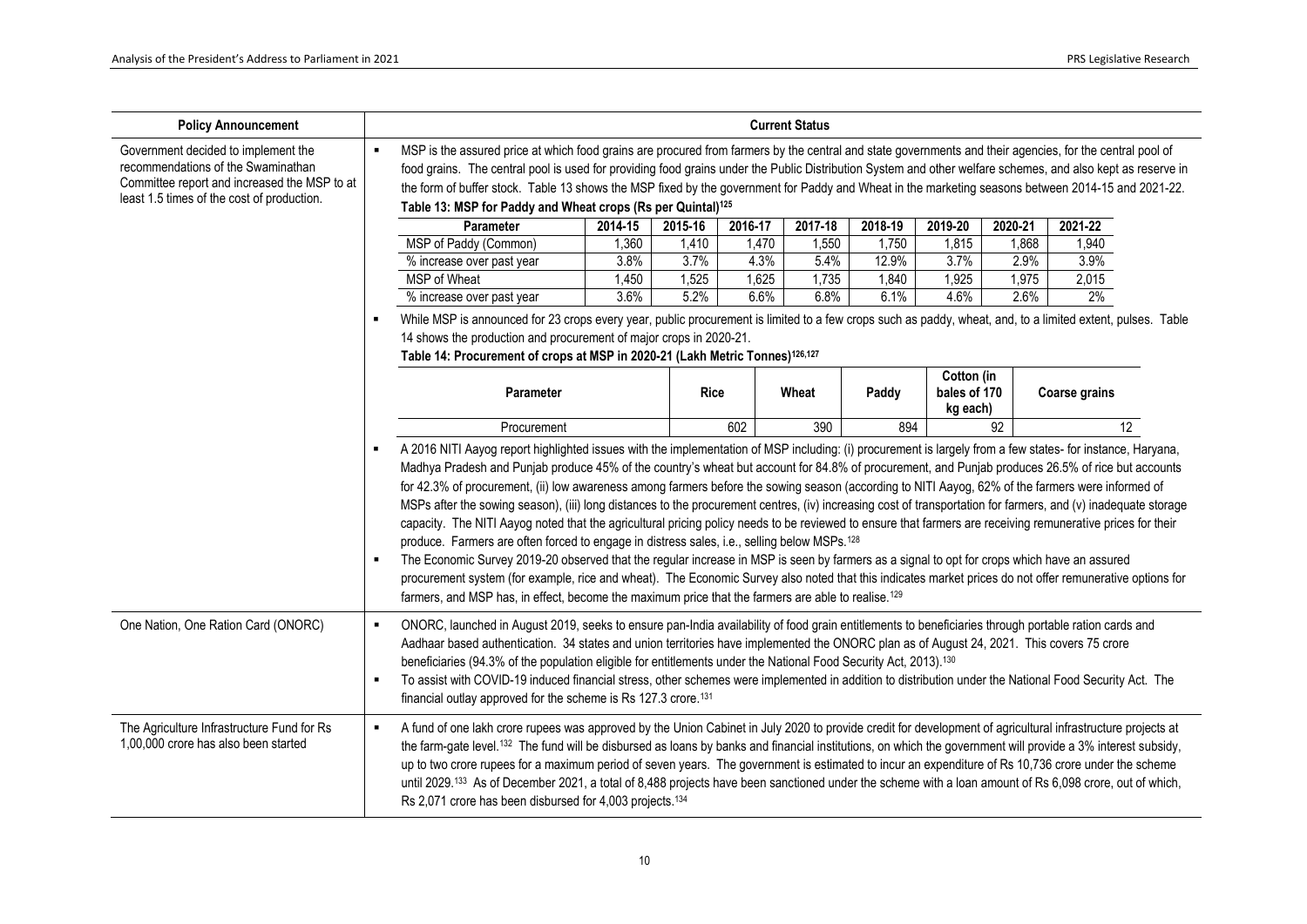<span id="page-10-0"></span>

| <b>Policy Announcement</b>                                                                                                                                                                                                                                       | <b>Current Status</b>                                                                                                                                                                                                                                                                                                                                                                                                                                                                                                                                                                                                                                                                                                                                                                                                                                                                                                                                                                                                                                                                                                                                                                                                                                                                                                                                                                                                                                                                                                                                                                        |
|------------------------------------------------------------------------------------------------------------------------------------------------------------------------------------------------------------------------------------------------------------------|----------------------------------------------------------------------------------------------------------------------------------------------------------------------------------------------------------------------------------------------------------------------------------------------------------------------------------------------------------------------------------------------------------------------------------------------------------------------------------------------------------------------------------------------------------------------------------------------------------------------------------------------------------------------------------------------------------------------------------------------------------------------------------------------------------------------------------------------------------------------------------------------------------------------------------------------------------------------------------------------------------------------------------------------------------------------------------------------------------------------------------------------------------------------------------------------------------------------------------------------------------------------------------------------------------------------------------------------------------------------------------------------------------------------------------------------------------------------------------------------------------------------------------------------------------------------------------------------|
| Government has also extended the facility of<br>Kisan Credit Cards to animal husbandry and<br>fishery sectors. The Kisan Rail, started<br>throughout the country, is helping chart a new<br>course by increasing the access of Indian<br>farmers to new markets. | $\blacksquare$<br>Kisan Credit Cards (KCC): KCC was introduced in 1998 and aims to provide adequate and timely credit through a single window system. The KCC<br>scheme under the Aatma Nirbhar scheme will provide credit of two lakh crore rupees to 2.5 crore farmers. <sup>135</sup> The scheme was extended in December 2020,<br>to provide benefits to farmers practicing animal husbandry and fisheries related activities. As on July 30, 2021, around 2.3 crore farmers have been covered<br>under the scheme, including 8.9 lakh KCCs for farmers engaged in animal husbandry and fisheries. <sup>136</sup><br>$\blacksquare$<br>Kisan Rail: In compliance to the announcement made in Union Budget 2020-21, Kisan Rail trains have been introduced by Indian Railways to enable<br>speedy movement of perishables including fruits, vegetables, meat, poultry, fishery, and dairy products from production or surplus regions to consumption or<br>deficient regions. Kisan Rail services are time tabled as well as demand based. Since the launch of first Kisan Rail service on 7th August 2020 and up to<br>28th November 2021, Indian Railway have operated 1,642 Kisan Rail services, transporting approximately 5.4 lakh tonnes of perishables including onion,<br>banana, potato, garlic, pomegranate, oranges, capsicum, cabbage, cauliflower, and other fruits and vegetables. These services have operated from the<br>states of Andhra Pradesh, Assam, Gujarat, Karnataka, Madhya Pradesh, Maharashtra, Punjab, Telangana, Tripura, Uttar Pradesh and West Bengal.137 |
| Efforts have been undertaken to increase the<br>income of fishermen through the Pradhan<br>Mantri Matsya Sampada Yojana (PMMSY). In<br>this sector, an investment of about Rs 20,000<br>crore has been planned over the next 5 years.                            | $\blacksquare$<br>The Cabinet approved the PMMSY scheme in May 2020 to provide Rs 11,000 crore for marine, inland fisheries and aquaculture and Rs 9,000 crore for<br>developing infrastructure (such as fishing harbours, cold chain, markets). <sup>138</sup> Guidelines for the Scheme were released in June 2020. <sup>139</sup> The scheme is to<br>be implemented till 2024-25. <sup>139</sup> Under the scheme, 4,171 hectares of pond area, 122 deep sea fishing vessels, 656 sea cages for fish cultures and 109 fish<br>and prawn hatcheries have been approved, as of December 7, 2020. 1,820 replacement boats and nets have been provided under the scheme, with<br>livelihood and nutritional support to 1.22 lakh fishers' families. <sup>140</sup> A cumulative total of 9.4 lakh beneficiaries were covered under the scheme during 2020-<br>21 and 2021-22. <sup>141</sup> Further, the The Department of Fisheries, Government of India during 2020-21 to till date of 2021-22 has accorded approval of fisheries<br>development project proposals to the tune of Rs. 5336.96 crore with a central share of Rs. 1823.50 crore and released an amount of Rs. 1223.96 crore to<br>States/UTs and other implementing agencies for implementation of the approved projects under PMMSY. <sup>142</sup>                                                                                                                                                                                                                                                                        |
|                                                                                                                                                                                                                                                                  | <b>Water and Environment</b>                                                                                                                                                                                                                                                                                                                                                                                                                                                                                                                                                                                                                                                                                                                                                                                                                                                                                                                                                                                                                                                                                                                                                                                                                                                                                                                                                                                                                                                                                                                                                                 |
| Government is working on the ambitious<br>scheme of 'Jal Jeevan Mission'. Besides<br>delivering water to every household (Har Ghar<br>Jal), work on water conservation is also<br>progressing at a rapid pace.                                                   | The Jal Jeevan Mission (JJM) was launched in 2019 with the aim to provide functional tap water connection to every rural household by 2024. It subsumed<br>$\blacksquare$<br>the National Rural Drinking Water Programme. As of January 2022 (since the onset of the mission), tap water connections have been added in 5.6 crore<br>households (29% of total number of rural households). As of January 13, 2022, 45.7% of rural households (8.8 crore households) have tap water<br>connections. <sup>143</sup><br>JJM was estimated to cost Rs 3.6 lakh crore over 2019 to 2024. <sup>144</sup> In 2021-22, it has been allocated Rs 50,011 crore, which is a 123% annual increase<br>$\blacksquare$                                                                                                                                                                                                                                                                                                                                                                                                                                                                                                                                                                                                                                                                                                                                                                                                                                                                                      |
|                                                                                                                                                                                                                                                                  | over the actual expenditure in 2019-20. <sup>145</sup>                                                                                                                                                                                                                                                                                                                                                                                                                                                                                                                                                                                                                                                                                                                                                                                                                                                                                                                                                                                                                                                                                                                                                                                                                                                                                                                                                                                                                                                                                                                                       |
|                                                                                                                                                                                                                                                                  | The 15 <sup>th</sup> Finance Commission noted that under JJM, 63% of rural habitations are being provided piped water supply from ground water sources. It<br>$\blacksquare$<br>highlighted that this will become unsustainable, given the highly depleted water table in the country. It recommended that the dependence on ground water<br>be reduced by: (i) fixing price on water on graded basis, where higher consumption entails higher charges, (ii) greater reliance on surface water for schemes<br>such as JJM, and (iii) incentivising creation of rainwater harvesting structures (including stricter implementation of laws). <sup>146</sup>                                                                                                                                                                                                                                                                                                                                                                                                                                                                                                                                                                                                                                                                                                                                                                                                                                                                                                                                   |
|                                                                                                                                                                                                                                                                  | The Standing Committee on Drinking Water and Sanitation (2020-21) noted certain weaknesses in the implementation of the scheme including: (i) lack of<br>$\blacksquare$<br>participatory approach, (ii) inadequate financial resources, (iii) non-availability of technical human resources, and (iv) poor operation and maintenance of<br>completed schemes. It recommended a speedy increase in the provision of piped water supply and effective strategies to monitor accomplished work. <sup>147</sup>                                                                                                                                                                                                                                                                                                                                                                                                                                                                                                                                                                                                                                                                                                                                                                                                                                                                                                                                                                                                                                                                                  |
|                                                                                                                                                                                                                                                                  | National Water Mission, under the National Action Plan on Climate Change, was launched in 2008. It seeks to conserve water, minimize wastage, and<br>$\blacksquare$<br>ensure more equitable distribution both across and within States through integrated water resources development and management. Under the mission,                                                                                                                                                                                                                                                                                                                                                                                                                                                                                                                                                                                                                                                                                                                                                                                                                                                                                                                                                                                                                                                                                                                                                                                                                                                                    |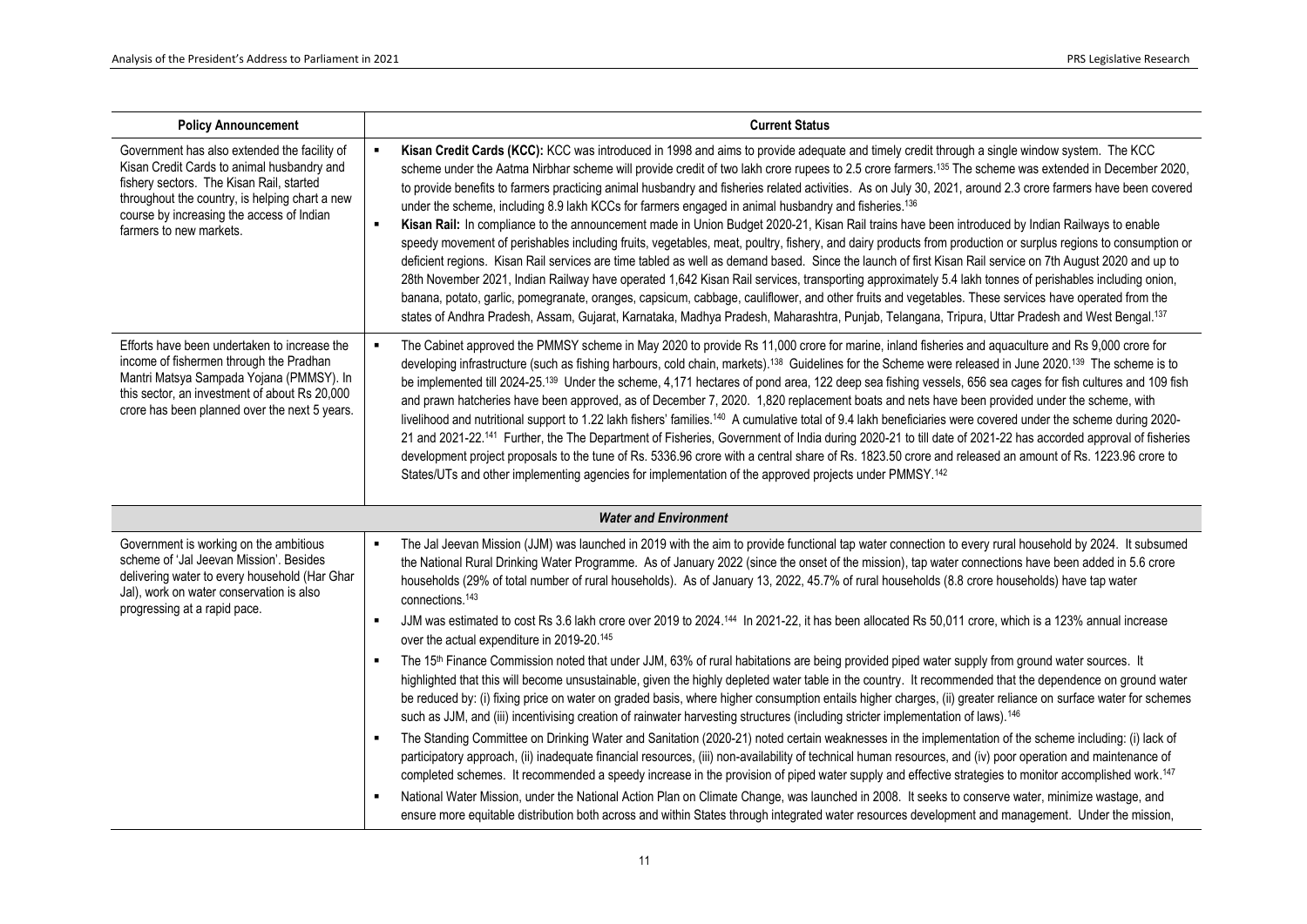| <b>Policy Announcement</b>                                                                                                                                                                                                                              |                                                                                                                                                                                                                                                                                                                                                                                                                                                                                                                                                                                                                                                                                                                                                                                                                                                                                                                                                                                                                                                                                                                                                                                                                                                                                                                       |                                                                                                                                                                                                                                                                                                                                                                                                                                                                                                                                                                                                                                                                                                                                                                                                                                                                                                                                                                                             |               | <b>Current Status</b> |                      |  |  |  |  |
|---------------------------------------------------------------------------------------------------------------------------------------------------------------------------------------------------------------------------------------------------------|-----------------------------------------------------------------------------------------------------------------------------------------------------------------------------------------------------------------------------------------------------------------------------------------------------------------------------------------------------------------------------------------------------------------------------------------------------------------------------------------------------------------------------------------------------------------------------------------------------------------------------------------------------------------------------------------------------------------------------------------------------------------------------------------------------------------------------------------------------------------------------------------------------------------------------------------------------------------------------------------------------------------------------------------------------------------------------------------------------------------------------------------------------------------------------------------------------------------------------------------------------------------------------------------------------------------------|---------------------------------------------------------------------------------------------------------------------------------------------------------------------------------------------------------------------------------------------------------------------------------------------------------------------------------------------------------------------------------------------------------------------------------------------------------------------------------------------------------------------------------------------------------------------------------------------------------------------------------------------------------------------------------------------------------------------------------------------------------------------------------------------------------------------------------------------------------------------------------------------------------------------------------------------------------------------------------------------|---------------|-----------------------|----------------------|--|--|--|--|
|                                                                                                                                                                                                                                                         |                                                                                                                                                                                                                                                                                                                                                                                                                                                                                                                                                                                                                                                                                                                                                                                                                                                                                                                                                                                                                                                                                                                                                                                                                                                                                                                       | State Specific Action Plans (SSAP) have been initiated for water sector covering irrigation, agriculture, domestic water supply, industrial water supply and<br>waste water utilization in states and union territories. As of December 2021, 27 states and union territories have signed MoU with respective Nodal<br>agencies for preparation of SSAP, of which, five states have completed the first phase of SSAP. <sup>148</sup>                                                                                                                                                                                                                                                                                                                                                                                                                                                                                                                                                       |               |                       |                      |  |  |  |  |
| Efforts are being made to achieve the goal of<br>reduction in the Emissions Intensity of GDP by<br>33 to 35 per cent, by the year 2030 as<br>compared to the year 2005. India is among<br>the frontline nations in implementing the Paris<br>Agreement. | $\blacksquare$                                                                                                                                                                                                                                                                                                                                                                                                                                                                                                                                                                                                                                                                                                                                                                                                                                                                                                                                                                                                                                                                                                                                                                                                                                                                                                        | In November 2021, the 26 <sup>th</sup> United Nations Climate Change Conference (COP26) was held in Glasgow, Scotland where leaders and representatives from<br>197 countries met to decide on the actions to be taken to address climate change. The Glasgow Conference Pact urged all countries to reduce greenhouse<br>gas emissions including CO <sub>2</sub> by 45% (relative to 2010 level) by 2030 to limit global warming. <sup>149</sup> At the conference, the Prime Minister of India announced<br>the following targets for India: (i) achieving net zero emissions by 2070, (ii) increasing the share of renewable energy in India's energy mix to 50% by 2030,<br>(iii) increasing non-fossil energy capacity to 500 GW by 2030, (iv) meeting 50% of energy requirements through renewable energy by 2030, (v) reducing<br>total projected carbon emissions by one billion tonnes by 2030, and (vi) reducing the carbon intensity of the economy to less than 45% by 2030.150 |               |                       |                      |  |  |  |  |
|                                                                                                                                                                                                                                                         | ٠                                                                                                                                                                                                                                                                                                                                                                                                                                                                                                                                                                                                                                                                                                                                                                                                                                                                                                                                                                                                                                                                                                                                                                                                                                                                                                                     | As on December 31, 2021, the total installed capacity of power generation from all sources is 393 GW. Of this, total renewable energy capacity is 105 GW<br>(which is 60% of the target to be achieved by 2022). <sup>151</sup> Note that earlier, only small hydro (capacity less than 25 MW) was considered a part of renewable<br>energy. In March 2019, the Cabinet declared large hydro as a renewable energy source. <sup>152</sup> As of December 31, 2021, total large hydro power capacity is<br>47 GW.                                                                                                                                                                                                                                                                                                                                                                                                                                                                            |               |                       |                      |  |  |  |  |
|                                                                                                                                                                                                                                                         |                                                                                                                                                                                                                                                                                                                                                                                                                                                                                                                                                                                                                                                                                                                                                                                                                                                                                                                                                                                                                                                                                                                                                                                                                                                                                                                       | India's nationally determined contributions (2015) included the target to achieve 175 GW renewable energy capacity by 2022. <sup>153</sup> The table below shows<br>progress so far:                                                                                                                                                                                                                                                                                                                                                                                                                                                                                                                                                                                                                                                                                                                                                                                                        |               |                       |                      |  |  |  |  |
|                                                                                                                                                                                                                                                         |                                                                                                                                                                                                                                                                                                                                                                                                                                                                                                                                                                                                                                                                                                                                                                                                                                                                                                                                                                                                                                                                                                                                                                                                                                                                                                                       | Table 15: Renewable energy installed capacity so far (as of December 31, 2021)<br>India's nationally determined contributions                                                                                                                                                                                                                                                                                                                                                                                                                                                                                                                                                                                                                                                                                                                                                                                                                                                               | <b>Target</b> | Achievement           | % of target achieved |  |  |  |  |
|                                                                                                                                                                                                                                                         |                                                                                                                                                                                                                                                                                                                                                                                                                                                                                                                                                                                                                                                                                                                                                                                                                                                                                                                                                                                                                                                                                                                                                                                                                                                                                                                       | Solar                                                                                                                                                                                                                                                                                                                                                                                                                                                                                                                                                                                                                                                                                                                                                                                                                                                                                                                                                                                       | 100 GW        | 49.3 GW               | 49.3%                |  |  |  |  |
|                                                                                                                                                                                                                                                         |                                                                                                                                                                                                                                                                                                                                                                                                                                                                                                                                                                                                                                                                                                                                                                                                                                                                                                                                                                                                                                                                                                                                                                                                                                                                                                                       | Wind                                                                                                                                                                                                                                                                                                                                                                                                                                                                                                                                                                                                                                                                                                                                                                                                                                                                                                                                                                                        |               |                       |                      |  |  |  |  |
|                                                                                                                                                                                                                                                         |                                                                                                                                                                                                                                                                                                                                                                                                                                                                                                                                                                                                                                                                                                                                                                                                                                                                                                                                                                                                                                                                                                                                                                                                                                                                                                                       | <b>Biomass</b>                                                                                                                                                                                                                                                                                                                                                                                                                                                                                                                                                                                                                                                                                                                                                                                                                                                                                                                                                                              | 10 GW         | 10.6 GW               | 106%                 |  |  |  |  |
|                                                                                                                                                                                                                                                         |                                                                                                                                                                                                                                                                                                                                                                                                                                                                                                                                                                                                                                                                                                                                                                                                                                                                                                                                                                                                                                                                                                                                                                                                                                                                                                                       | Small Hydro                                                                                                                                                                                                                                                                                                                                                                                                                                                                                                                                                                                                                                                                                                                                                                                                                                                                                                                                                                                 | 5 GW          | 4.8 GW                | 96%                  |  |  |  |  |
|                                                                                                                                                                                                                                                         |                                                                                                                                                                                                                                                                                                                                                                                                                                                                                                                                                                                                                                                                                                                                                                                                                                                                                                                                                                                                                                                                                                                                                                                                                                                                                                                       | <b>Total</b>                                                                                                                                                                                                                                                                                                                                                                                                                                                                                                                                                                                                                                                                                                                                                                                                                                                                                                                                                                                | 175 GW        | 105 GW                | 60%                  |  |  |  |  |
|                                                                                                                                                                                                                                                         | Other targets under the Nationally Determined Contributions include: (i) reducing GHG emissions intensity of its Gross Domestic Product (GDP) by 33 to 35<br>percent by 2030 from 2005 level, (ii) achieving about 40 per cent cumulative electric power installed capacity from non-fossil fuel based energy resources by<br>2030 with the help of transfer of technology and low cost international finance including from Green Climate Fund (GCF), and (iii) creating an additional<br>carbon sink of 2.5 to 3 billion tonnes of CO2 equivalent through additional forest and tree cover by 2030. India's current share of non-fossil sources based<br>installed capacity of electricity generation is more than 40%. <sup>154</sup> In 2021, the forest and tree cover was 8,09,537 sq.km, which is 24.62% of the geographical<br>area of the country. This is a slight increase (0.28%) from the previous assessment in 2019. <sup>155</sup><br>The Standing Committee on Energy (2020-21) has noted that despite the significant increase in renewable energy capacity, and more addition planned in<br>the coming years, coal will remain the main source of power in this decade. <sup>156</sup> It noted that there may be a 30% increase in the installed thermal power<br>generation capacity by 2029-30. |                                                                                                                                                                                                                                                                                                                                                                                                                                                                                                                                                                                                                                                                                                                                                                                                                                                                                                                                                                                             |               |                       |                      |  |  |  |  |
|                                                                                                                                                                                                                                                         |                                                                                                                                                                                                                                                                                                                                                                                                                                                                                                                                                                                                                                                                                                                                                                                                                                                                                                                                                                                                                                                                                                                                                                                                                                                                                                                       | <b>Defence and Home Affairs</b>                                                                                                                                                                                                                                                                                                                                                                                                                                                                                                                                                                                                                                                                                                                                                                                                                                                                                                                                                             |               |                       |                      |  |  |  |  |
| A range of modern armaments are being<br>procured to enhance the capabilities of India's                                                                                                                                                                | $\bullet$                                                                                                                                                                                                                                                                                                                                                                                                                                                                                                                                                                                                                                                                                                                                                                                                                                                                                                                                                                                                                                                                                                                                                                                                                                                                                                             | The government had earmarked Rs 1,10,538 crore in 2021-22 for the purpose of capital acquisition/ modernisation for armed forces. <sup>157</sup> Table below shows<br>the trends in budgetary allocation and expenditure towards modernisation between 2015-16 and 2021-22.                                                                                                                                                                                                                                                                                                                                                                                                                                                                                                                                                                                                                                                                                                                 |               |                       |                      |  |  |  |  |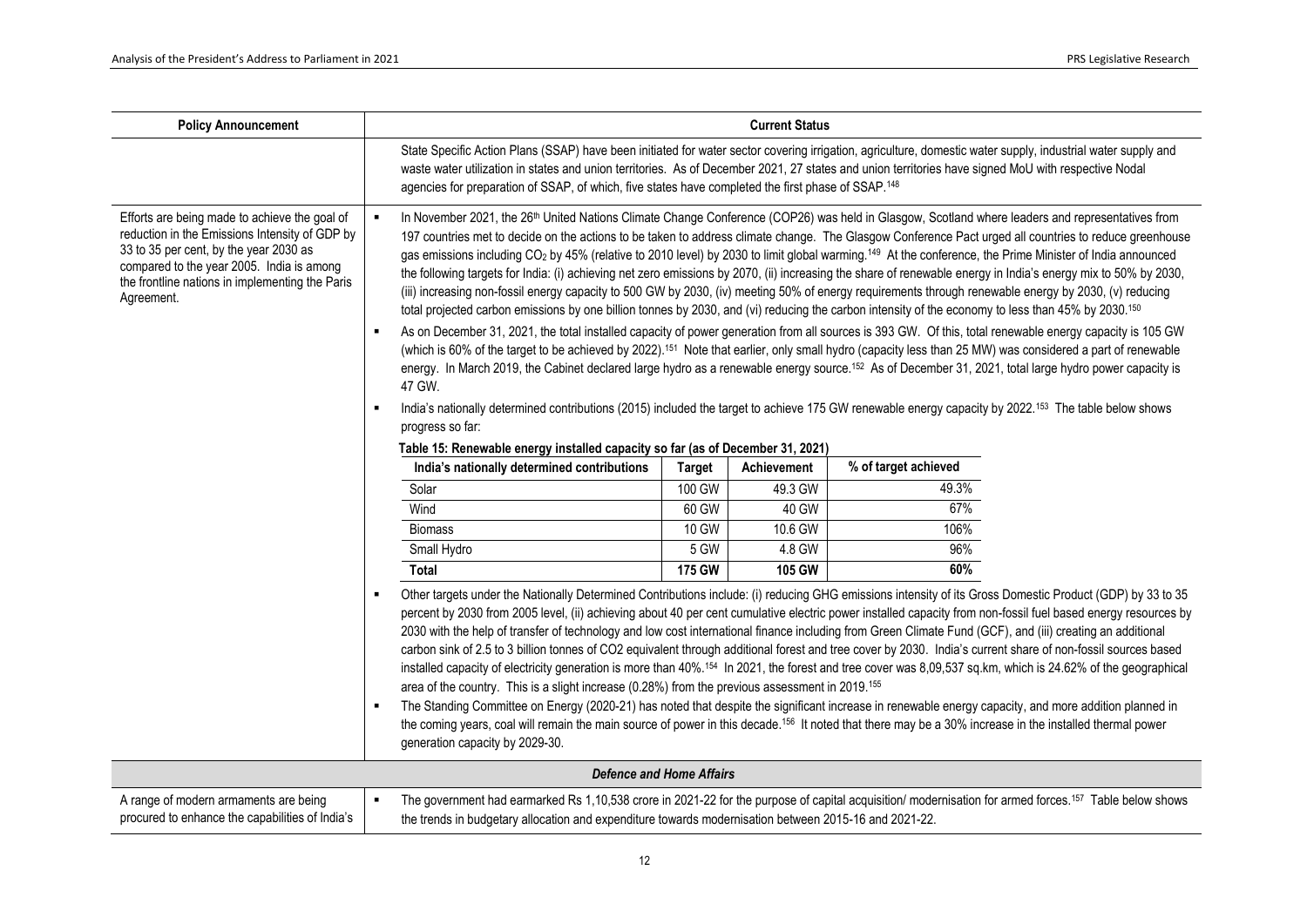| <b>Policy Announcement</b>                     |                |                                                                                                                                                                         |                  |         |         | <b>Current Status</b> |         |                      |          |  |
|------------------------------------------------|----------------|-------------------------------------------------------------------------------------------------------------------------------------------------------------------------|------------------|---------|---------|-----------------------|---------|----------------------|----------|--|
| armed forces. There is also a thrust on        |                | Table 16: Budget Estimates and Actual Expenditure on modernisation of armed forces (in Rs crore)                                                                        |                  |         |         |                       |         |                      |          |  |
| achieving self-reliance in the defence sector. |                | Parameter                                                                                                                                                               | 2015-16          | 2016-17 | 2017-18 | 2018-19               | 2019-20 | 2020-21              | 2021-22  |  |
|                                                |                | <b>Budget Estimates</b>                                                                                                                                                 | 77,406           | 69,898  | 69,473  | 74,115                | 80,959  | 90,047               | 1,10,538 |  |
|                                                |                | <b>Actual Expenditure</b>                                                                                                                                               | 62,235           | 69,280  | 72,732  | 75,892                | 91,128  | 31,747               |          |  |
|                                                |                | Note: Actual Expenditure is based on provisional estimates.                                                                                                             |                  |         |         |                       |         |                      |          |  |
|                                                |                | The Estimates Committee on Defence Production and Procurement (2018) noted that the share of capital procurement budget in the defence budget has                       |                  |         |         |                       |         |                      |          |  |
|                                                |                | been continuously declining, which has an adverse impact on the modernisation process of armed forces. The Committee recommended that provisions for                    |                  |         |         |                       |         |                      |          |  |
|                                                |                | adequate allocation of capital budget should be made and funds fully utilised. <sup>158</sup>                                                                           |                  |         |         |                       |         |                      |          |  |
|                                                | $\blacksquare$ | The Standing Committee on Defence (2019) noted that inadequate allocation for committed liabilities could lead to default on contractual                                |                  |         |         |                       |         |                      |          |  |
|                                                |                | obligations. Committed liabilities are payments anticipated during a financial year in respect of contracts concluded in previous years. It recommended that            |                  |         |         |                       |         |                      |          |  |
|                                                |                | the promised allocations should be disbursed for committed liabilities. <sup>159</sup>                                                                                  |                  |         |         |                       |         |                      |          |  |
|                                                | $\blacksquare$ | The Report of the 15 <sup>th</sup> Finance Commission for 2021-26 studied the issue of whether a separate mechanism for funding of defence and internal security        |                  |         |         |                       |         |                      |          |  |
|                                                |                | should be set up. <sup>160</sup> The Commission recommended setting up a dedicated, non-lapsable Modernisation Fund for Defence and Internal Security to bridge         |                  |         |         |                       |         |                      |          |  |
|                                                |                | the gap between projected budgetary requirements and budget allocation. <sup>161</sup> The Commission recommended an allocation of Rs 1.5 lakh crore to the Fund        |                  |         |         |                       |         |                      |          |  |
|                                                |                | over a period of five years (2021-26) by allocating 1% of the gross revenue receipts of the central government for this purpose. The Fund may also contain              |                  |         |         |                       |         |                      |          |  |
|                                                |                | disinvestment proceeds of the defence public sector enterprises, and funds collected through monetisation of surplus defence land (to be used only for                  |                  |         |         |                       |         |                      |          |  |
|                                                |                | defence expenditure). The Commission expects the fund to collect Rs 2.38 lakh crore over the 2021-26 period. A similar recommendation to create a Non-                  |                  |         |         |                       |         |                      |          |  |
|                                                |                | Lapsable Capital Fund Account for defence modernisation was made by the Standing Committee on Defence (2017). <sup>162</sup> At the time, the Ministry of Finance       |                  |         |         |                       |         |                      |          |  |
|                                                |                | had objected to the creation of such a fund on various grounds. It had held that though the fund is non-lapsable, it would not be available to the Ministry of          |                  |         |         |                       |         |                      |          |  |
|                                                |                | Defence automatically, as it would require Parliament's sanction. <sup>163</sup> The Finance Minister had maintained that the present mechanism of authorisation of the |                  |         |         |                       |         |                      |          |  |
|                                                |                | budget on an annual basis is working well. <sup>164</sup>                                                                                                               |                  |         |         |                       |         |                      |          |  |
|                                                | $\blacksquare$ | In May 2020, the Finance Minister had announced that a list of weapons and platforms banned for import will be released based on a year-wise timeline. <sup>165</sup>   |                  |         |         |                       |         |                      |          |  |
|                                                |                | In August 2020, the Ministry put an embargo on import of another 101 items by putting them in the negative import list. 166 In May 2021, the Ministry of                |                  |         |         |                       |         |                      |          |  |
|                                                |                | Defence put 108 items such as ammunitions, weapons, and various systems in the negative import list. <sup>167</sup> All items put in the negative import list will be   |                  |         |         |                       |         |                      |          |  |
|                                                |                | procured from indigenous/ domestic sources. The 108 items put in the negative import list include complex systems, sensors, simulator, weapons, and                     |                  |         |         |                       |         |                      |          |  |
|                                                |                | ammunitions.                                                                                                                                                            |                  |         |         |                       |         |                      |          |  |
| The number of naxal-violence related           | $\blacksquare$ | Table 17 shows the number of incidents of left-wing extremism in India and the resultant fatalities between 2016 and 2021.                                              |                  |         |         |                       |         |                      |          |  |
| incidents have declined and the naxal-affected |                | Table 17: Incidents of left-wing extremism between 2016-21 (till August, 2021) <sup>168</sup>                                                                           |                  |         |         |                       |         |                      |          |  |
| area is shrinking. Extremism in North East is  |                | Parameter                                                                                                                                                               | 2016             | 2017    | 2018    | 2019                  | 2020    | 2021 (till August)   |          |  |
| on the wane and there is a sharp decline in    |                | Incidents                                                                                                                                                               | 1,048            | 908     | 833     | 670                   | 665     |                      | 349      |  |
| the number of violent incidents                |                | Resultant deaths                                                                                                                                                        | $\overline{278}$ | 263     | 240     | 202                   | 183     |                      | 110      |  |
|                                                | $\blacksquare$ | Table 18 shows the number of incidents of extremism in North-east India and the resultant fatalities between 2016 and 2021                                              |                  |         |         |                       |         |                      |          |  |
|                                                |                | Table 18: Incidents of extremism in North East India between 2016-21 (till November, 2021) <sup>169</sup>                                                               |                  |         |         |                       |         |                      |          |  |
|                                                |                | Parameter                                                                                                                                                               | 2016             | 2017    | 2018    | 2019                  | 2020    | 2021 (till November) |          |  |
|                                                |                | Incidents                                                                                                                                                               | 484              | 308     | 252     | 223                   | 163     |                      | 187      |  |
|                                                |                | Resultant deaths                                                                                                                                                        | 152              | 106     | 71      | 37                    | 28      |                      | 67       |  |
|                                                |                |                                                                                                                                                                         |                  |         |         |                       |         |                      |          |  |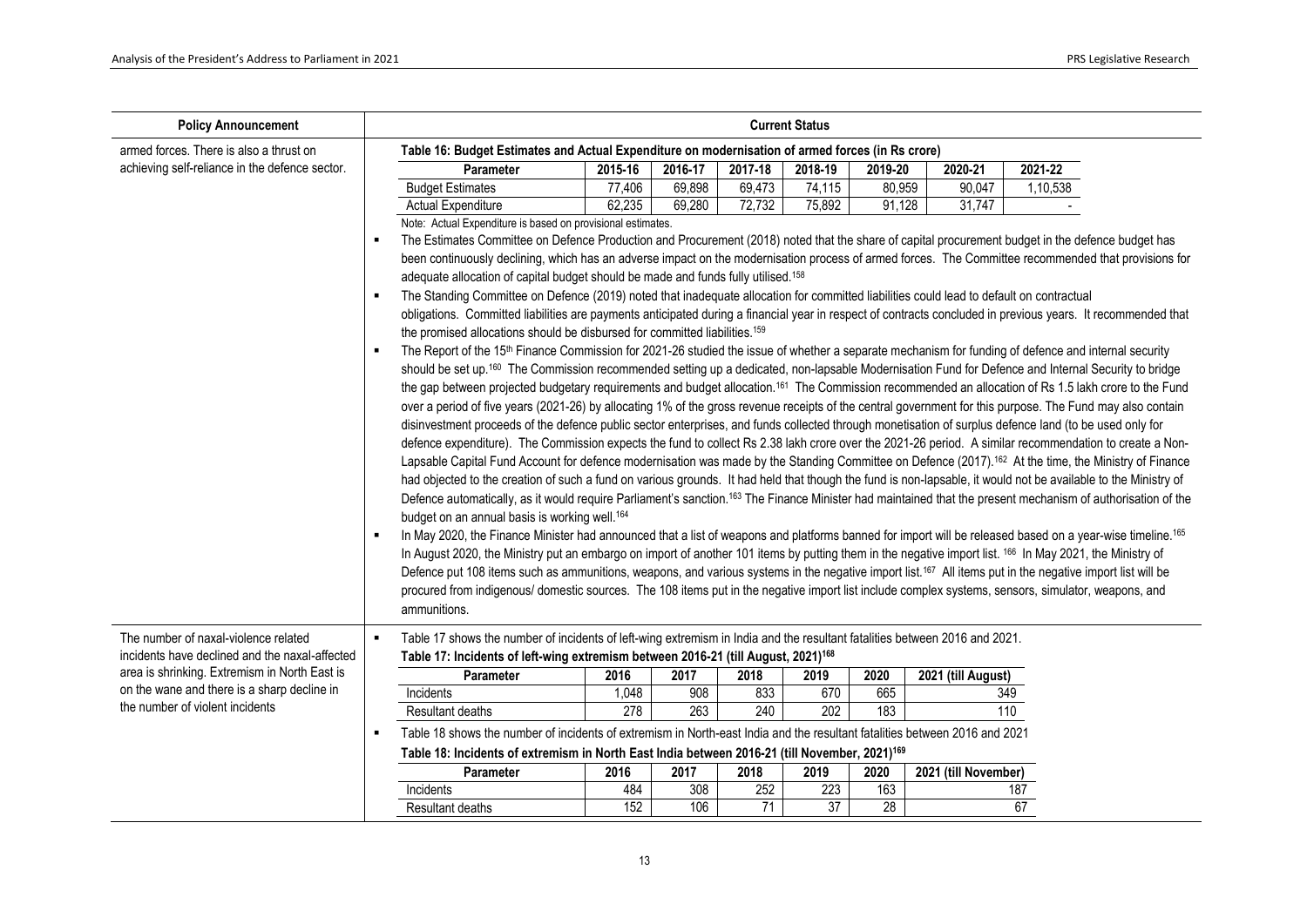| <b>Policy Announcement</b>                                                                                                                       |                                                                                                                                                                                                                                                                                                                                                                                                                                                                                                                                                                                                                                                                                                                                                                                                                                                                                | <b>Current Status</b>                                                                                                                                                                                                                                                                                                                                                                                                                                                                                                                                                                                                                                                                                                                                                                                                                                                                                                                                                                                                                                                                                                                                                                                                                                                                                                                                                                                                                                                                                                                                       |       |        |        |       |       |       |       |
|--------------------------------------------------------------------------------------------------------------------------------------------------|--------------------------------------------------------------------------------------------------------------------------------------------------------------------------------------------------------------------------------------------------------------------------------------------------------------------------------------------------------------------------------------------------------------------------------------------------------------------------------------------------------------------------------------------------------------------------------------------------------------------------------------------------------------------------------------------------------------------------------------------------------------------------------------------------------------------------------------------------------------------------------|-------------------------------------------------------------------------------------------------------------------------------------------------------------------------------------------------------------------------------------------------------------------------------------------------------------------------------------------------------------------------------------------------------------------------------------------------------------------------------------------------------------------------------------------------------------------------------------------------------------------------------------------------------------------------------------------------------------------------------------------------------------------------------------------------------------------------------------------------------------------------------------------------------------------------------------------------------------------------------------------------------------------------------------------------------------------------------------------------------------------------------------------------------------------------------------------------------------------------------------------------------------------------------------------------------------------------------------------------------------------------------------------------------------------------------------------------------------------------------------------------------------------------------------------------------------|-------|--------|--------|-------|-------|-------|-------|
|                                                                                                                                                  | Left Wing Extremism (LWE) affected districts covered under the Security Related Expenditure (SRE) scheme reduced from 126 to 90 in April 2018 and<br>$\blacksquare$<br>further to 70 in July 2021. Under SRE scheme, the central government reimburses expenditures made by State Governments (for 70 districts) of the<br>affected States to fight left wing extremism. The reimbursed expenditures include: (i) training and operational needs of security forces, (ii) ex-gratia payment<br>to the family of civilians/security forces killed/injured in LWE violence, (iii) compensation to Left Wing Extremist cadres who surrendered in accordance with<br>the surrender and rehabilitation policy of the concerned State Government, and (iv) expenses on community policing, infrastructure for village defence<br>committees, and publicity materials. <sup>170</sup> |                                                                                                                                                                                                                                                                                                                                                                                                                                                                                                                                                                                                                                                                                                                                                                                                                                                                                                                                                                                                                                                                                                                                                                                                                                                                                                                                                                                                                                                                                                                                                             |       |        |        |       |       |       |       |
|                                                                                                                                                  | <b>Transport and infrastructure</b>                                                                                                                                                                                                                                                                                                                                                                                                                                                                                                                                                                                                                                                                                                                                                                                                                                            |                                                                                                                                                                                                                                                                                                                                                                                                                                                                                                                                                                                                                                                                                                                                                                                                                                                                                                                                                                                                                                                                                                                                                                                                                                                                                                                                                                                                                                                                                                                                                             |       |        |        |       |       |       |       |
| For modernizing the country's infrastructure,<br>work is being done on the 'National<br>Infrastructure Pipeline' worth over Rs 110 lakh<br>crore | $\blacksquare$                                                                                                                                                                                                                                                                                                                                                                                                                                                                                                                                                                                                                                                                                                                                                                                                                                                                 | The National Infrastructure Pipeline was launched with a projected investment plan of Rs 111 lakh crore over five years (2020-25). <sup>171</sup> NIP was launched<br>with 6,835 projects, which has expanded to over 9,000 projects covering 34 sub-sectors. The project is aimed at increasing growth, competitiveness, and<br>employment. The state governments, central government, and the private sector will invest 40%, 39%, and 21% in the project, respectively. The major<br>share of the funds will be given to: (i) energy sector (24%), (ii) roads (18%), (iii) urban infrastructure (17%), and (iv) railways (12%). <sup>172</sup> The Ministry of<br>Finance had constituted a task force in September 2019 to draw up a National Infrastructure Pipeline (NIP) of projects costing more than Rs 100 crore for<br>the period 2019-25. The task force submitted its report on the NIP.173.174 The task force recommended setting up Committees for monitoring NIP progress,<br>implementation in each infrastructure ministry, and raising financial resources for the NIP. Table 19 shows the sector-wise progress under the NIP.<br>Table 19: Projects under the National Infrastructure Pipeline (till January 2022) (in Rs lakh crore) <sup>175</sup>                                                                                                                                                                                                                                                                                    |       |        |        |       |       |       |       |
|                                                                                                                                                  | <b>Particular</b>                                                                                                                                                                                                                                                                                                                                                                                                                                                                                                                                                                                                                                                                                                                                                                                                                                                              | Social<br><b>Water and</b><br>Commercial<br>Logistics<br>Communication<br>Total<br>Transport<br><b>Energy</b><br><b>Sanitation</b><br>Infrastructure<br>Infrastructure                                                                                                                                                                                                                                                                                                                                                                                                                                                                                                                                                                                                                                                                                                                                                                                                                                                                                                                                                                                                                                                                                                                                                                                                                                                                                                                                                                                      |       |        |        |       |       |       |       |
|                                                                                                                                                  | Number of projects                                                                                                                                                                                                                                                                                                                                                                                                                                                                                                                                                                                                                                                                                                                                                                                                                                                             | 4,633                                                                                                                                                                                                                                                                                                                                                                                                                                                                                                                                                                                                                                                                                                                                                                                                                                                                                                                                                                                                                                                                                                                                                                                                                                                                                                                                                                                                                                                                                                                                                       | 692   | 1,332  | 1,718  | 595   | 163   | 30    | 9,163 |
|                                                                                                                                                  | Project Cost (Rs lakh<br>crore)                                                                                                                                                                                                                                                                                                                                                                                                                                                                                                                                                                                                                                                                                                                                                                                                                                                | 59.3                                                                                                                                                                                                                                                                                                                                                                                                                                                                                                                                                                                                                                                                                                                                                                                                                                                                                                                                                                                                                                                                                                                                                                                                                                                                                                                                                                                                                                                                                                                                                        | 35.8  | 21.1   | 18.7   | 6     | 3.8   | 1.1   | 145.8 |
|                                                                                                                                                  | % of total projects                                                                                                                                                                                                                                                                                                                                                                                                                                                                                                                                                                                                                                                                                                                                                                                                                                                            | 50.56%                                                                                                                                                                                                                                                                                                                                                                                                                                                                                                                                                                                                                                                                                                                                                                                                                                                                                                                                                                                                                                                                                                                                                                                                                                                                                                                                                                                                                                                                                                                                                      | 7.55% | 14.54% | 18.75% | 6.49% | 1.78% | 0.33% |       |
|                                                                                                                                                  | ٠<br>$\blacksquare$<br>$\blacksquare$                                                                                                                                                                                                                                                                                                                                                                                                                                                                                                                                                                                                                                                                                                                                                                                                                                          | Out of the 4,633 projects in transport sectors, 3,508 are for constructing roads and bridges. Other sub sectors include railways tracks, urban public<br>transport, and airports. Renewable energy generation constitutes the majority of the projects under the energy sector. Out of 1,718 projects in social<br>infrastructure, 1,009 are for education infrastructure.<br>Further, the Indian Railways is developing two dedicated freight corridors (namely Eastern and Western Dedicated Freight Corridors) to facilitate faster<br>movement of freight. As of November 30, 2021, 1,010 km of the 2,843 km has been commissioned. This includes 659 km of the Western Corridor (out of<br>1,506km) and 351 km of the Eastern Corridor (out of 1,337 km). <sup>176</sup><br>In 2018, the Ministry of Road Transport and Highways launched the Bharatmala Pariyojana, with the aim of optimising the efficiency of movement of goods<br>and people across the country. The Bharatmala Pariyojana envisages development of about 26,000 km length of Economic Corridors. Major projects<br>completed under Bharatmala Pariyojana include the Eastern Peripheral Expressway, Delhi-Meerut Expressway, Narmada Bridge, Chenani - Nashri Tunnel,<br>and the Dhaula-Sadia Bridge. Since 2017, the Agra expressway has been made fully operational, along with the inauguration of Purvanchal Expressway.<br>Further, the Bundelkhand Expressway, Ganga Expressway, Gorakhpur Link Expressway, and Ballia Link Expressway have been initiated. <sup>177</sup> |       |        |        |       |       |       |       |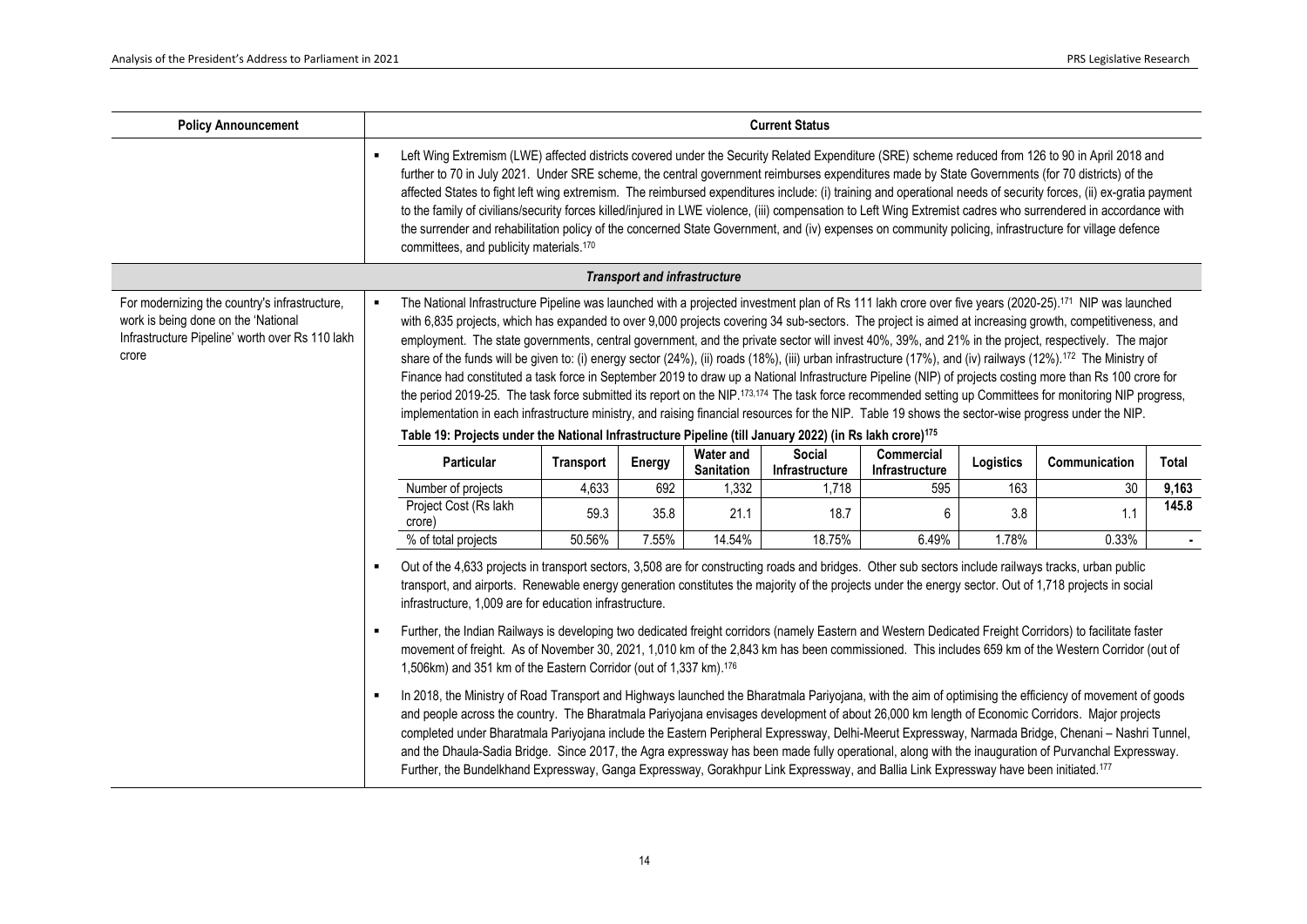| <b>Policy Announcement</b>                                                                                                                         | <b>Current Status</b>                                                                                                                                                                                                                                                                                                                                                                                                                                                                                                     |                                                                                                                                                                                                                                                                                                                                                                                                                                                                                                                                                                                                                                                                                                                                                                                                                                                                                                                                                                                                                                                                                                                                                                                                                                                                                                                                                                                                                                                                                                                                                                                                                                                                                                                                                                                                                                                                                                                                                                                                                                                                                                                                                                                                 |                                    |         |         |         |         |                                                                                                                                                                                                                                                                                                                                                                                                                                                                            |
|----------------------------------------------------------------------------------------------------------------------------------------------------|---------------------------------------------------------------------------------------------------------------------------------------------------------------------------------------------------------------------------------------------------------------------------------------------------------------------------------------------------------------------------------------------------------------------------------------------------------------------------------------------------------------------------|-------------------------------------------------------------------------------------------------------------------------------------------------------------------------------------------------------------------------------------------------------------------------------------------------------------------------------------------------------------------------------------------------------------------------------------------------------------------------------------------------------------------------------------------------------------------------------------------------------------------------------------------------------------------------------------------------------------------------------------------------------------------------------------------------------------------------------------------------------------------------------------------------------------------------------------------------------------------------------------------------------------------------------------------------------------------------------------------------------------------------------------------------------------------------------------------------------------------------------------------------------------------------------------------------------------------------------------------------------------------------------------------------------------------------------------------------------------------------------------------------------------------------------------------------------------------------------------------------------------------------------------------------------------------------------------------------------------------------------------------------------------------------------------------------------------------------------------------------------------------------------------------------------------------------------------------------------------------------------------------------------------------------------------------------------------------------------------------------------------------------------------------------------------------------------------------------|------------------------------------|---------|---------|---------|---------|----------------------------------------------------------------------------------------------------------------------------------------------------------------------------------------------------------------------------------------------------------------------------------------------------------------------------------------------------------------------------------------------------------------------------------------------------------------------------|
| Under the Pradhan Mantri Gram Sadak<br>Yojana, construction of 6.42 lakh km of road<br>network has been completed in rural areas of<br>the country | The Pradhan Mantri Gram Sadak Yojana (PMGSY) aims to connect all eligible unconnected habitations in rural areas with all-weather roads. The scheme<br>$\blacksquare$<br>has been allocated Rs 15,000 crore in 2021-22, which is a 9.4% increase from the 2020-21 revised estimate of Rs 13,706 crore. Phase three of PMGSY<br>was launched in 2019 for the consolidation of 1.2 lakh kilometres of roadways through rural links and routes. <sup>178</sup><br>Table 20: Progress made under PMGSY (in km) <sup>179</sup> |                                                                                                                                                                                                                                                                                                                                                                                                                                                                                                                                                                                                                                                                                                                                                                                                                                                                                                                                                                                                                                                                                                                                                                                                                                                                                                                                                                                                                                                                                                                                                                                                                                                                                                                                                                                                                                                                                                                                                                                                                                                                                                                                                                                                 |                                    |         |         |         |         |                                                                                                                                                                                                                                                                                                                                                                                                                                                                            |
|                                                                                                                                                    | Period                                                                                                                                                                                                                                                                                                                                                                                                                                                                                                                    | 2015-16                                                                                                                                                                                                                                                                                                                                                                                                                                                                                                                                                                                                                                                                                                                                                                                                                                                                                                                                                                                                                                                                                                                                                                                                                                                                                                                                                                                                                                                                                                                                                                                                                                                                                                                                                                                                                                                                                                                                                                                                                                                                                                                                                                                         | 2016-17                            | 2017-18 | 2018-19 | 2019-20 | 2020-21 | 2021-22 (as of January 2022)                                                                                                                                                                                                                                                                                                                                                                                                                                               |
|                                                                                                                                                    | Target road length                                                                                                                                                                                                                                                                                                                                                                                                                                                                                                        | 33,649                                                                                                                                                                                                                                                                                                                                                                                                                                                                                                                                                                                                                                                                                                                                                                                                                                                                                                                                                                                                                                                                                                                                                                                                                                                                                                                                                                                                                                                                                                                                                                                                                                                                                                                                                                                                                                                                                                                                                                                                                                                                                                                                                                                          | 48,812                             | 51,000  | 57,700  | 50,097  | 46,164  | 61,703                                                                                                                                                                                                                                                                                                                                                                                                                                                                     |
|                                                                                                                                                    | Completed road length                                                                                                                                                                                                                                                                                                                                                                                                                                                                                                     | 35,155                                                                                                                                                                                                                                                                                                                                                                                                                                                                                                                                                                                                                                                                                                                                                                                                                                                                                                                                                                                                                                                                                                                                                                                                                                                                                                                                                                                                                                                                                                                                                                                                                                                                                                                                                                                                                                                                                                                                                                                                                                                                                                                                                                                          | 47,446                             | 48,746  | 16,856  | 27,301  | 36,675  | 22,108                                                                                                                                                                                                                                                                                                                                                                                                                                                                     |
|                                                                                                                                                    | % of targets achieved                                                                                                                                                                                                                                                                                                                                                                                                                                                                                                     | 104.5%                                                                                                                                                                                                                                                                                                                                                                                                                                                                                                                                                                                                                                                                                                                                                                                                                                                                                                                                                                                                                                                                                                                                                                                                                                                                                                                                                                                                                                                                                                                                                                                                                                                                                                                                                                                                                                                                                                                                                                                                                                                                                                                                                                                          | 97.2%                              | 95.6%   | 29.2%   | 54.5%   | 79%     | 36%                                                                                                                                                                                                                                                                                                                                                                                                                                                                        |
|                                                                                                                                                    | stricter norm compliance and hold the contractors and agencies accountable for their negligence. <sup>181</sup>                                                                                                                                                                                                                                                                                                                                                                                                           |                                                                                                                                                                                                                                                                                                                                                                                                                                                                                                                                                                                                                                                                                                                                                                                                                                                                                                                                                                                                                                                                                                                                                                                                                                                                                                                                                                                                                                                                                                                                                                                                                                                                                                                                                                                                                                                                                                                                                                                                                                                                                                                                                                                                 |                                    |         |         |         |         | The Standing Committee on Rural Development (2018-19) noted that the pace of work under the scheme has been really low, especially in hilly states like<br>Uttarakhand. It recommended that the pace of completion of projects be increased to ensure achievement of the target of the scheme. <sup>180</sup> The Standing<br>Committee on Rural Development (2020-21) noted that the upkeep and maintenance of roads has been poor. It recommended the Ministry to ensure |
|                                                                                                                                                    |                                                                                                                                                                                                                                                                                                                                                                                                                                                                                                                           |                                                                                                                                                                                                                                                                                                                                                                                                                                                                                                                                                                                                                                                                                                                                                                                                                                                                                                                                                                                                                                                                                                                                                                                                                                                                                                                                                                                                                                                                                                                                                                                                                                                                                                                                                                                                                                                                                                                                                                                                                                                                                                                                                                                                 | <b>Urban and Rural Development</b> |         |         |         |         |                                                                                                                                                                                                                                                                                                                                                                                                                                                                            |
| Under the SVAMITVA scheme, villagers are<br>now acquiring legal rights over their property                                                         | $\blacksquare$                                                                                                                                                                                                                                                                                                                                                                                                                                                                                                            | The SVAMITVA scheme was launched in April 2021 with an aim to provide the 'Record of Rights' to village household owners possessing houses in<br>inhabited areas in villages. This is achieved by issuing legal ownership cards (property cards). Under the scheme, ownership rights are demarcated by<br>mapping land parcels through drones. The scheme is being implemented with the collaborative efforts of the Ministry of Panchayati Raj, State Revenue<br>Department, State Panchayati Raj Department, and Survey of India (Sol). The States need to sign Memorandum of Understanding (MoU) with Sol for<br>implementation of the scheme. So far, 29 States have signed MoU with Sol. The Scheme aims to cover all the villages across the country by March 2025<br>with an estimated cost of Rs 566 crore. <sup>182</sup> As of January 2022, 24,517 property cards have been distributed. <sup>183</sup> Issue of property cards lead to ease of                                                                                                                                                                                                                                                                                                                                                                                                                                                                                                                                                                                                                                                                                                                                                                                                                                                                                                                                                                                                                                                                                                                                                                                                                                      |                                    |         |         |         |         |                                                                                                                                                                                                                                                                                                                                                                                                                                                                            |
| Housing for two crore poor people                                                                                                                  | ٠<br>٠<br>$\blacksquare$<br>houses.<br>$\blacksquare$<br>٠                                                                                                                                                                                                                                                                                                                                                                                                                                                                | securing bank loans, reducing property related disputes, and comprehensive village level planning.<br>Pradhan Mantri Awas Yojana (PMAY) seeks to provide housing for all by 2022. It has two components: PMAY-Urban and PMAY-Gramin.<br>PMAY-U was launched in June 2015 to provide housing for all in urban areas by the year 2022. <sup>184</sup> The scheme comprises four components: (i) in-situ<br>rehabilitation of existing slum dwellers (using the existing land under slums to provide houses to slum dwellers) through private participation, (ii) credit linked<br>subsidy scheme (CLSS) for Economically Weaker Sections, Lower Income Groups, and middle-income group (MIG), (iii) affordable housing in partnership,<br>and (iv) subsidy for beneficiary-led individual house construction.<br>PMAY-U has been allocated Rs 8,000 crore for 2021-22. This is a 62% decrease over the revised estimates for 2020-21.185 In November, 2020, an<br>additional Rs. 18,000 crores were allocated towards the PMAY (Urban) scheme for 2020-21 for the grounding of 12 lakhs houses and completion of 18 lakh<br>The Credit Linked Subsidy Scheme for middle income group (annual income between Rs 6 lakh and Rs 18 lakh) under the PMAY-U has been in force since<br>2017. It seeks to provide grants on home loans by eligible urban poor or middle-income group for acquisition, construction or enhancement of houses. The<br>government estimates that this will bring in an investment of Rs 70,000 crore in the housing sector and benefit 2.5 lakh families. <sup>186</sup> In 2021-22, this scheme<br>was allocated ten lakh rupees, a 98% decrease from the actual expenditure in 2019-20.<br>Additionally, the Credit Linked Subsidy Scheme for economically weaker sections and low income group has also been in force since 2017. Under the<br>scheme, the beneficiaries are eligible for an interest subsidy at the rate of 6.5% for a tenure of 20 years or during tenure of loan whichever is lower. The<br>credit linked subsidy will be available only for loan amounts up to six lakh rupees. In 2021-22, the scheme was allocated Rs 1,000 crore, an increase of |                                    |         |         |         |         |                                                                                                                                                                                                                                                                                                                                                                                                                                                                            |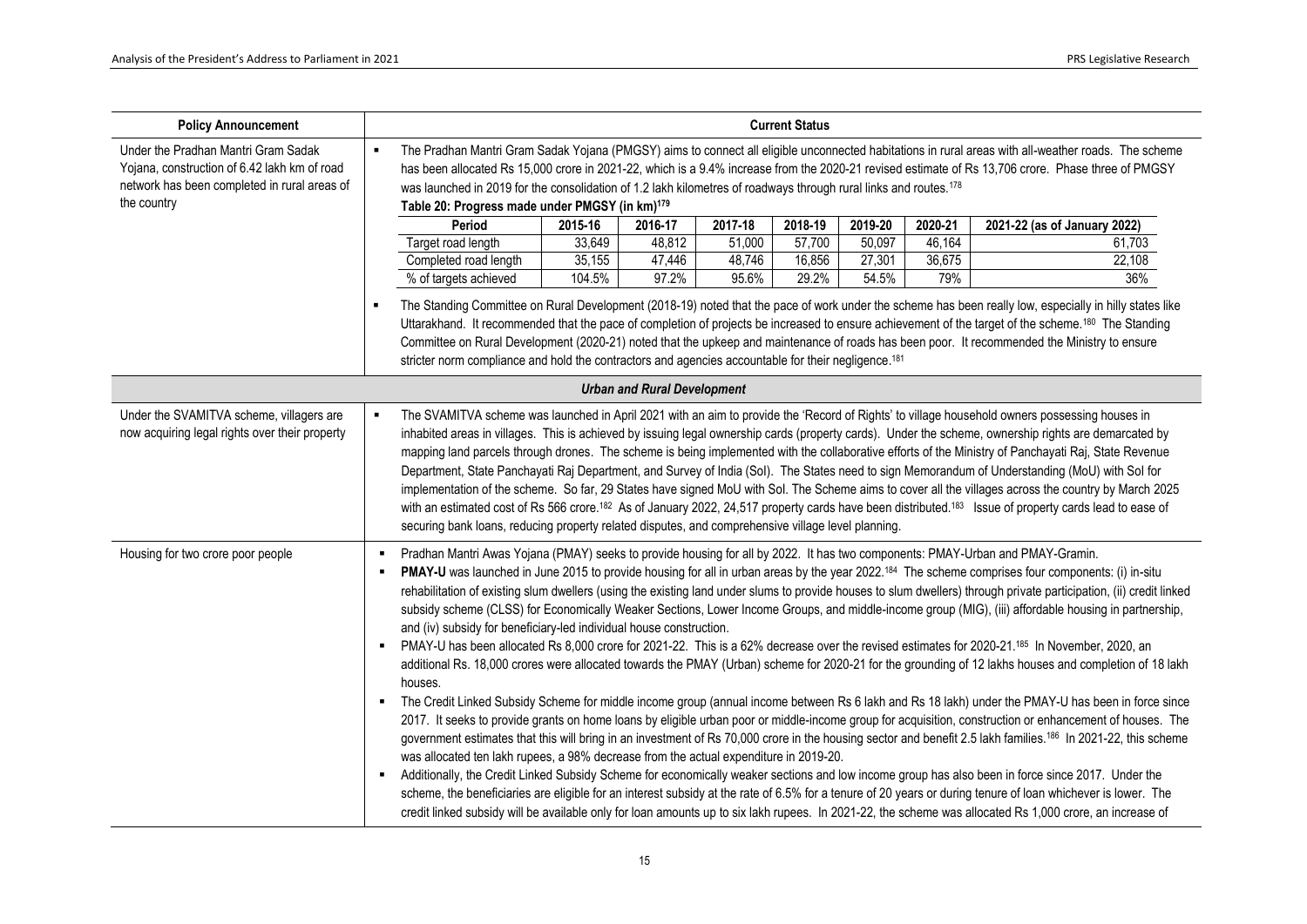| <b>Policy Announcement</b>                                                                                                                                                                  | <b>Current Status</b>                                                                                                                                                                                                                                                                                                                                                                                                                                                                                                                                                                                                                                                                                                                                                                                                                                                                                                                                                                                                                                                                                                                                                                                                                                                                                                                                                                                                                                                                                                                                                                                                                                                                                                                                                                                                   |
|---------------------------------------------------------------------------------------------------------------------------------------------------------------------------------------------|-------------------------------------------------------------------------------------------------------------------------------------------------------------------------------------------------------------------------------------------------------------------------------------------------------------------------------------------------------------------------------------------------------------------------------------------------------------------------------------------------------------------------------------------------------------------------------------------------------------------------------------------------------------------------------------------------------------------------------------------------------------------------------------------------------------------------------------------------------------------------------------------------------------------------------------------------------------------------------------------------------------------------------------------------------------------------------------------------------------------------------------------------------------------------------------------------------------------------------------------------------------------------------------------------------------------------------------------------------------------------------------------------------------------------------------------------------------------------------------------------------------------------------------------------------------------------------------------------------------------------------------------------------------------------------------------------------------------------------------------------------------------------------------------------------------------------|
|                                                                                                                                                                                             | 29% from the actual expenditure in 2019-20. As of December 2021, 17.35 lakh beneficiaries have availed subsidy on housing loans through Credit Linked<br>Subsidy Scheme (CLSS), out of which 6.15 Lakh beneficiaries are from Middle Income Group. <sup>187</sup><br>The Standing Committee on Urban Development (2019) recommended ensuring timely release of funds to achieve the goal of 'Housing for All' by 2022. <sup>188</sup><br>٠<br>The Union Cabinet had approved the creation of a National Urban Housing Fund (NUHF) worth Rs 60,000 crore in February 2018. <sup>189</sup> The NUHF aims to<br>raise funds till 2022 to ensure a sustained flow of central release under PMAY-U to enable construction of houses. The Standing Committee on Urban<br>Development (2020) recommended establishing a system to incentivise better performing states under the scheme. <sup>190</sup> The table below provides the<br>implementation status of the scheme as of January 18, 2022.<br>Table 21: Houses completed under PMAY-U (in crore) <sup>191</sup><br><b>Houses sanctioned</b><br><b>Houses Completed</b><br>% Completed<br>0.53<br>1.14<br>46.5%<br>Note: This information was last updated in January 18, 2022.                                                                                                                                                                                                                                                                                                                                                                                                                                                                                                                                                                                        |
|                                                                                                                                                                                             | The Ministry of Rural Development has been implementing PMAY-G since April 2016 to provide assistance to eligible rural households with overall target to<br>٠<br>construct 2.95 crore pucca houses with basic amenities by March 2024.192 PMAY-G has been allocated Rs 19,500 crore for 2021-22.193<br>Table 22: Houses completed under PMAY-G (in crore) <sup>194</sup><br>Houses Completed<br><b>Houses sanctioned</b><br>% Completed<br>2.17<br>1.69<br>77.9%<br>Note: This information was last updated in January 18, 2022.<br>Observing that out of the total 4.3 crore persons earmarked for the scheme, only 2.32 crore have become eligible after verification by Gram Sabhas, the<br>٠<br>Standing Committee on Rural Development (2021) noted the possibility of a politically motivated approach in identification of beneficiaries <sup>195</sup> To ensure<br>proper identification of beneficiaries, the Committee recommended: (i) downsizing the role of Gram Sabhas and Panchayats in identification of beneficiaries<br>and roping in private/ non-governmental bodies for verification and authentication, (ii) incorporation of a block development officer for oversight, and (iii)<br>transferring ownership of the housing unit to the designated nominee after the death of a beneficiary. Further, it recommended: (i) establishing close<br>coordination with the concerned ministries for effective implementation, (ii) educating beneficiaries about the consequences of unwillingness to opt for<br>MGNREGS, (iii) ensuring construction of functional toilets, and timely payment of Rs 12,000 assistance to beneficiaries under Swachh Bharat Mission, and<br>(iv) improving the provision of LPG connections (from 30%) under PMUY.                                                  |
| More than 10 crore toilets were built under<br>'Swachh Bharat Mission' so that the dignity of<br>sisters and daughters from poor families is<br>maintained and they are not inconvenienced. | The Swachh Bharat Mission was launched in 2014. <sup>196</sup> It has two components: Swachh Bharat Mission - Gramin (SBM-G) and Swachh Bharat Mission<br>Urban (SBM-U). While the rural component of the Mission is implemented under the Department of Drinking Water and Sanitation, the urban component<br>implemented by the Ministry of Housing and Urban Affairs. SBM-G was allocated Rs 9,994 crore in 2021-22, an increase by 67% over the 2020-21 revised<br>estimates (Rs 6,000 crore), Under the scheme, 100% of districts were declared to be free from open defecation in October 2020. As of January 2022, 10.88<br>crore household toilets have been built under the Mission.<br>• SBM-U was allocated Rs 2,300 crore in 2021-22, an annual increase of 35% over actual expenditure for 2019-20. The total estimated cost of<br>implementation of SBM-U is Rs 62,009 crore. Of this, the share of the central government is Rs 14,623 crore, and states' assistance will amount to Rs 4,874<br>crore. The remainder is to be financed via various sources such as the private sector, Swachh Bharat Kosh, market borrowing, and external assistance. <sup>197</sup><br>Under the scheme, 62.6 lakh individual household toilets have been constructed. <sup>198</sup><br>The Standing Committee on Rural Development (2018) highlighted the following challenges: (i) a village with 100% household toilets cannot be declared<br>$\blacksquare$<br>Open Defecation Free (ODF) till all the inhabitants start using them, (ii) toilets have been constructed with low quality of raw materials or without provision of<br>water availability, and (iii) fall back rate of ODF declared villages has been very high due to filing of wrong information and non-sustainability of toilets. <sup>199</sup> |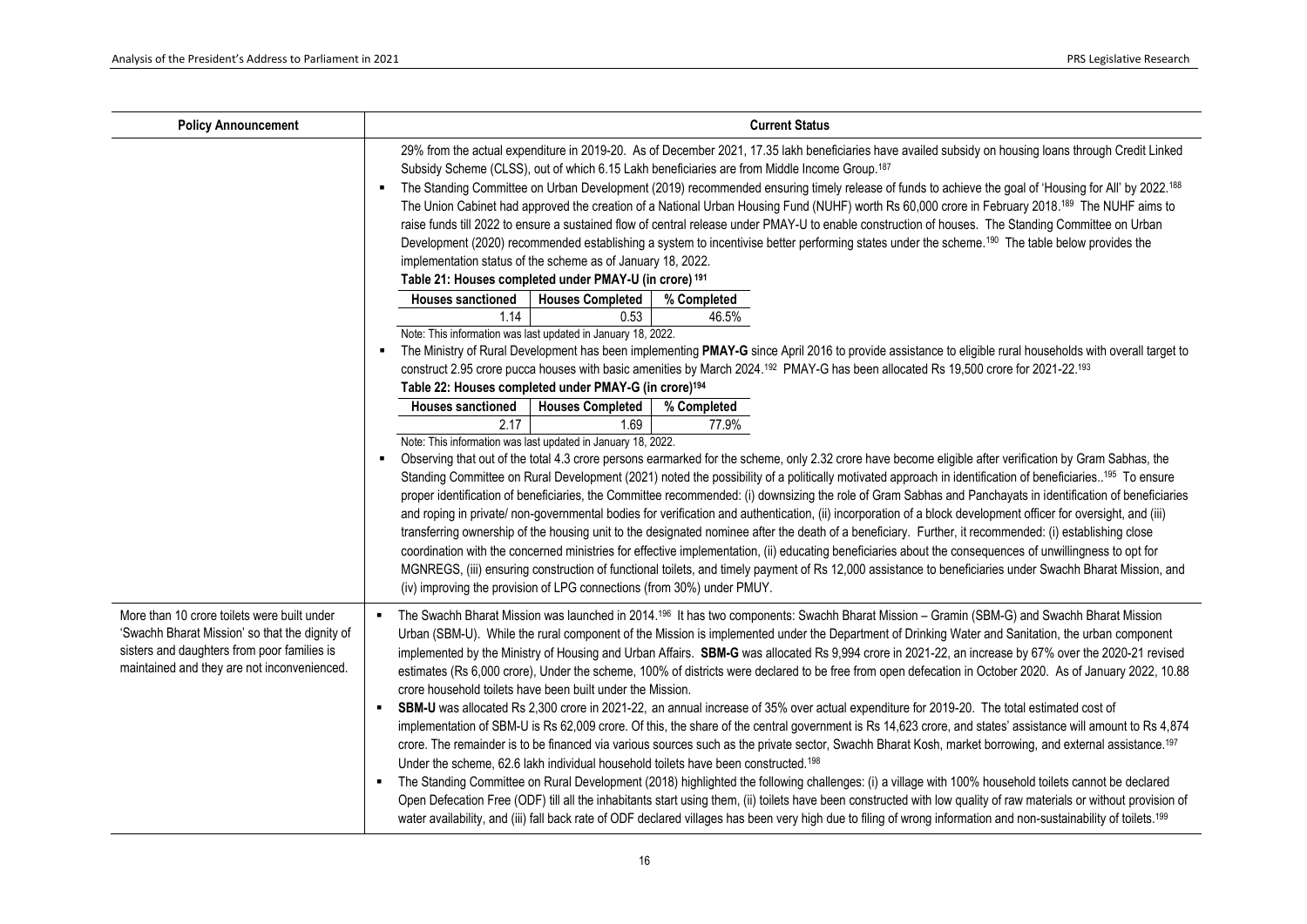<span id="page-16-0"></span>

| <b>Policy Announcement</b>                                                                                          | <b>Current Status</b>                                                                                                                                                                                                                                                                                                                                                                                                                                                                                                                                                                                                                                                                                                                                                                                                                                                                                                                                                                                                                                                                                                                                                                                                                                                                                                                                                                                                                                                                                                                                                                                                                                                                                                                                                                                                                                                             |
|---------------------------------------------------------------------------------------------------------------------|-----------------------------------------------------------------------------------------------------------------------------------------------------------------------------------------------------------------------------------------------------------------------------------------------------------------------------------------------------------------------------------------------------------------------------------------------------------------------------------------------------------------------------------------------------------------------------------------------------------------------------------------------------------------------------------------------------------------------------------------------------------------------------------------------------------------------------------------------------------------------------------------------------------------------------------------------------------------------------------------------------------------------------------------------------------------------------------------------------------------------------------------------------------------------------------------------------------------------------------------------------------------------------------------------------------------------------------------------------------------------------------------------------------------------------------------------------------------------------------------------------------------------------------------------------------------------------------------------------------------------------------------------------------------------------------------------------------------------------------------------------------------------------------------------------------------------------------------------------------------------------------|
|                                                                                                                     | " The Standing Committee on Urban Development noted in early 2020 that toilets built under the scheme in areas including East Delhi are of very poor quality,<br>and do not have adequate maintenance. <sup>200</sup> Additionally, it also highlighted in September 2020 that uneven release of funds for solid waste management<br>across states/UTs needs to be corrected to ensure fair implementation of the programme. <sup>201</sup> The Standing Committee on Urban Development (2021)<br>also expressed concern about the slow pace in achieving targets for source segregation and waste processing. <sup>202</sup><br>In February 2021, the Finance Minister announced in her budget speech that the Urban Swachh Bharat Mission 2.0 will be launched. <sup>203</sup> Urban Swachh<br>Bharat Mission 2.0 will focus on: (i) sludge management, (ii) waste-water treatment, (iii) source segregation of garbage, (iv) reduction in single-use plastics<br>and (v) control of air pollution caused by construction, demolition, and bio-remediation of dumpsites. On October 1, 2021, the Prime Minister launched SBM-<br>Urban 2.0 with the mission to make all our cities 'Garbage Free'. <sup>204</sup><br>As per the latest NFHS survey (2019-21), 70% of the population live in households that use an improved sanitation facility (65% in rural households). <sup>205</sup> In<br>$\blacksquare$<br>2015-16, around 49% of the population were living in households with improved sanitation facilities.                                                                                                                                                                                                                                                                                                                                                          |
|                                                                                                                     | Energy                                                                                                                                                                                                                                                                                                                                                                                                                                                                                                                                                                                                                                                                                                                                                                                                                                                                                                                                                                                                                                                                                                                                                                                                                                                                                                                                                                                                                                                                                                                                                                                                                                                                                                                                                                                                                                                                            |
| More than 14 crore gas cylinders were given<br>free of cost throughout the country.                                 | The Pradhan Mantri Ujjwala Yojana was launched in May 2016 with the objective of providing five crore Liquefied Petroleum Gas (LPG) connections to<br>$\blacksquare$<br>women from below poverty line (BPL) households. In April 2018, the scheme was expanded to include women beneficiaries from seven categories (SC/ST,<br>PMAY, AAY, most backward classes, tea garden, forest dwellers, Islands). The target was revised to eight crore LPG connections, which was achieved in<br>August 2019. <sup>206</sup> In August 2021, the central government launched the Ujjwala 2.0 scheme. Under the revised scheme, along with a deposit free LPG<br>connection, the beneficiaries will be provided first refill and hotplate free of cost. Further, migrants will not be required to submit ration cards or address<br>proof. As of January 2022, a total of 8.97 crore LPG connections have been released under the PMUY. <sup>207</sup> As of November 2021, there were 30.21 crore<br>LPG consumers in India. <sup>208</sup> As per NFHS-5, 59% of households use clean fuel for cooking. <sup>205</sup> In rural areas, the percentage of households which use clean<br>fuel is 43%, while for urban it is around 90%.<br>A 2019 report by the Comptroller and Auditor General on the scheme included the following findings: (i) while LPG coverage in India has increased from<br>$\blacksquare$<br>62% to 94% in 2016-19, average annual refill consumption continues to be low, pointing to lack of sustained usage by beneficiaries, (ii) only 19% of total<br>connections were installed within seven days of giving details, pointing to delays in installations, (iii) there is a risk of domestic cylinders being diverted for<br>commercial purposes in high consumption cases, and (iv) there is a lack of performance indicators in the scheme. <sup>209</sup> |
| Rs 9,000 crore has been sanctioned for the<br>North-East Gas Grid Project.                                          | The project, which was launched in 2019, is being undertaken by the Indradhanush Gas Grid Limited, which is a joint venture of five central public-sector<br>$\blacksquare$<br>enterprises. Viability Gap Funding (VGF) of 60% of the projected cost of Rs 9,265 crore was approved by the Cabinet in January 2019. <sup>210</sup> VGF gives a<br>one-time capital subsidy for projects considered unattractive for complete private investment. As of December 31, 2020, 1,544 km of the total proposed<br>1,656 km of the project has been laid. <sup>211</sup>                                                                                                                                                                                                                                                                                                                                                                                                                                                                                                                                                                                                                                                                                                                                                                                                                                                                                                                                                                                                                                                                                                                                                                                                                                                                                                                 |
| More than 2.5 crore free electricity<br>connections were given so that every poor<br>person's house is electrified. | The Pradhan Mantri Sahaj Bijli Har Ghar Yojana (SAUBHAGYA) was launched in 2017 to achieve universal household electrification to all un-electrified<br>$\blacksquare$<br>households in rural areas and poor households in urban areas. Between October 2019 and November 2020, 2.8 crore households were electrified under<br>the scheme. Rs 6,220 crore was released by the central government for the implementation of this scheme in 2020-21. <sup>212</sup> As of December 2021, 21.45<br>crore rural households have been electrified out of a total of 21.5 households (99.9%). <sup>213</sup><br>The Ministry of Power noted that the COVID-19 pandemic and the resultant lockdown have adversely impacted finances of the power sector. Under the<br>Aatma Nirbhar Scheme, power distribution countries, central government owned power generating companies, and rural electrification and power finance<br>corporations were provided aid to ensure liquidity in the energy sector. These include: (i) Rs. 3.03 lakh for power distribution companies for carrying out<br>certain reforms for infrastructure creation and up-gradation of systems. Qualifying discoms will be provided with assistance in installing smart meters,                                                                                                                                                                                                                                                                                                                                                                                                                                                                                                                                                                                                                                    |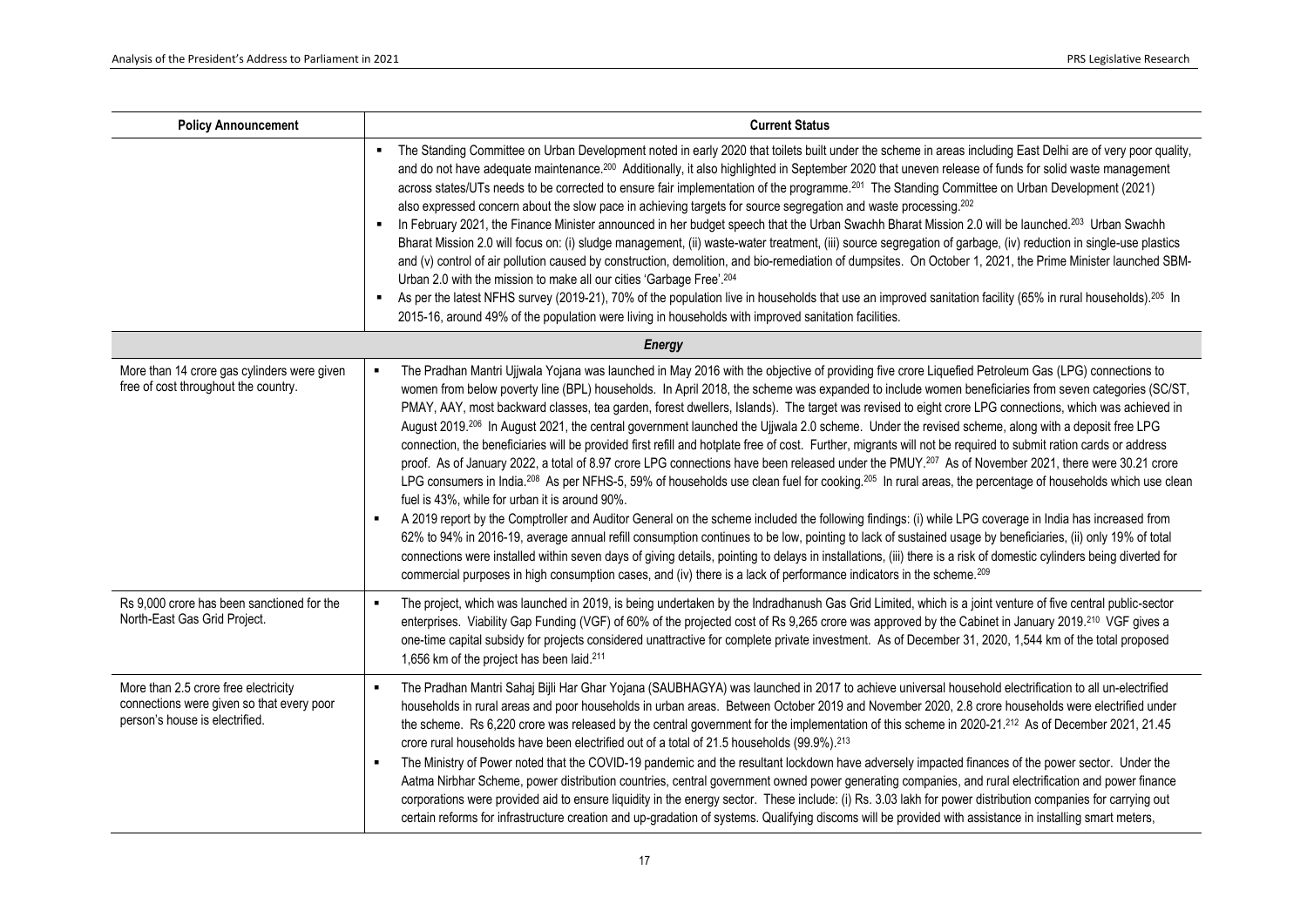<span id="page-17-1"></span><span id="page-17-0"></span>

| <b>Policy Announcement</b>                                                                                                                                                                                                                                          | <b>Current Status</b>                                                                                                                                                                                                                                                                                                                                                                                                                                                                                                                                                                                                                                                                                                                                                                                                                                                                                                                                                                                                                                                                                                                                                                                                                                                                                                                                                                                                                                                                                                                                                                        |
|---------------------------------------------------------------------------------------------------------------------------------------------------------------------------------------------------------------------------------------------------------------------|----------------------------------------------------------------------------------------------------------------------------------------------------------------------------------------------------------------------------------------------------------------------------------------------------------------------------------------------------------------------------------------------------------------------------------------------------------------------------------------------------------------------------------------------------------------------------------------------------------------------------------------------------------------------------------------------------------------------------------------------------------------------------------------------------------------------------------------------------------------------------------------------------------------------------------------------------------------------------------------------------------------------------------------------------------------------------------------------------------------------------------------------------------------------------------------------------------------------------------------------------------------------------------------------------------------------------------------------------------------------------------------------------------------------------------------------------------------------------------------------------------------------------------------------------------------------------------------------|
|                                                                                                                                                                                                                                                                     | feeders, and overhead lines, (ii) In August 2020, the Cabinet approved a one-time relaxation to rural electrification corporations and power finance<br>corporation for extending working capital loans to discoms above the limit imposed by the Ujjwal DISCOM Assurance Yojana, i.e. 25% of last year<br>revenue. <sup>214</sup> , (iii) A proposal to defer fixed charges levied by central government owned power generating companies was passed by the Cabinet in August<br>2020. <sup>215</sup> The charges can be repaid in three interest free equal instalments. Further, the Cabinet advised generation companies and transmission<br>companies to keep the rate of penal charges for late payments (late payment surcharge) less than simple interest rate of 12% per annum. <sup>216</sup> To avail these<br>benefits, discoms will have to send a proposal to their respective state governments. <sup>217</sup> .                                                                                                                                                                                                                                                                                                                                                                                                                                                                                                                                                                                                                                                             |
| 20 lakh solar pumps are being provided to<br>farmers under the Pradhan Mantri Kusum<br>Yojana                                                                                                                                                                       | PM-KUSUM was launched in March 2019 for solarisation of agriculture pumps. <sup>218</sup> The scheme aims to add solar and other renewable capacity with total<br>$\blacksquare$<br>financial support of Rs 34,035 crore from the central government between 2017 and 2022. In 2020, the targets under the scheme were increased from the<br>installation of 17.5 lakh pumps generating 25.8GW to 20 lakh pumps generating 30.8GW of energy. <sup>219</sup><br>5,000 small solar power plants, seven lakh standalone solar pumps and solarisation of four lakh grid connected pumps were targeted for sanction in 2020-<br>$\blacksquare$<br>21. <sup>219</sup> 20 MW of small solar power plants, 75,098 standalone off-grid solar water pumps, and solarisation of 1,026 existing grid-connected agriculture<br>pumps have been installed/operationalised as of November 2021. <sup>220</sup>                                                                                                                                                                                                                                                                                                                                                                                                                                                                                                                                                                                                                                                                                              |
|                                                                                                                                                                                                                                                                     | <b>Social Welfare</b>                                                                                                                                                                                                                                                                                                                                                                                                                                                                                                                                                                                                                                                                                                                                                                                                                                                                                                                                                                                                                                                                                                                                                                                                                                                                                                                                                                                                                                                                                                                                                                        |
| Under Deendayal Antyodaya Yojana -<br>Rashtriya Grameen Ajeevika Mission, more<br>than 7 crore women entrepreneurs have<br>become a part of the network of nearly 66 lakh<br>Self Help Groups in the country.                                                       | The National Rural Livelihoods Mission (NRLM), launched in 2011, aims to reduce poverty by providing rural poor with institutional platforms to increase<br>$\blacksquare$<br>household income through enhancements in livelihood and improved access to financial services. The Aajeevika scheme within the mission, seeks to<br>establish self-help groups led by women in rural households. <sup>221</sup> In 2021-22, the Mission was allocated Rs 13,678 crore, which is a 49% increase from the<br>2020-21 allocation of Rs 9,210 crore. <sup>222</sup> As of January 2022, there are 70.9 lakh self-help groups operating under the Ajeevika scheme with 8.1 crore<br>members. <sup>223</sup>                                                                                                                                                                                                                                                                                                                                                                                                                                                                                                                                                                                                                                                                                                                                                                                                                                                                                         |
| More than 3.5 crore children were vaccinated<br>under 'Mission Indradhanush'.                                                                                                                                                                                       | Mission Indradhanush, which was launched in 2014, aims to cover unvaccinated and partially vaccinated children in areas with low immunization coverage.<br>$\blacksquare$<br>It seeks to immunise children against 12 diseases. As of December 2021, under the scheme, 3.86 crore children and 96.8 lakh pregnant women have been<br>vaccinated. <sup>224</sup> The full immunization coverage in children aged between 12 to 23 months as per the National Family Health Survey (NFHS-5) (2019-21)<br>was 76.4%, an increase from 62% as per NFHS-4 (2015-16). <sup>205</sup>                                                                                                                                                                                                                                                                                                                                                                                                                                                                                                                                                                                                                                                                                                                                                                                                                                                                                                                                                                                                               |
| Keeping in mind the safety of the women,<br>work on several initiatives such as setting up<br>One Stop Centres, National Database of<br>criminals, Emergency Response Support<br>System and Fast Track Courts across the<br>country is progressing at a rapid pace. | One stop centres: These were set up under the National Mission for Empowerment of Women, launched in 2015, to support women affected by violence.<br>$\blacksquare$<br>These provide various services such as police, medical, legal, and psycho-social aid alongside shelter. As of September, 2021, 733 centres have been<br>approved across 35 states and union territories, of which 704 are operational. <sup>225</sup><br>$\blacksquare$<br>Fast track courts: The Department of Justice sought to set up 1,023 courts, including 634 fast-track special courts for fast trial and disposal of pending<br>cases related to rape and 389 courts dealing exclusively with children's sexual abuse in 2019. <sup>226</sup> This has been approved for another two years (2021-23)<br>at a total outlay of Rs 1,573 crore. As of October 2021, 681 fast track special courts including 381 courts dealing exclusively with children's sexual abuse<br>have been made functional in 27 states and union territories. <sup>227</sup> Further, fast track courts have been set up to deal with cases of heinous crimes, civil cases<br>related to women, children, senior citizens, HIV/AIDS etc and property related cases pending for more than 5 years as recommended by 14th Finance<br>Commission. As of October 2021, 914 fast track courts are functional across 23 states and union territories. Further, 31.92 lakh cases have been disposed<br>by fast-track courts (since 2015), while the fast-track special courts have disposed 64,217 cases as of October 2021. <sup>227</sup> |
| Work is being done towards protecting the<br>health of infants and pregnant women through                                                                                                                                                                           | The Rashtriya Poshan Abhiyaan was approved in 2017 with a budget of Rs 9,046 crore for three years. <sup>228</sup> It seeks to reduce the level of stunting, under-<br>$\blacksquare$<br>nutrition, anaemia, and low birth weight babies. It targets to reduce stunting, undernutrition and low birth weight by 2%, and anaemia (among young                                                                                                                                                                                                                                                                                                                                                                                                                                                                                                                                                                                                                                                                                                                                                                                                                                                                                                                                                                                                                                                                                                                                                                                                                                                 |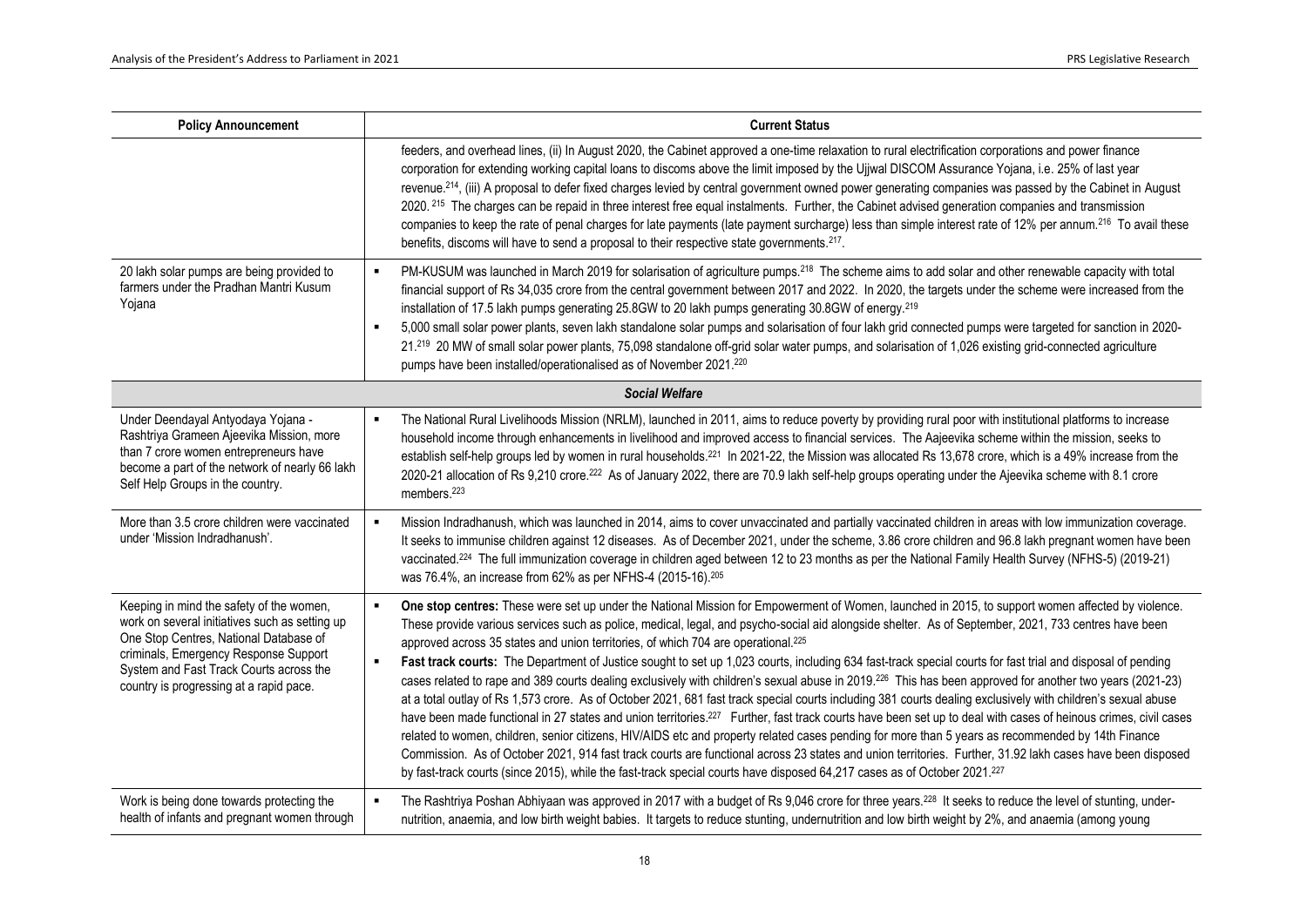<span id="page-18-0"></span>

| <b>Policy Announcement</b>                                                                                           |                                                                                                                                                                                                                                                                                                                                                                                                                                                                                                                                                                                                                                 | <b>Current Status</b>                                                                                                                                                                                                                                                                                                                                                                                                                                                                                                                                                                                                                                                                                                                                                                                                                  |  |  |  |  |  |
|----------------------------------------------------------------------------------------------------------------------|---------------------------------------------------------------------------------------------------------------------------------------------------------------------------------------------------------------------------------------------------------------------------------------------------------------------------------------------------------------------------------------------------------------------------------------------------------------------------------------------------------------------------------------------------------------------------------------------------------------------------------|----------------------------------------------------------------------------------------------------------------------------------------------------------------------------------------------------------------------------------------------------------------------------------------------------------------------------------------------------------------------------------------------------------------------------------------------------------------------------------------------------------------------------------------------------------------------------------------------------------------------------------------------------------------------------------------------------------------------------------------------------------------------------------------------------------------------------------------|--|--|--|--|--|
| various initiatives like Rashtriya Poshan<br>Abhiyaan, free check-ups and financial<br>assistance to pregnant women. |                                                                                                                                                                                                                                                                                                                                                                                                                                                                                                                                                                                                                                 | children, women and adolescent girls) by 3% per annum respectively. Further, it aims to achieve reduction in stunting from 38.4% (NFHS-4) to 25% by<br>2022. Note that as per NFHS-5 (2019-21), stunting in children aged five or below has reduced to 35.5%. As of January 2022, 12.5 crore anganwadi<br>centres have been registered under the scheme, and 10.5 crore beneficiaries have availed the scheme. <sup>229</sup>                                                                                                                                                                                                                                                                                                                                                                                                          |  |  |  |  |  |
| Women's participation in Armed Forces is<br>increasing                                                               | As of March 2021, there were 6,796 women employees in the Indian Army. There are 1,602 and 696 women employees in the Air Force and Navy<br>$\blacksquare$<br>respectively. <sup>230</sup> The central government has sanctioned enrolment of 1,700 women in Corps of Military Police in a phased manner. <sup>231</sup> Further, the Defence<br>Forces have opened entry for women candidates in the National Defence Academy (NDA), allowing girls to appear in NDA entrance exams from July 2022<br>courses onwards. For the first batch, written exam has been conducted on 14 <sup>th</sup> November, 2021. <sup>231</sup> |                                                                                                                                                                                                                                                                                                                                                                                                                                                                                                                                                                                                                                                                                                                                                                                                                                        |  |  |  |  |  |
| Transgender Persons (Protection of Rights)<br>Act has been implemented                                               | ٠<br>2020. <sup>233</sup> The status of implementation of the 2019 Act and 2020 Rules is as follows:-<br>Table 23: Implementation of the Transgender Persons (Protection of Rights) Act, 2019                                                                                                                                                                                                                                                                                                                                                                                                                                   | The Transgender Persons (Protection of Rights) Act, 2019 was passed by Parliament. <sup>232</sup> It defines a transgender person as one whose gender does not<br>match the gender assigned at birth. The Act prohibits the discrimination against a transgender person, including denial of service or unfair treatment in<br>relation to: (i) education; (ii) employment; (iii) healthcare; (iv) access to, or enjoyment of goods, facilities, opportunities available to the public; (v) right to<br>movement; (vi) right to reside, rent, or otherwise occupy property; (vii) opportunity to hold public or private office; and (viii) access to a government or private<br>establishment in whose care or custody a transgender person is. The Transgender Persons (Protection of Rights) Rules, 2020 were notified in September, |  |  |  |  |  |
|                                                                                                                      | <b>Measure</b>                                                                                                                                                                                                                                                                                                                                                                                                                                                                                                                                                                                                                  | <b>Status</b>                                                                                                                                                                                                                                                                                                                                                                                                                                                                                                                                                                                                                                                                                                                                                                                                                          |  |  |  |  |  |
|                                                                                                                      | The 2020 Rules specify that to obtain a certificate of identity, a<br>transgender person shall make an application to the District<br>Magistrate in the prescribed form. This can be submitted in<br>person or by post, till online facilities are developed by the state<br>government concerned.                                                                                                                                                                                                                                                                                                                              | The Ministry of Social Justice and Empowerment launched the National Portal for<br>Transgender Persons on November 25, 2020. <sup>234</sup> Through this portal, any transgender<br>applicant can obtain certificate of identity and identity card, without any physical interface.<br>As of January 2022, 4,527 certificates and 4,524 identity cards have been issued on the<br>portal. <sup>235</sup>                                                                                                                                                                                                                                                                                                                                                                                                                               |  |  |  |  |  |
|                                                                                                                      | The 2020 Rules specify that the appropriate government must<br>constitute a welfare board to protect the rights and interests of<br>transgenders and facilitate access to schemes and welfare<br>measures.                                                                                                                                                                                                                                                                                                                                                                                                                      | 12 states and UTs have constituted Transgender Welfare Boards. <sup>236</sup> These are Tamil<br>Nadu, Kerala, Karnataka, Maharashtra, Gujarat, Rajasthan, Chandigarh, Uttar Pradesh,<br>Bihar, West Bengal, Tripura, and Mizoram.                                                                                                                                                                                                                                                                                                                                                                                                                                                                                                                                                                                                     |  |  |  |  |  |
|                                                                                                                      | The 2019 Act specifies that the appropriate government must<br>formulate welfare schemes and programmes to facilitate and<br>support livelihood for transgender persons, including their<br>vocational training and self-employment.                                                                                                                                                                                                                                                                                                                                                                                            | The Ministry of Social Justice and Empowerment has formulated a scheme named<br>Support for Marginalised Individuals for Livelihood and Enterprise (SMILE) for five years<br>with a fund allocation of Rs 100 crore. <sup>234</sup> This scheme has a sub scheme named<br>'Comprehensive Rehabilitation for Welfare of Transgender Persons', which focusses on<br>rehabilitation, provision of medical facilities, counselling, education, skill development, and<br>economic linkages to the transgender persons. Further, skill development training to<br>transgender beneficiaries is being provided through Pradhan Mantri - Dakshta Aur<br>Kushalta Sampann Hitgrahi Yojana (PM-DAKSH). <sup>234,237</sup>                                                                                                                       |  |  |  |  |  |
|                                                                                                                      | The 2019 Act specifies that the appropriate government must take<br>steps for the rescue, protection and rehabilitation of transgender<br>persons. The 2020 Rules specify that the appropriate government<br>shall create institutional and infrastructure facilities, including<br>temporary shelters, short-stay homes and accommodation, choice<br>of male, female or separate wards in hospitals and washrooms in<br>establishments, within two years of the rules coming into force.                                                                                                                                       | In November 2020, the central government launched a scheme named 'Shelter Home for<br>Transgender Persons'. <sup>238</sup> It identified ten cities to establish 13 shelter homes (Garima<br>Greh) on a pilot project basis. Each home will rehabilitate at least 25 transgender<br>persons. The shelter homes will provide basic amenities like food, medical care and<br>recreational facilities. <sup>239</sup> Further, it will provide support for the capacity-building/skill<br>development of transgender persons. <sup>239</sup> As of December 2021, the Ministry has initiated                                                                                                                                                                                                                                              |  |  |  |  |  |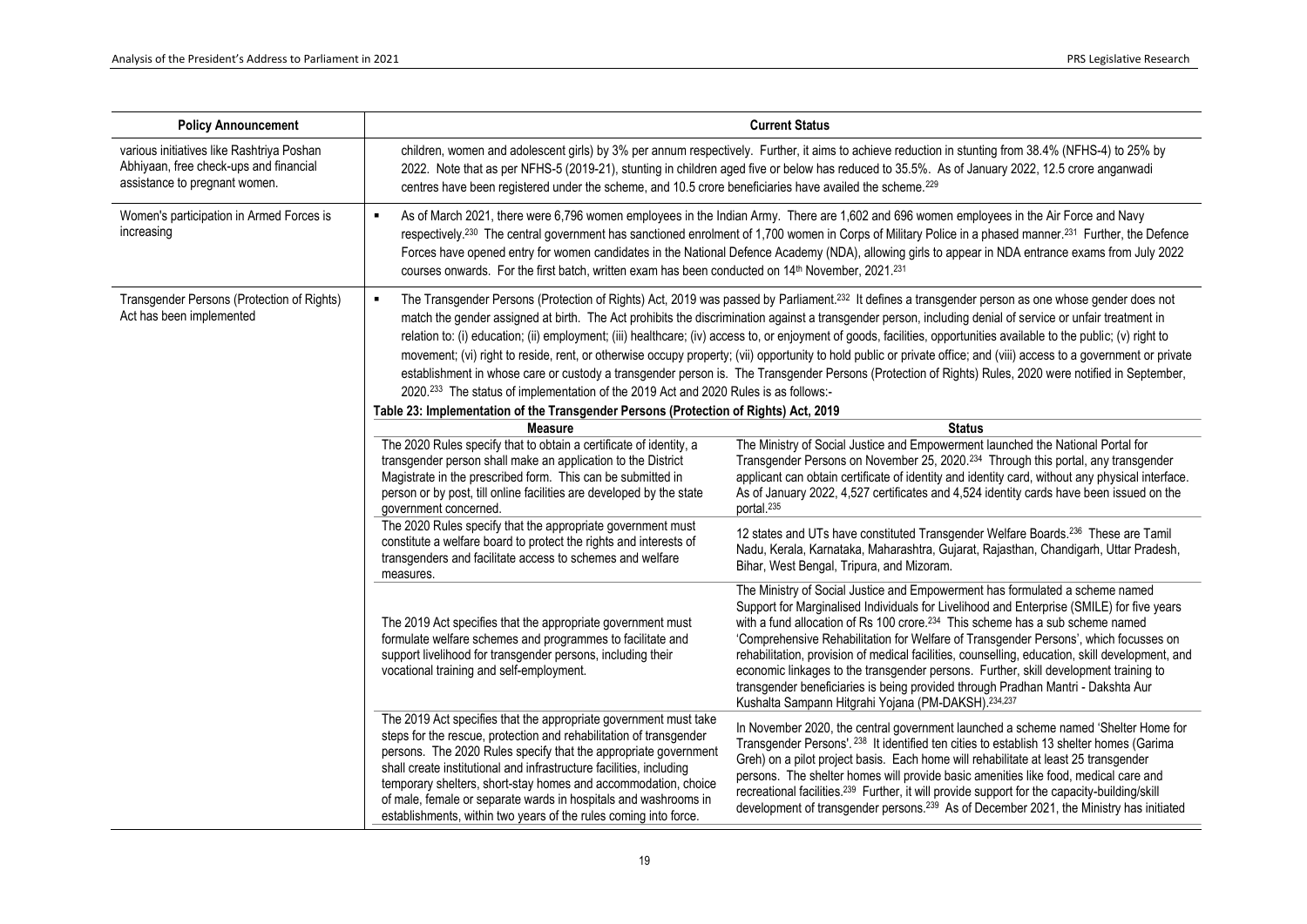| <b>Policy Announcement</b>                                                                                                                       | <b>Current Status</b>                                                                                                                                                                                     |                                                                                                                                                                                                                                                                                                                                                                                                                                                                                                                                                                                                                                                                                                                                                                                                                                                                                                                                                                                                                                                                                                                                                                                                                                                                                                                                                                                                                                                                                                                                                                                                                                                                                                                                                                                                                                                                                                                                                                                                                                                                                                                                                                                                                                                                                                                                                                                                                                                              |  |  |  |  |  |
|--------------------------------------------------------------------------------------------------------------------------------------------------|-----------------------------------------------------------------------------------------------------------------------------------------------------------------------------------------------------------|--------------------------------------------------------------------------------------------------------------------------------------------------------------------------------------------------------------------------------------------------------------------------------------------------------------------------------------------------------------------------------------------------------------------------------------------------------------------------------------------------------------------------------------------------------------------------------------------------------------------------------------------------------------------------------------------------------------------------------------------------------------------------------------------------------------------------------------------------------------------------------------------------------------------------------------------------------------------------------------------------------------------------------------------------------------------------------------------------------------------------------------------------------------------------------------------------------------------------------------------------------------------------------------------------------------------------------------------------------------------------------------------------------------------------------------------------------------------------------------------------------------------------------------------------------------------------------------------------------------------------------------------------------------------------------------------------------------------------------------------------------------------------------------------------------------------------------------------------------------------------------------------------------------------------------------------------------------------------------------------------------------------------------------------------------------------------------------------------------------------------------------------------------------------------------------------------------------------------------------------------------------------------------------------------------------------------------------------------------------------------------------------------------------------------------------------------------------|--|--|--|--|--|
|                                                                                                                                                  |                                                                                                                                                                                                           | 12 pilot shelter homes in Maharashtra, Gujarat, Delhi, West Bengal, Rajasthan, Bihar,<br>Chhatisgarh, Tamil Nadu and Odisha. <sup>234</sup>                                                                                                                                                                                                                                                                                                                                                                                                                                                                                                                                                                                                                                                                                                                                                                                                                                                                                                                                                                                                                                                                                                                                                                                                                                                                                                                                                                                                                                                                                                                                                                                                                                                                                                                                                                                                                                                                                                                                                                                                                                                                                                                                                                                                                                                                                                                  |  |  |  |  |  |
|                                                                                                                                                  |                                                                                                                                                                                                           |                                                                                                                                                                                                                                                                                                                                                                                                                                                                                                                                                                                                                                                                                                                                                                                                                                                                                                                                                                                                                                                                                                                                                                                                                                                                                                                                                                                                                                                                                                                                                                                                                                                                                                                                                                                                                                                                                                                                                                                                                                                                                                                                                                                                                                                                                                                                                                                                                                                              |  |  |  |  |  |
|                                                                                                                                                  |                                                                                                                                                                                                           | <b>Education</b>                                                                                                                                                                                                                                                                                                                                                                                                                                                                                                                                                                                                                                                                                                                                                                                                                                                                                                                                                                                                                                                                                                                                                                                                                                                                                                                                                                                                                                                                                                                                                                                                                                                                                                                                                                                                                                                                                                                                                                                                                                                                                                                                                                                                                                                                                                                                                                                                                                             |  |  |  |  |  |
| Keeping in mind the global requirements and<br>challenges of the 21st century, the<br>Government has announced the National<br>Education Policy. | $\blacksquare$<br>the National Curriculum Frameworks. <sup>240</sup><br>٠<br>their higher educational degree as per their choice of time, place and level of learning.<br>Gram Panchayats. <sup>243</sup> | National Education Policy: The National Education Policy (NEP), 2020, released on July 30, 2020, included the following recommendations towards<br>inclusive digital education: (i) development of interface for online classes, (ii) creation of digital repository for coursework, (iii) use of channels like radio and<br>TV in multiple languages where digital infrastructure is lacking, (iv) creation of virtual labs, and (v) training of teachers to become high quality online content<br>creators. NEP mandates that development of National Curriculum Frameworks for school education, early childhood care and education, teacher<br>education, and adult education respectively. In September 2021, the Ministry of Education constituted a National Steering Committee for development of<br>The University Grants Commission (UGC) notified the University Grants Commission (Establishment and Operation of Academic Bank of Credits in Higher<br>Education) Regulations, 2021 on July 28, 2021. <sup>241</sup> The regulations establish an Academic Bank of Credits, which will be an online entity to store student's<br>academic credits from all registered Higher Educational Institutions (HEIs). It will enable a credit transfer mechanism, which will allow students to structure<br>Digital education: Guidelines for digital education in schools were released by the Ministry of Human Resources Development on July 14, 2020,<br>prescribing steps that could be taken by schools towards digital learning. Its key features include: (i) provision for categorisation of households based on<br>availability of digital infrastructure through a survey, (ii) teachers to device comprehensive plans based on factors including availability of digital devices and<br>special needs, (iii) cap on the screen time and total online activities of teachers per day, <sup>242</sup> and (iv) Internet access under BHARAT NET scheme has been<br>made available to government institutions and improve connectivity in rural areas. The Ministry of Electronics and Information Technology has been<br>assigned to provide fibre to government institutions, including schools. This project is for providing internet connection to government schools in respective<br>PM eVidya: PM eVidya scheme was initiated in May 2020 to unify all efforts towards access to online education. <sup>244</sup> The scheme includes: |  |  |  |  |  |
|                                                                                                                                                  |                                                                                                                                                                                                           | Table 24: Components of PM eVidya scheme 245, 246                                                                                                                                                                                                                                                                                                                                                                                                                                                                                                                                                                                                                                                                                                                                                                                                                                                                                                                                                                                                                                                                                                                                                                                                                                                                                                                                                                                                                                                                                                                                                                                                                                                                                                                                                                                                                                                                                                                                                                                                                                                                                                                                                                                                                                                                                                                                                                                                            |  |  |  |  |  |
|                                                                                                                                                  | <b>Component and Purpose</b>                                                                                                                                                                              | <b>Implementation Progress</b>                                                                                                                                                                                                                                                                                                                                                                                                                                                                                                                                                                                                                                                                                                                                                                                                                                                                                                                                                                                                                                                                                                                                                                                                                                                                                                                                                                                                                                                                                                                                                                                                                                                                                                                                                                                                                                                                                                                                                                                                                                                                                                                                                                                                                                                                                                                                                                                                                               |  |  |  |  |  |
|                                                                                                                                                  | National Digital Infrastructure for Teachers<br>which establishes a common platform across<br>India                                                                                                       | The portal was launched in 2017. As of 2019, it hosted 67,000 content-pieces on it.                                                                                                                                                                                                                                                                                                                                                                                                                                                                                                                                                                                                                                                                                                                                                                                                                                                                                                                                                                                                                                                                                                                                                                                                                                                                                                                                                                                                                                                                                                                                                                                                                                                                                                                                                                                                                                                                                                                                                                                                                                                                                                                                                                                                                                                                                                                                                                          |  |  |  |  |  |
|                                                                                                                                                  | QR code energised textbooks                                                                                                                                                                               | 10.5 crore scans have happened through QR code energised textbooks.                                                                                                                                                                                                                                                                                                                                                                                                                                                                                                                                                                                                                                                                                                                                                                                                                                                                                                                                                                                                                                                                                                                                                                                                                                                                                                                                                                                                                                                                                                                                                                                                                                                                                                                                                                                                                                                                                                                                                                                                                                                                                                                                                                                                                                                                                                                                                                                          |  |  |  |  |  |
|                                                                                                                                                  | 'One-class, one-channel' scheme for a<br>dedicated TV Channel for each grade                                                                                                                              | The scheme has 5 dedicated channels, as of 2019 with a daily air-time of four hours.                                                                                                                                                                                                                                                                                                                                                                                                                                                                                                                                                                                                                                                                                                                                                                                                                                                                                                                                                                                                                                                                                                                                                                                                                                                                                                                                                                                                                                                                                                                                                                                                                                                                                                                                                                                                                                                                                                                                                                                                                                                                                                                                                                                                                                                                                                                                                                         |  |  |  |  |  |
|                                                                                                                                                  | E-content for visually and hearing impaired                                                                                                                                                               | A DTH channel is specifically operated with content in sign language for hearing impaired students.<br>Content for visually and hearing impaired, available on YouTube and National Institute of Open<br>Schooling website.                                                                                                                                                                                                                                                                                                                                                                                                                                                                                                                                                                                                                                                                                                                                                                                                                                                                                                                                                                                                                                                                                                                                                                                                                                                                                                                                                                                                                                                                                                                                                                                                                                                                                                                                                                                                                                                                                                                                                                                                                                                                                                                                                                                                                                  |  |  |  |  |  |
|                                                                                                                                                  | Community Radio and podcasts                                                                                                                                                                              | 289 Community Radio Stations currently operate across the country. Ministry-run podcasts have<br>contents for grades 9 to 12 of the CBSE board.                                                                                                                                                                                                                                                                                                                                                                                                                                                                                                                                                                                                                                                                                                                                                                                                                                                                                                                                                                                                                                                                                                                                                                                                                                                                                                                                                                                                                                                                                                                                                                                                                                                                                                                                                                                                                                                                                                                                                                                                                                                                                                                                                                                                                                                                                                              |  |  |  |  |  |
|                                                                                                                                                  | Permission to top 100 universities to launch<br>online courses                                                                                                                                            | There are over 2,000 recorded online courses on the Study Webs of Active Learning for Young<br>Aspiring Minds (SWAYAM) portal, which is an integrated platform for online courses.                                                                                                                                                                                                                                                                                                                                                                                                                                                                                                                                                                                                                                                                                                                                                                                                                                                                                                                                                                                                                                                                                                                                                                                                                                                                                                                                                                                                                                                                                                                                                                                                                                                                                                                                                                                                                                                                                                                                                                                                                                                                                                                                                                                                                                                                           |  |  |  |  |  |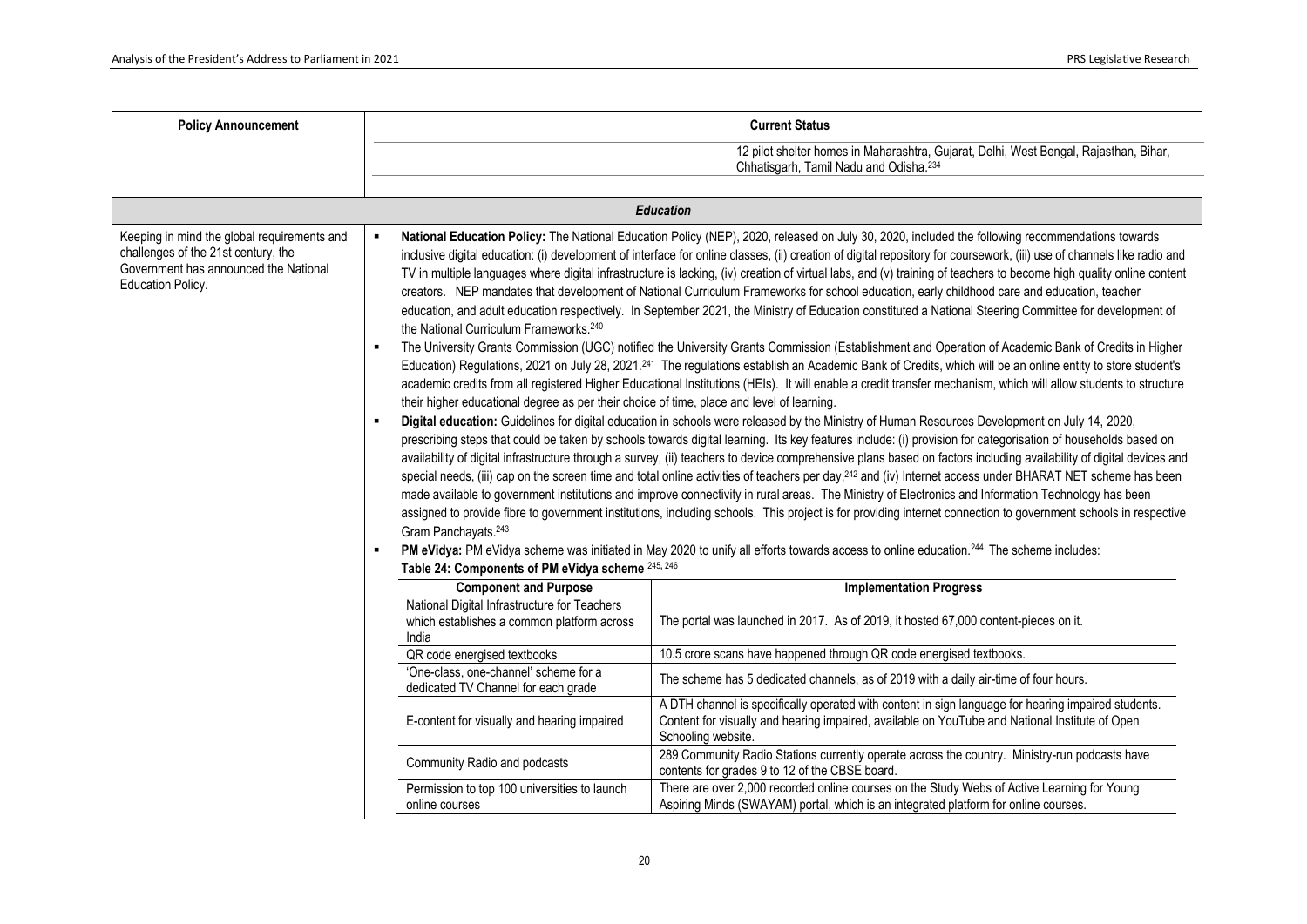<span id="page-20-0"></span>

| <b>Policy Announcement</b>                                                                                                                                               |                                                                                                                                                                                                                                                                                                                                                                                                                                                   |                                                                                                                                                                                                                                                                                                                                                                                                                                                                                                                                                                                                                                                                                                                                                                                                         |                                                                                          | <b>Current Status</b>                  |                                                                                                                                                                                                                                                                                                                             |                                              |  |  |
|--------------------------------------------------------------------------------------------------------------------------------------------------------------------------|---------------------------------------------------------------------------------------------------------------------------------------------------------------------------------------------------------------------------------------------------------------------------------------------------------------------------------------------------------------------------------------------------------------------------------------------------|---------------------------------------------------------------------------------------------------------------------------------------------------------------------------------------------------------------------------------------------------------------------------------------------------------------------------------------------------------------------------------------------------------------------------------------------------------------------------------------------------------------------------------------------------------------------------------------------------------------------------------------------------------------------------------------------------------------------------------------------------------------------------------------------------------|------------------------------------------------------------------------------------------|----------------------------------------|-----------------------------------------------------------------------------------------------------------------------------------------------------------------------------------------------------------------------------------------------------------------------------------------------------------------------------|----------------------------------------------|--|--|
|                                                                                                                                                                          | 4.4% of rural households have access to a computer (excludes smartphones), and nearly 15% have access to internet facilities. Amongst urban<br>$\blacksquare$<br>households, 42% have access to internet (2017-18 data). <sup>247</sup> Table 25 details access to computer and internet in households and ability to use them among<br>children aged 5-14.<br>Table 25: Access and ability to use Computer and Internet (2017-18) <sup>247</sup> |                                                                                                                                                                                                                                                                                                                                                                                                                                                                                                                                                                                                                                                                                                                                                                                                         |                                                                                          |                                        |                                                                                                                                                                                                                                                                                                                             |                                              |  |  |
|                                                                                                                                                                          |                                                                                                                                                                                                                                                                                                                                                                                                                                                   | Particular                                                                                                                                                                                                                                                                                                                                                                                                                                                                                                                                                                                                                                                                                                                                                                                              | <b>Households having</b><br>computers                                                    | Households having internet<br>facility | Ability to use computer in age<br>group $5-14$                                                                                                                                                                                                                                                                              | Ability to use internet in age<br>group 5-14 |  |  |
|                                                                                                                                                                          | Rural                                                                                                                                                                                                                                                                                                                                                                                                                                             |                                                                                                                                                                                                                                                                                                                                                                                                                                                                                                                                                                                                                                                                                                                                                                                                         | 4.4%                                                                                     | 14.9%                                  | 5.1%                                                                                                                                                                                                                                                                                                                        | 5.1%                                         |  |  |
|                                                                                                                                                                          | Urban                                                                                                                                                                                                                                                                                                                                                                                                                                             |                                                                                                                                                                                                                                                                                                                                                                                                                                                                                                                                                                                                                                                                                                                                                                                                         | 23.4%                                                                                    | 42.0%                                  | 21.3%                                                                                                                                                                                                                                                                                                                       | 19.7%                                        |  |  |
|                                                                                                                                                                          | Overall                                                                                                                                                                                                                                                                                                                                                                                                                                           |                                                                                                                                                                                                                                                                                                                                                                                                                                                                                                                                                                                                                                                                                                                                                                                                         | 10.7%                                                                                    | 23.8%                                  | 9.1%                                                                                                                                                                                                                                                                                                                        | 8.8%                                         |  |  |
|                                                                                                                                                                          |                                                                                                                                                                                                                                                                                                                                                                                                                                                   |                                                                                                                                                                                                                                                                                                                                                                                                                                                                                                                                                                                                                                                                                                                                                                                                         | internet browser for website navigation, using e-mail or social networking applications. |                                        | Note: Computer does not include smartphone. Ability to use a computer means to be able to carry out any of the tasks such as: (i) copying or moving a<br>file/folder, (ii) sending emails, (iii) transferring files between a computer and other devices, among others. Ability to use internet means to be able to use the |                                              |  |  |
| In 2014, there were only 387 medical colleges,<br>but today there are 562 medical colleges in<br>the country.                                                            | $\blacksquare$                                                                                                                                                                                                                                                                                                                                                                                                                                    | 132 government medical colleges and 77 private medical colleges have been approved in the country since 2014. Since 2014, the number of<br>undergraduate seats and postgraduate seats in medical colleges have increased by 72% and 78% respectively. <sup>248</sup><br>Under the Pradhan Mantri Swasthya Suraksha Yojana (PMSSY), setting up of 22 new AIIMS have been approved. Out of these, six (Bhopal,<br>Bhubaneswar, Jodhpur, Patna, Raipur, and Rishikesh) are functional. <sup>249</sup>                                                                                                                                                                                                                                                                                                      |                                                                                          |                                        |                                                                                                                                                                                                                                                                                                                             |                                              |  |  |
|                                                                                                                                                                          |                                                                                                                                                                                                                                                                                                                                                                                                                                                   |                                                                                                                                                                                                                                                                                                                                                                                                                                                                                                                                                                                                                                                                                                                                                                                                         |                                                                                          | <b>Communications</b>                  |                                                                                                                                                                                                                                                                                                                             |                                              |  |  |
| After ensuring electrification of every village,<br>the Government is implementing a mission to<br>connect over 6 lakh villages of the country<br>through optical fibre. | $\blacksquare$                                                                                                                                                                                                                                                                                                                                                                                                                                    | Bharat Net was launched in 2011 to provide connectivity to 2.5 lakh Gram Panchayats (GPs) through optical fibre. It was earlier called the National Optical<br>Fibre Network Initiative. In the fifth tranche of the Atmanirbhar Bharat package, an outlay of Rs 19,401 crore was announced for BharatNet scheme to<br>increase broadband connectivity in villages. <sup>76</sup> As of September 2021, Rs 26,044 crore have been disbursed under the project. <sup>250</sup> As of January, 2022, 1.81<br>lakh GPs have been connected by laying out 5.58 lakh km of optical fibre cable. Of these, 1.71 lakh GPs are service ready on satellite media. <sup>251</sup>                                                                                                                                 |                                                                                          |                                        |                                                                                                                                                                                                                                                                                                                             |                                              |  |  |
|                                                                                                                                                                          | <b>Science and Technology</b>                                                                                                                                                                                                                                                                                                                                                                                                                     |                                                                                                                                                                                                                                                                                                                                                                                                                                                                                                                                                                                                                                                                                                                                                                                                         |                                                                                          |                                        |                                                                                                                                                                                                                                                                                                                             |                                              |  |  |
| The formation of 'Indian National Space<br>Promotion and Authorisation Centre - IN-<br>SPACe' will accelerate major reforms in the                                       | Indian National Space Promotion and Authorisation Centre (IN-SPACe) is an independent nodal agency under the Department of Space to encourage and<br>$\blacksquare$<br>promote the private sector for their participation in the Space Sector. Private players will also be able to use ISRO infrastructure through INSPACe. <sup>252</sup><br>$\blacksquare$                                                                                     |                                                                                                                                                                                                                                                                                                                                                                                                                                                                                                                                                                                                                                                                                                                                                                                                         |                                                                                          |                                        |                                                                                                                                                                                                                                                                                                                             |                                              |  |  |
| space sector. Today ISRO space scientists<br>are working on important missions such as                                                                                   |                                                                                                                                                                                                                                                                                                                                                                                                                                                   | Chandrayaan-3 will be the third lunar exploration developed by the Indian Space Research Organisation (ISRO). The launch is tentatively scheduled for the<br>second quarter of 2022-23. Its configuration has been refined based on learnings from Chandrayaan-2, in terms of capacity and design. 253,254                                                                                                                                                                                                                                                                                                                                                                                                                                                                                              |                                                                                          |                                        |                                                                                                                                                                                                                                                                                                                             |                                              |  |  |
| 'Chandrayan-3', 'Gaganyan', and 'Small<br>Satellite Launch Vehicle'                                                                                                      | $\blacksquare$                                                                                                                                                                                                                                                                                                                                                                                                                                    | India's maiden human space mission "Gaganyaan" will be launched in 2023. An expenditure of Rs 9,023 crore has been approved for the programme. The<br>total cost of the programme is estimated to be within Rs 10,000 crore, and includes the cost of technology development, flight hardware realisation, and<br>developing essential infrastructure elements. Space flight training for four astronaut candidates and national collaboration on design, development, and<br>delivery has commenced. Four biological and two physical science related experiments from academic institutions have been shortlisted for the unmanned<br>missions. <sup>255</sup> India will become the fourth nation in the world to launch a Human Spaceflight Mission after the USA, Russia and China. <sup>256</sup> |                                                                                          |                                        |                                                                                                                                                                                                                                                                                                                             |                                              |  |  |
|                                                                                                                                                                          | ٠                                                                                                                                                                                                                                                                                                                                                                                                                                                 |                                                                                                                                                                                                                                                                                                                                                                                                                                                                                                                                                                                                                                                                                                                                                                                                         | demonstration through three development flights. <sup>257</sup>                          |                                        | ISRO is developing a Small Satellite Launch Vehicle (SSLV) with private participation to be launched in first quarter of 2022. The government has<br>sanctioned a total cost of Rs 169 crore for the development project including the development and qualification of the vehicle systems and the flight                  |                                              |  |  |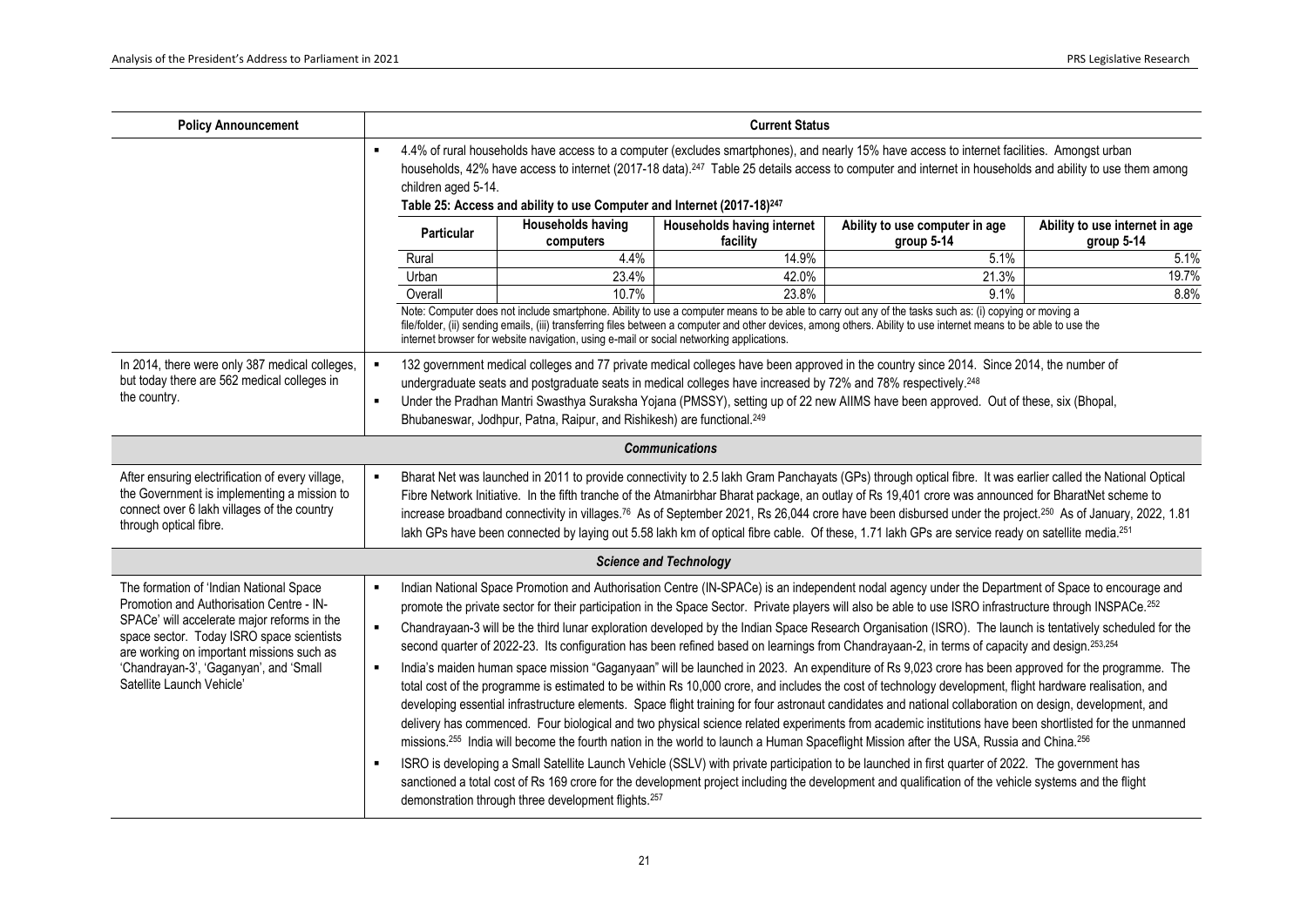DISCLAIMER: This document is being furnished to you for your information. You may choose to reproduce or redistribute this report for non-commercial purposes in part or in full to any other person with due acknowledgement of PRS Legislative Research ("PRS"). The opinions expressed herein are entirely those of the author(s). PRS makes every effort to use reliable and comprehensive information, but PRS does not represent that the contents of the report are accurate or complete. PRS is an independent, not-for-profit group. This document has been prepared without regard to the objectives or opinions of those who may receive it.

- 11 Pradhan Mantri Jan Dhan Yojana, Archive, last accessed on January 5, 2022, [https://www.pmjdy.gov.in/Archive.](https://www.pmjdy.gov.in/Archive)
- 12 Direct Benefit Transfer, Government of India, last accessed January 24, 2022[, https://dbtbharat.gov.in/.](https://dbtbharat.gov.in/)

22 Atmanirbhar Presentation Part-1 Business including MSMEs, Ministry of Micro, Small & Medium Enterprises, May 20, 2020[, https://msme.gov.in/sites/default/files/AtmanirbharPresentationPart-](https://msme.gov.in/sites/default/files/AtmanirbharPresentationPart-1BusinessincludingMSMEs13-5-2020_0.pdf)[1BusinessincludingMSMEs13-5-2020\\_0.pdf.](https://msme.gov.in/sites/default/files/AtmanirbharPresentationPart-1BusinessincludingMSMEs13-5-2020_0.pdf)

```
23 S.O. 2119(E), Notification, Ministry of Micro, Medium and Small Enterprises, The Gazette of India, June 26, 2020, http://egazette.nic.in/WriteReadData/2020/220191.pdf.
```

```
, https://msme.gov.in/sites/default/files/AtmanirbharPresentationPart-
1BusinessincludingMSMEs13-5-2020_0.pdf.
```

```
25 "Cabinet approves additional funding of up to Rupees three lakh crore through introduction of Emergency Credit Line Guarantee Scheme (ECLGS)", Press Information Bureau, Cabinet, May 20, 2020.
26 "Ministry of Micro, Small and Medium Enterprises (MSMEs) launches another funding scheme to help the distressed MSME sector", Ministry of Micro, Small & Medium Enterprises, Press Information Bureau, 
June 24, 2020.
```

```
27 Guidelines for Credit Guarantee Scheme for Subordinate Debt to Stressed/NPA MSMEs, Ministry of Micro, Small and Medium Enterprises, August 19, 2020,
https://msme.gov.in/sites/default/files/SubdebtBookletversion 2.pdf.
```
28 Amendment in General Financial Rules -GFRs- 2017 - Global Tender Enquiry, Department of Expenditure, May 15, 2020, [https://doe.gov.in/sites/default/files/Amendment%20in%20General%20Financial%20Rules%202017%20-%20Global%20Tender%20Enquiry.pdf.](https://doe.gov.in/sites/default/files/Amendment%20in%20General%20Financial%20Rules%202017%20-%20Global%20Tender%20Enquiry.pdf)

<sup>1</sup> Address by the President of India to the Joint Sitting of two houses of Parliament, Office of the President of India, January, 2021,

[https://presidentofindia.nic.in/writereaddata/Portal/Speech/Document/835/1\\_sp290121.pdf.](https://presidentofindia.nic.in/writereaddata/Portal/Speech/Document/835/1_sp290121.pdf) 

<sup>2</sup> Factsheet on Foreign Direct Investment, April, 2000 to September 2021[, https://dpiit.gov.in/sites/default/files/FDI\\_Factsheet\\_Spetember-21.pdf.](https://dpiit.gov.in/sites/default/files/FDI_Factsheet_Spetember-21.pdf)

<sup>3</sup> Factsheet on Foreign Direct Investment, April, 2000 to September 2020, [https://dipp.gov.in/sites/default/files/FDI\\_Fact\\_sheet\\_September\\_20.pdf.](https://dipp.gov.in/sites/default/files/FDI_Fact_sheet_September_20.pdf)

<sup>4</sup> Factsheet on Foreign Direct Investment, April, 2000 to September 2019, [https://dipp.gov.in/sites/default/files/FDI\\_Factsheet\\_September2019\\_01January2019.pdf.](https://dipp.gov.in/sites/default/files/FDI_Factsheet_September2019_01January2019.pdf)

<sup>5</sup> Weekly Statistical Supplement, Reserve Bank of India, Last accessed on January 18, 2022, [https://m.rbi.org.in/SCRIPTS/WSSViewDetail.aspx?TYPE=Section&PARAM1=2.](https://m.rbi.org.in/SCRIPTS/WSSViewDetail.aspx?TYPE=Section&PARAM1=2) 

<sup>6</sup> "India's Foreign Trade Data: December, 2021", Ministry of Commerce and Industry, Press Information Bureau, January 14, 2022.

<sup>7</sup> Unique Identification Authority of India, State/UT wise Aadhaar saturation, last accessed on January 5, 2021, [https://uidai.gov.in/aadhaar\\_dashboard/india.php.](https://uidai.gov.in/aadhaar_dashboard/india.php) 

<sup>8</sup> Population projection for India and States 2011-2036, Census of India, November 2019, https://nhm.gov.in/New\_Updates\_2018/Report\_Population\_Projection\_2019.pdf.

<sup>9</sup> Rajya Sabha Unstarred Question No 717, Ministry of Consumer Affairs, Food and Public Distribution, December 3, 2021[, https://pqars.nic.in/annex/255/AU717.pdf.](https://pqars.nic.in/annex/255/AU717.pdf)

<sup>10</sup> Rajya Sabha Unstarred Question No. 2315, Department of Food and Public Distribution, December 7, 2021, [https://pqars.nic.in/annex/255/AU2315.pdf.](https://pqars.nic.in/annex/255/AU2315.pdf) 

<sup>13</sup> Doing Business - Data Irregularities Statement, The World Bank, August 27, 2020, https://www.worldbank.org/en/news/statement/2020/08/27/doing-business---data-irregularities-statement.

<sup>14</sup> World Bank Group to Discontinue Doing Business Report, World Bank, September 16, 2021[, https://www.worldbank.org/en/news/statement/2021/09/16/world-bank-group-to-discontinue-doing-business-report.](https://www.worldbank.org/en/news/statement/2021/09/16/world-bank-group-to-discontinue-doing-business-report)

<sup>15</sup> State Business Reform Action Plan -2019 Implementation Guide for States/UTs, Department for Promotion of Industry and Internal Trade, Ministry of Commerce and Industry, February 2019, [https://dipp.gov.in/sites/default/files/Implementation\\_Guide\\_2019\\_dated\\_04022019.pdf](https://dipp.gov.in/sites/default/files/Implementation_Guide_2019_dated_04022019.pdf)

<sup>16</sup> State wise ease of doing business rank, Reserve Bank of India, October 13, 2020[, https://www.rbi.org.in/Scripts/PublicationsView.aspx?id=20117.](https://www.rbi.org.in/Scripts/PublicationsView.aspx?id=20117)

<sup>17</sup> Launch of Regulatory Compliance Portal to minimize Regulatory Compliance Burden for Businesses and Citizens, Ministry of Commerce and Industry, Press Information Bureau, January 20, 2021.

<sup>18</sup> The Travel & Tourism Competitiveness Report 2019, World Economic Forum[, https://www3.weforum.org/docs/WEF\\_TTCR\\_2019.pdf.](https://www3.weforum.org/docs/WEF_TTCR_2019.pdf)

<sup>19</sup> Rajya Sabha Unstarred Question No. 2603, Ministry of Finance, December 21, 2021, [https://pqars.nic.in/annex/255/AU2603.pdf.](https://pqars.nic.in/annex/255/AU2603.pdf) 

<sup>20</sup> Pradhan Mantri MUDRA Yojana, last accessed on January 18, 2022[, https://www.mudra.org.in/](https://www.mudra.org.in/)

<sup>21</sup> Notification on Classifying the enterprises as micro, small and medium enterprises, Ministry of Micro, Small & Medium Enterprises, 26 June, 2020, [https://msme.gov.in/sites/default/files/IndianGazzate\\_0.pdf.](https://msme.gov.in/sites/default/files/IndianGazzate_0.pdf)

<sup>29</sup> Order No. P-45021/2/2017-PP (BE-II), Ministry of Commerce and Industry, June 4, 2020[, https://dipp.gov.in/sites/default/files/PPP%20MII%20Order%20dated%204th%20June%202020.pdf.](https://dipp.gov.in/sites/default/files/PPP%20MII%20Order%20dated%204th%20June%202020.pdf) 

<sup>30</sup> The Insolvency and Bankruptcy Code (Amendment) Ordinance, 2020, Ministry of Corporate Affairs, 2020[, http://www.mca.gov.in/Ministry/pdf/IBCAmedBill\\_05062020.pdf.](http://www.mca.gov.in/Ministry/pdf/IBCAmedBill_05062020.pdf)

<sup>31</sup> S.O. 4638(E), Ministry of Corporate Affairs, December 22, 2020[, http://egazette.nic.in/WriteReadData/2020/223855.pdf.](http://egazette.nic.in/WriteReadData/2020/223855.pdf)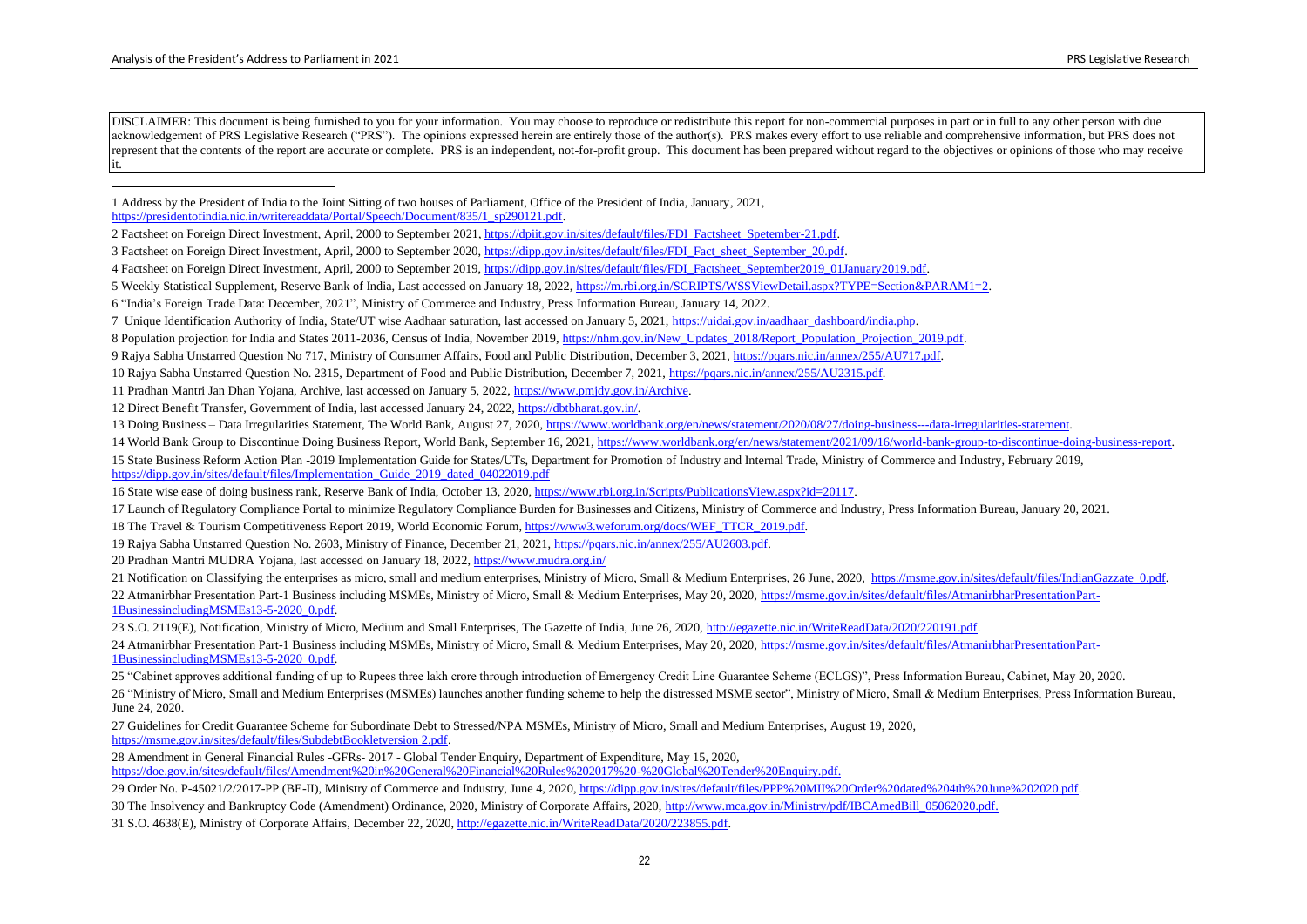S.O. 3265 (E), Ministry of Corporate Affairs, September 24, 2020[, http://egazette.nic.in/WriteReadData/2020/221936.pdf.](http://egazette.nic.in/WriteReadData/2020/221936.pdf)

S.O. 1205(E), Gazette of India, Ministry of Corporate Affairs, March 24, 2020[, http://www.egazette.nic.in/WriteReadData/2020/218898.pdf.](http://www.egazette.nic.in/WriteReadData/2020/218898.pdf) 

34 The Insolvency and Bankruptcy Code (Second Amendment) Act, 2020, Ministry of Corporate Affairs, September 23, 2020[, http://www.mca.gov.in/Ministry/pdf/IBCAmedBill\\_24092020.pdf.](http://www.mca.gov.in/Ministry/pdf/IBCAmedBill_24092020.pdf)

"Insolvency and Bankruptcy Code (Amendment) Ordinance, 2021", The Gazette of India, Ministry of Law and Justice, April 4, 2021.

"Quarterly newsletter for July-September, 2021", Insolvency and Bankruptcy Board of India[, https://ibbi.gov.in/uploads/publication/7e5404fe0e56d996338a37795fde02d8.pdf.](https://ibbi.gov.in/uploads/publication/7e5404fe0e56d996338a37795fde02d8.pdf)

Lok Sabha Unstarred Question No. 2817, Ministry of Electronics and Information Technology, December 15, 2021[, http://164.100.24.220/loksabhaquestions/annex/177/AU2817.pdf.](http://164.100.24.220/loksabhaquestions/annex/177/AU2817.pdf) 

Lok Sabha Unstarred Question No. 2264, Ministry of Electronics and Information Technology, March 4, 2020[, http://164.100.24.220/loksabhaquestions/annex/173/AU2264.pdf.](http://164.100.24.220/loksabhaquestions/annex/173/AU2264.pdf)

Rajya Sabha Unstarred Question No 3421, Ministry of Electronics and Information Technology, March 25, 2021[, https://pqars.nic.in/annex/253/AU3421.pdf.](https://pqars.nic.in/annex/253/AU3421.pdf)

Annual Report, Ministry of Electronics and Information Technology, 2020[, https://www.meity.gov.in/writereaddata/files/Annual\\_Report\\_2019%E2%80%9320.pdf.](https://www.meity.gov.in/writereaddata/files/Annual_Report_2019%E2%80%9320.pdf) 

41 Annual Report, Ministry of Electronics and Information Technology, 2018, https://www.meity.gov.in/writereaddata/files/Annual\_Report\_2017%E2%80%9318.pdf.

Annual Report, Ministry of Electronics and Information Technology, 2021[, https://www.meity.gov.in/writereaddata/files/MeitY\\_AR\\_English\\_2020-21.pdf.](https://www.meity.gov.in/writereaddata/files/MeitY_AR_English_2020-21.pdf) 

Electronics Manufacturing Schemes, Press Information Bureau, Ministry of Electronics and Information Technology, 2020.

EXPORT AND IMPORT OF MOBILE PHONES, Ministry of Commerce and Industry, Press Information Bureau, December 17, 2021.

 "Guidelines for the operation of Production Linked Incentive Scheme for Large Scale Electronics Manufacturing", Ministry of Electronics and Information Technology, June 1, 2020, [https://meity.gov.in/writereaddata/files/PLI-Guidelines-01062020.pdf.](https://meity.gov.in/writereaddata/files/PLI-Guidelines-01062020.pdf) 

 "Appraisal and Disbursement Guidelines for effective functioning of the scheme for promotion of manufacturing of electronic components and semiconductors (SPECS), Ministry of Electronics and Information Technology, June 1, 2020, https://meity.gov.in/writereaddata/files/SPECS-Guidelines-01062020.pdf.

 "Guidelines for implementation of Modified Electronics Manufacturing Clusters (EMC 2.0) Scheme", Ministry of Electronics and Information Technology, June 1, 2020, [https://meity.gov.in/writereaddata/files/EMC-2.0-Guidelines-01062020.pdf.](https://meity.gov.in/writereaddata/files/EMC-2.0-Guidelines-01062020.pdf) 

YEAR END REVIEW 2021: Ministry of Electronics and Information Technology (MeitY), Ministry of Electronics and IT, Press Information Bureau, December 31, 2021.

Rajya Sabha Unstarred Question No. 699, Department of Telecommunications, December 3, 2021, [https://pqars.nic.in/annex/255/AU699.pdf.](https://pqars.nic.in/annex/255/AU699.pdf) 

42 companies selected under PLI Scheme for White Goods, Ministry of Commerce and Industry, Press Information Bureau, November 3, 2021.

Rajya Sabha Unstarred Question No. 1760, Ministry of Steel, December 13, 2021[, https://pqars.nic.in/annex/255/AU1760.pdf.](https://pqars.nic.in/annex/255/AU1760.pdf)

 "Rs.76000 crore (>10 billion USD) approved for development of semiconductors and display manufacturing ecosystem in India; Setting up of India Semiconductor Mission (ISM) to drive this sector", Ministry of Electronics and Information Technology, Press Information Bureau, December 15, 2021.

No. W-38/30/2021-IPHW, Ministry of Electronics and Information Technology, The Gazette of India, December 21, 2021[, https://egazette.nic.in/WriteReadData/2021/232055.pdf.](https://egazette.nic.in/WriteReadData/2021/232055.pdf)

F. No. W-38/6/2021-IPHW, Ministry of Electronics and Information Technology, The Gazette of India, December 21, 2021, [https://egazette.nic.in/WriteReadData/2021/232048.pdf.](https://egazette.nic.in/WriteReadData/2021/232048.pdf) 

Website of Semi-Conductor Laboratory as accessed on December 28, 2021, [https://www.scl.gov.in/scl.html.](https://www.scl.gov.in/scl.html) 

F. No. 12015/03/2020-IT, Gazette of India, September 24, 2021[, https://egazette.nic.in/WriteReadData/2021/229974.pdf.](https://egazette.nic.in/WriteReadData/2021/229974.pdf)

Rajya Sabha Unstarred Question No. 797, Ministry of Textiles, December 3, 2021[, https://pqars.nic.in/annex/255/AU797.pdf.](https://pqars.nic.in/annex/255/AU797.pdf)

S.O. 4044 (E) – Production Linked Incentive (PLI) scheme for drones and drone components in India, Ministry of Civil Aviation, September 30, 2021[, https://egazette.nic.in/WriteReadData/2021/230076.pdf.](https://egazette.nic.in/WriteReadData/2021/230076.pdf)

"Government Notifies PLI Scheme for Automobile & Auto components", Press Information Bureau, Ministry of Heavy Industries, September 24, 2021.

S.O. 3946 (E), The Gazette of India, Ministry of Heavy Industries, September 23, 2021[, https://dhi.nic.in/writereaddata/UploadFile/PLI%20Auto%20Scheme.pdf.](https://dhi.nic.in/writereaddata/UploadFile/PLI%20Auto%20Scheme.pdf)

S.O. 3947 (E), The Gazette of India, Ministry of Heavy Industries, September 23, 2021[, https://dhi.nic.in/writereaddata/UploadFile/PLI%20AUto%20Guidelines.pdf.](https://dhi.nic.in/writereaddata/UploadFile/PLI%20AUto%20Guidelines.pdf) 

Cabinet approves Production Linked Incentive scheme "National Programme on Advanced Chemistry Cell Battery Storage", Cabinet, Press Information Bureau, May 12, 2021.

"DCGI approves Phase II/III clinical trial of COVAXIN in the age group of 2 to 18 Years", Press Information of Bureau, Ministry of Health and Family Welfare, May 13, 2021.

Twitter handle of Press Information Bureau, June 29, 2021[, https://twitter.com/PIB\\_India/status/1409843877482098688.](https://twitter.com/PIB_India/status/1409843877482098688)

 FDA Takes Additional Action in Fight Against COVID-19 By Issuing Emergency Use Authorization for Second COVID-19 Vaccine, December 18, 2020, https://www.fda.gov/news-events/pressannouncements/fdatakes-additional-action-fight-against-covid-19-issuingemergency-use-authorization-second-covid.

 Twitter handle of the Minister of Health and Family Welfare, Government of India, August 7, 2021[, https://twitter.com/mansukhmandviya/status/1423915409791](https://twitter.com/mansukhmandviya/status/1423915409791%20610886?ref_src=twsrc%5Etfw%7Ctwcamp%5Etweetembed%20%7Ctwterm%5E1423915409791610886%7Ctwgr%5E%7Ct)  [610886?ref\\_src=twsrc%5Etfw%7Ctwcamp%5Etweetembed %7Ctwterm%5E1423915409791610886%7Ctwgr%5E%7Ct.](https://twitter.com/mansukhmandviya/status/1423915409791%20610886?ref_src=twsrc%5Etfw%7Ctwcamp%5Etweetembed%20%7Ctwterm%5E1423915409791610886%7Ctwgr%5E%7Ct)

DBT-BIRAC supported ZyCoV-D developed by Zydus Cadila Receives Emergency Use Authorization", Press Information Bureau, Ministry of Science and Technology, August 20, 2021.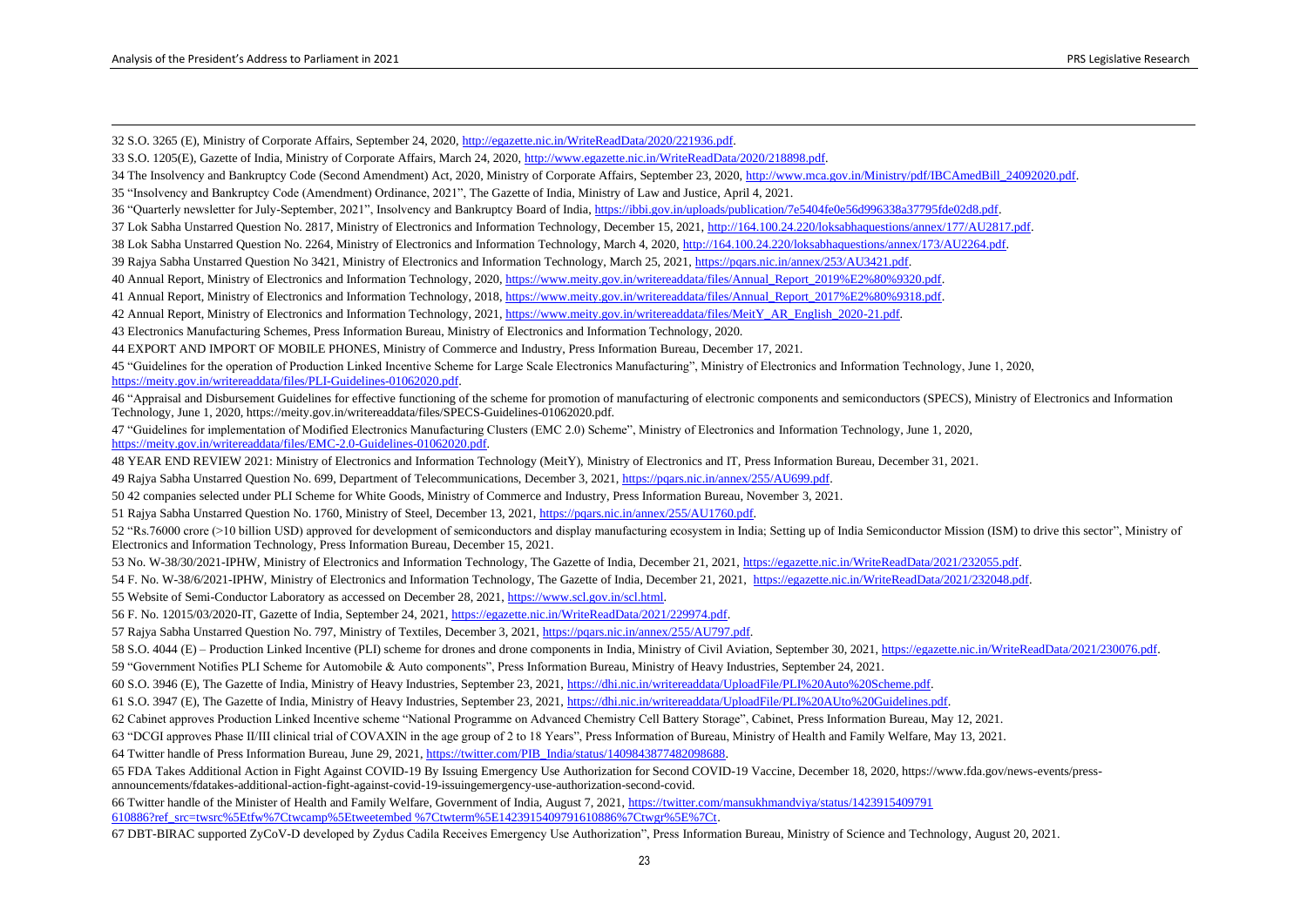Twitter handle of the Minister of Health and Family Welfare, Government of India, December 28, 2021[, https://twitter.com/mansukhmandviya/status/1475699946544570372.](https://twitter.com/mansukhmandviya/status/1475699946544570372) 

"Cumulative Coverage Report of COVID-19 Vaccination", Ministry of Health and Family Welfare, July 24, 2021[, https://www.mohfw.gov.in/pdf/CummulativeCovidVaccinationReport23july2021.pdf.](https://www.mohfw.gov.in/pdf/CummulativeCovidVaccinationReport23july2021.pdf)

"Update on Ayushman Bharat – Health & Wellness Centres", Press Information Bureau, Ministry of Health and Family Welfare, December 14, 2021.

Rajya Sabha Unstarred Question No 2639, Ministry of Health and Family Welfare, December 21, 2021, [https://pqars.nic.in/annex/255/AU2639.pdf.](https://pqars.nic.in/annex/255/AU2639.pdf) 

Demand No. 44, Ministry of Health and Family Welfare, Union Budget 2021-22[, https://www.indiabudget.gov.in/doc/eb/sbe44.pdf.](https://www.indiabudget.gov.in/doc/eb/sbe44.pdf)

 "Government Reforms and Enablers, Major announcements and policy reforms under Aatma Nirbhar Bharat Abhiyan", MyGov, May 17, 2020, [https://blog.mygov.in/wp-content/uploads/2020/05/Aatma-Nirbhar-](https://blog.mygov.in/wp-content/uploads/2020/05/Aatma-Nirbhar-Bharat-Presentation-Part-5.pdf)[Bharat-Presentation-Part-5.pdf.](https://blog.mygov.in/wp-content/uploads/2020/05/Aatma-Nirbhar-Bharat-Presentation-Part-5.pdf)

First Supplementary Demands for Grants, 2020-21, Ministry of Finance, September 2020[, https://dea.gov.in/sites/default/files/1st%20Batch%20of%20Syupl%20Demand%202020-2021\\_1.pdf.](https://dea.gov.in/sites/default/files/1st%20Batch%20of%20Syupl%20Demand%202020-2021_1.pdf)

 "Government of India sanctions Rs. 15000 crores for India COVID-19 Emergency Response and Health System Preparedness Package", Ministry of Health and Family Welfare, Press Information Bureau, April 9, 2020.

 Presentation of details of 5th Tranche announced by Union Finance & Corporate Affairs Minister Smt. Nirmala Sitharaman under Aatmanirbhar Bharat Abhiyaan to support Indian economy in fight against COVID-19, June 28, 2021[, https://static.pib.gov.in/WriteReadData/specificdocs/documents/2021/jun/doc202162821.pdf.](https://static.pib.gov.in/WriteReadData/specificdocs/documents/2021/jun/doc202162821.pdf)

- Rs 1.1 lakh crore loan guarantee scheme for COVID affected sectors, Ministry of Finance, Press Information Bureau, June 28, 2021.
- Rs. 35,000 Crore Allocated for Covid-19 Vaccine, Ministry of Health and Family Welfare, Press Information Bureau, February 1, 2021.
- "PM launches PM Ayushman Bharat Health Infrastructure Mission", Press Information Bureau, Prime Minister's Office, October 25, 2021.
- Total Operational (initiated independent testing) Laboratories reporting to ICMR, Indian Council for Medical Research, January 12, 2021,

[https://www.icmr.gov.in/pdf/covid/labs/archive/COVID\\_Testing\\_Labs\\_12012022.pdf](https://www.icmr.gov.in/pdf/covid/labs/archive/COVID_Testing_Labs_12012022.pdf)

ICMR website, Accessed on November 17, 2021, [https://www.icmr.gov.in/index.html.](https://www.icmr.gov.in/index.html)

SARS-CoV-2 (COVID-19) Testing: Status Update, Indian Council of Medical Research, Ministry of Health and Family Welfare, January 15, 2022.

Consultation Paper on Unified Health Interface, Ministry of Health and Family Welfare, July 23, 2021.

Draft Health Data Management Policy, Ministry of Health and Family Welfare, https://ndhm.gov.in/stakeholder\_consultations/ndhm\_policies

"Prime Minister of India launches countrywide Ayushman Bharat Digital Mission", Press Information Bureau, Ministry of Health and Family Welfare, September 27, 2021.

"PM Atma Nirbhar Swasth Bharat Yojana", Ministry of Health and Family Welfare, Press Information Bureau, March 15, 2021.

PM-JAY website, last accessed on January 12, 2021, Ministry of Health and Family Welfare[, https://pmjay.gov.in/.](https://pmjay.gov.in/) 

'Ayushman Bharat: Costs and Finances of the Prime Minister Jan Arogya Yojana', Institute of Economic Growth, Study Report for the 15th Finance Commission,

[https://fincomindia.nic.in/ShowContentOne.aspx?id=27&Section=1.](https://fincomindia.nic.in/ShowContentOne.aspx?id=27&Section=1) 

Economic Survey, 2020-21, Ministry of Finance[, https://www.indiabudget.gov.in/economicsurvey/.](https://www.indiabudget.gov.in/economicsurvey/)

 "Report No. 118: Demands for Grants 2020-21 (Demand No. 42) of the Department of Health and Family Welfare", Standing Committee on Health and Family Welfare, March 3, 2020, https://rajyasabha.nic.in/rsnew/Committee\_site/Committee\_File/Re portFile/14/121/118\_2020\_3\_15.pdf.

Accessibility, Acceptability, Affordability: A National Perspective Pradhan Mantri Bhartiya Janaushadhi Pariyojana 2015, Bureau of Pharma PSUs of India, [http://janaushadhi.gov.in/pmjy.aspx.](http://janaushadhi.gov.in/pmjy.aspx) 

Unstarred Question 1787, Ministry of Chemicals and Fertilizers, Rajya Sabha, December 14, 2021[, https://pqars.nic.in/annex/255/AU1787.pdf.](https://pqars.nic.in/annex/255/AU1787.pdf)

93 Report No 17, Standing Committee on Chemicals and Fertilizers, March 17, 2021, http://164.100.47.193/lsscommittee/Chemicals%20&%20Fertilizers/17\_Chemicals\_And\_Fertilizers\_17.pdf.

"Traders to get pension coverage", Press Information Bureau, Ministry of Labour and Employment, May 31, 2019.

"Landmark decision taken in the first Cabinet meeting of the NDA Government offers pension coverage to crores of farmers", Press Information Bureau, Cabinet, May 31, 2019.

S.O. 764(E), Gazette of India, Ministry of Labour and Employment, February 7, 2019, [https://labour.gov.in/sites/default/files/197105.pdf.](https://labour.gov.in/sites/default/files/197105.pdf)

Maandhan Portal, Ministries of Labour and Employment, and Agriculture and Farmers' Welfare, last accessed in January 11, 2022, [https://maandhan.in/analytics.](https://maandhan.in/analytics)

98 The Occupational Safety, Health and Working Conditions Code, 2020, as passed by Lok Sabha, September 22, 2020, http://164.100.47.4/BillsTexts/LSBillTexts/PassedLoksabha/122-C\_2020\_LS\_Eng.pdf.

The Industrial Relations Code, 2020[, https://prsindia.org/files/bills\\_acts/bills\\_parliament/2020/Industrial%20Relations%20Code,%202020.pdf.](https://prsindia.org/files/bills_acts/bills_parliament/2020/Industrial%20Relations%20Code,%202020.pdf)

The Code on Social Security, 2020[, https://prsindia.org/files/bills\\_acts/bills\\_parliament/2020/Code%20On%20Social%20Security,%202020.pdf.](https://prsindia.org/files/bills_acts/bills_parliament/2020/Code%20On%20Social%20Security,%202020.pdf)

The Code on Wages, 2019[, https://labour.gov.in/sites/default/files/THE%20CODE%20ON%20WAGES%2C%202019%20No.%2029%20of%202019.pdf](https://labour.gov.in/sites/default/files/THE%20CODE%20ON%20WAGES%2C%202019%20No.%2029%20of%202019.pdf)

G.S.R. 684(E), Gazette of India, Ministry of Labour and Employment, October 29, 2020[, https://egazette.nic.in/WriteReadData/2020/222829.pdf.](https://egazette.nic.in/WriteReadData/2020/222829.pdf)

The Occupational Safety, Health and Working Conditions (Central) Rules, 2020[, https://labour.gov.in/sites/default/files/OSH\\_Rules.pdf.](https://labour.gov.in/sites/default/files/OSH_Rules.pdf)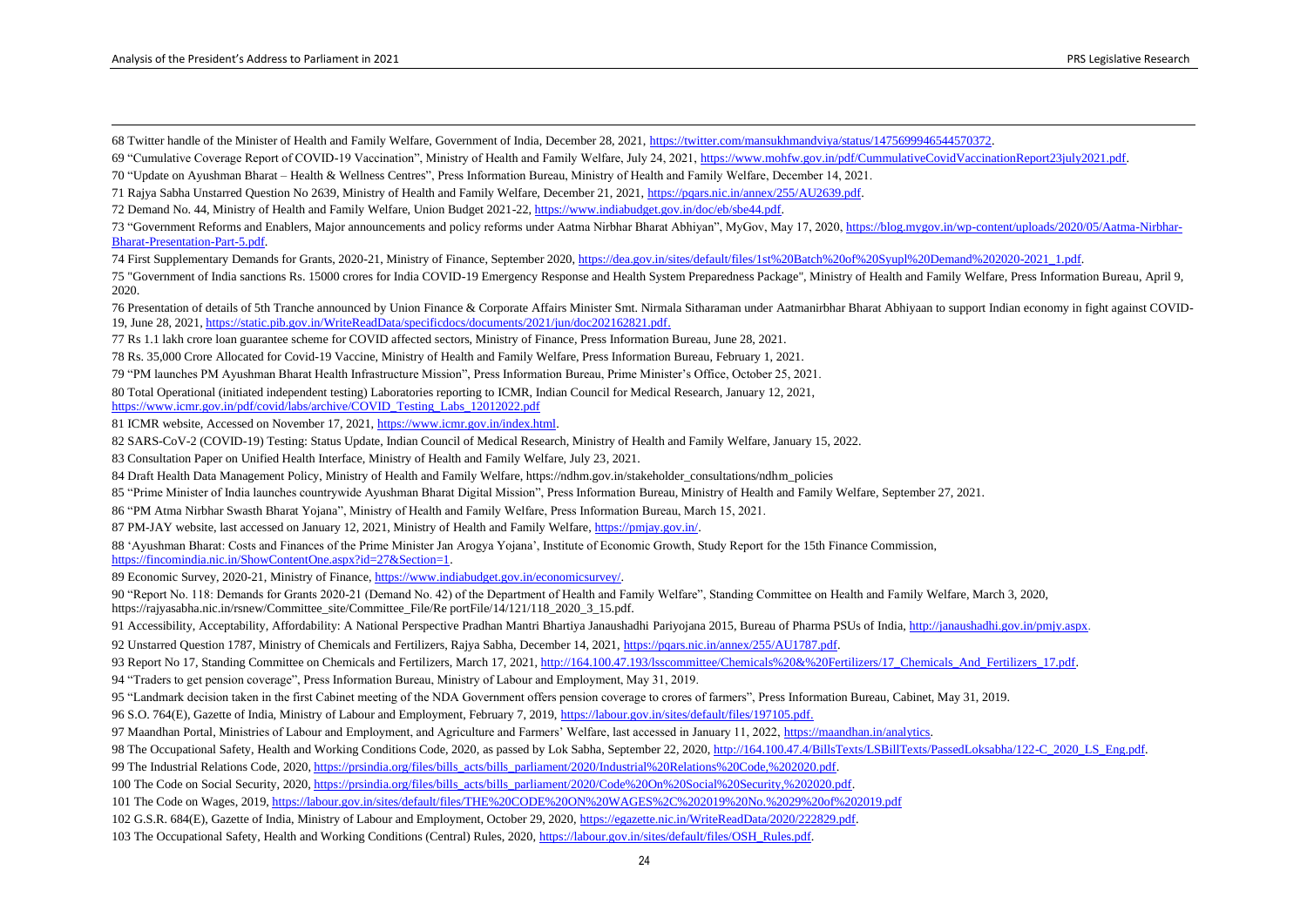G.S.R. 684(E), Gazette of India, Ministry of Labour and Employment, October 29, 2020[, http://www.egazette.nic.in/WriteReadData/2020/222829.pdf.](http://www.egazette.nic.in/WriteReadData/2020/222829.pdf)

Rajya Sabha Starred Question No. 207, Ministry of Labour and Employment, December 16, 2021[, https://pqars.nic.in/annex/255/AS207.pdf.](https://pqars.nic.in/annex/255/AS207.pdf) 

 "Massive employment generation-cum-rural public works creation campaign - the Garib Kalyan Rojgar Abhiyaan launched by Prime Minister Shri Narendra Modi today", Ministry of Rural Development, Press Information Bureau, June 20, 2020.

 About 50.78 crore person-days employment generated during the Garib Kalyan Rojgar Abhiyaan with a total expenditure of Rs. 39,293 crore, Ministry of Rural Development, Press Information Bureau, July 27, 2021.

Rajya Sabha Unstarred Question No. 2850, Ministry of Skill Development and Entrepreneurship, December 12, 2021[, https://pqars.nic.in/annex/255/Au2850.pdf.](https://pqars.nic.in/annex/255/Au2850.pdf)

"Historic decisions for MSME sector, street vendors and farmers taken, Press Information Bureau", Prime Minister's Office, June 1, 2020.

PM-SVANidhi Dashboard, Ministry of Housing and Urban Affairs, Last accessed on January 19, 2022[, https://pmsvanidhi.mohua.gov.in/Home/PMSDashboard.](https://pmsvanidhi.mohua.gov.in/Home/PMSDashboard)

 Report no 10 on PM Street Vendor's Atmanirbhar Nidhi (PM SVANidhi), December 13, 2021, http://164.100.47.193/lsscommittee/Housing%20and%20Urban%20 Affairs/17\_Housing\_and\_Urban\_Affairs\_10.pdf.

 "Finance Minister announces Rs 1.70 Lakh Crore relief package under Pradhan Mantri Garib Kalyan Yojana for the poor to help them fight the battle against Corona Virus", Press Information Bureau, Ministry of Finance, March 26, 2020.

 ""Pradhan Mantri Garib Kalyan Package: Insurance Scheme for Health Workers fighting COVID-19", extended for a further period of 180 days", Ministry of Health and Family Welfare, Press Information Bureau, October 20, 2021.

"PM announces extension of Pradhan Mantri Garib Kalyan Ann Yojana till November", Press Information Bureau, Ministry of Consumer Affairs, Food & Public Distribution, June 30, 2020.

"Pradhan Mantri Garib Kalyan Anna Yojana extended till Deepawali", Ministry of Consumer Affairs, Food & Public Distribution, Press Information Bureau, June 8, 2021.

 "Cabinet approves extension of Pradhan Mantri Garib Kalyan Ann Yojana (PMGKAY) for another four months (December 2021-March 2022)", Ministry of Consumer Affairs, Food and Public Distribution, Press Information Bureau, November 24, 2021.

Rajya Sabha Unstarred Question No 1543, Ministry of Consumer Affairs, Food & Public Distribution, December 10, 2021, [https://pqars.nic.in/annex/255/AU1543.pdf.](https://pqars.nic.in/annex/255/AU1543.pdf) 

Starred Question NO.39, Lok Sabha[, http://164.100.24.220/loksabhaquestions/annex/176/AS39.pdf.](http://164.100.24.220/loksabhaquestions/annex/176/AS39.pdf)

119 PM-KISAN Dashboard, Ministry of Agriculture and Farmers' Welfare, last accessed on January 8, 2022[, https://www.pmkisan.gov.in/StateDist\\_Beneficiery.aspx.](https://www.pmkisan.gov.in/StateDist_Beneficiery.aspx)

120 Demand No. 1, Department of Agriculture, Cooperation and Farmers' Welfare, Expenditure Budget, Union Budget 2021-22, https://www.indiabudget.gov.in/doc/eb/sbe1.pdf.

PM releases 10th instalment of PM-KISAN, Ministry of Agriculture and Farmers welfare, Press Information Bureau, January 1, 2022.

 Report no. 6, Standing Committee on Agriculture: 'Demand for Grants (2019-20), Department of Agriculture, Cooperation and Farmers' Welfare', Lok Sabha, December 2019, http://164.100.47.193/lsscommittee/Agriculture/17\_Agriculture\_6.pdf.

PM-Fasal Bima Yojana Dashboard, Ministry of Agriculture and Farmers' Welfare, last accessed on January 8, 2022[, https://pmfby.gov.in/ceo/dashboard.](https://pmfby.gov.in/ceo/dashboard)

124 Report no. 29, Standing Committee on Agriculture, September 10, 2021, http://164.100.47.193/lsscommittee/Agriculture,%20Animal%20Husbandry%20and%20Frocessing/17\_Agriculture\_29.pdf.

125 Statement Showing Minimum Support Prices - Fixed by Government (Rs. quintal), Farmers' Portal, Ministry of Agriculture and Farmers Welfare, 2021, [https://farmer.gov.in/mspstatements.aspx.](https://farmer.gov.in/mspstatements.aspx)

Rajya Sabha Unstarred Question No. 1534, Ministry of Agriculture and Farmers Welfare, December 10, 2021, [https://pqars.nic.in/annex/255/AU1534.pdf.](https://pqars.nic.in/annex/255/AU1534.pdf) 

Procurement Data, Food Corporation of India, Last accessed on January 20, 2021[, https://fci.gov.in/procurements.php?view=297.](https://fci.gov.in/procurements.php?view=297)

Evaluation Report on Efficacy of Minimum Support Prices (MSPs), NITI Aayog, January 2016, [http://www.niti.gov.in/writereaddata/files/document\\_publication/MSP-report.pdf.](http://www.niti.gov.in/writereaddata/files/document_publication/MSP-report.pdf)

Chapter 4, Volume 1, Economic Survey 2019-20[, https://www.indiabudget.gov.in/economicsurvey/doc/vol1chapter/echap04\\_vol1.pdf.](https://www.indiabudget.gov.in/economicsurvey/doc/vol1chapter/echap04_vol1.pdf) 

"ONORC now successfully operational in 34 states", Press Information Bureau, Ministry of Consumer Affairs, Food & Public Distribution, August 28, 2021.

Lok Sabha Unstarred Question No 2926, Ministry of Consumer Affairs, Food, and Public Distribution, December 15, 2021[, http://164.100.24.220/loksabhaquestions/annex/177/AU2926.pdf.](http://164.100.24.220/loksabhaquestions/annex/177/AU2926.pdf) 

 "Rs. 1000 Crore sanctioned to over 2280 farmer societies under Agriculture Infrastructure Fund within 30 days of receiving Cabinet approval for the Central Sector Scheme", Press Information Bureau, Prime Minister's Office, August 9, 2020.

"Cabinet approves Central Sector Scheme of financing facility under 'Agriculture Infrastructure Fund'", Press Information Bureau, Cabinet, July 8, 2020.

"Agriculture Infrastructure Fund", Press Information Bureau, Ministry of Agriculture and Farmers Welfare, December 7, 2021.

135 Agriculture Sector, Major announcements and policy reforms under Aatma Nirbhar Bharat Abhiyan, MyGov, May 15, 2020, [https://blog.mygov.in/wp-content/uploads/2020/05/Aatma-Nirbhar-Bharat-](https://blog.mygov.in/wp-content/uploads/2020/05/Aatma-Nirbhar-Bharat-Presentation-Part-3_15-5-2020.pdf)Presentation-Part-3\_15-5-2020.pdf.

Rajya Sabha Unstarred Question 2433, Ministry of Agriculture and Family Welfare, August 10, 2021, [https://pqars.nic.in/annex/254/AU2433.pdf.](https://pqars.nic.in/annex/254/AU2433.pdf) 

Unstarred Question 2355, Rajya Sabha, Ministry of Railways, December 17, 2021[, https://pqars.nic.in/annex/255/AU2355.pdf.](https://pqars.nic.in/annex/255/AU2355.pdf)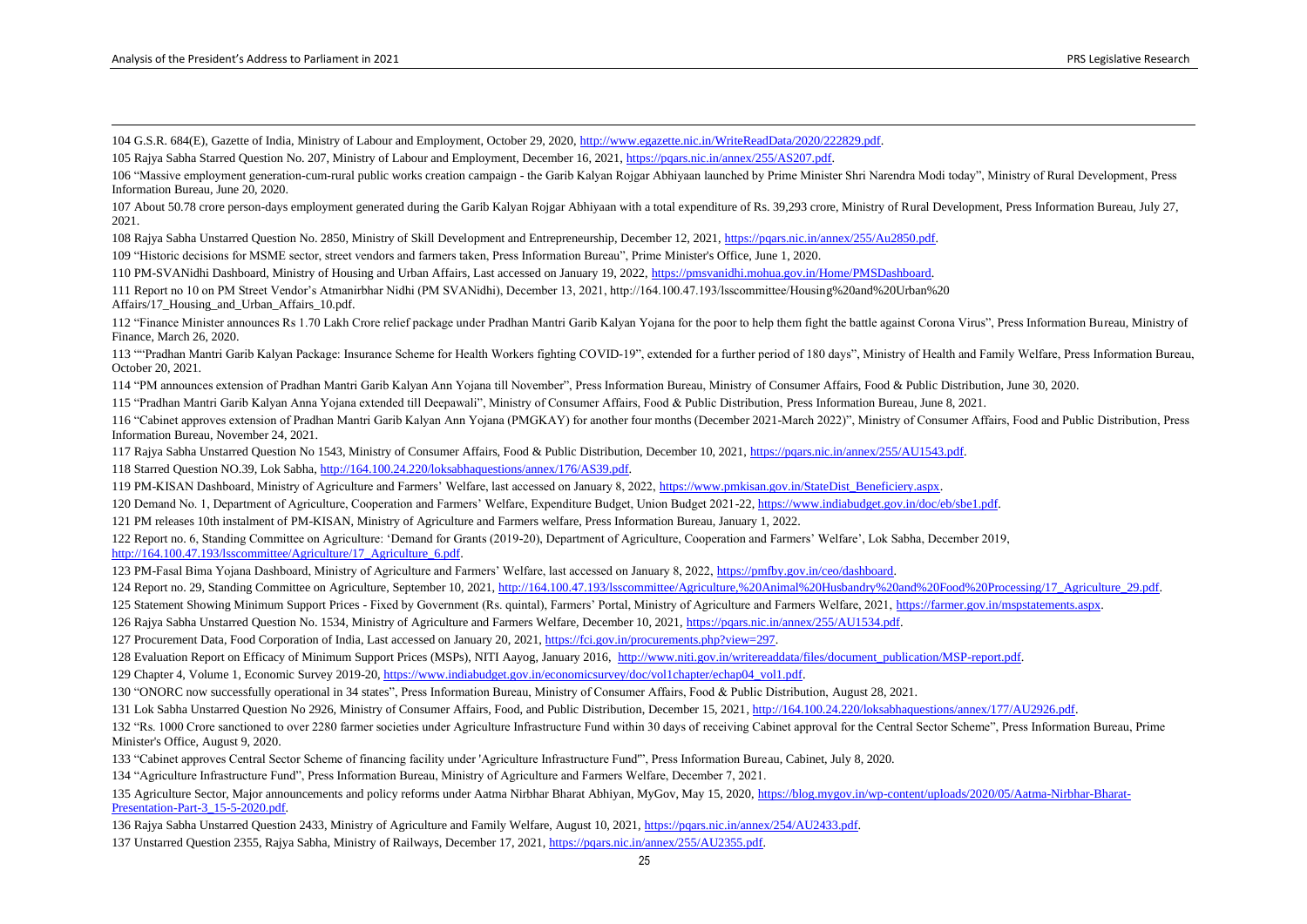"Cabinet approves Pradhan Mantri Matsya Sampada Yojana for boosting fisheries sector", Press Information Bureau, Ministry of Fisheries, Animal Husbandry & Dairying, May 20, 2020.

Operational Guidelines, Ministry of Fisheries, Animal Husbandry and Dairying, June 2020[, https://pmmsy.dof.gov.in/new-download.](https://pmmsy.dof.gov.in/new-download)

Year End Review- 2020, Department of Fisheries, Press Information Bureau, December 23, 2020.

Rajya Sabha Unstarred Question No. 2336, Department of Fisheries, December 17, 2021[, https://pqars.nic.in/annex/255/AU2336.pdf.](https://pqars.nic.in/annex/255/AU2336.pdf)

Unstarred Question 2339, Rajya Sabha, Ministry of Fisheries, Animal Husbandry and Dairying, December 17, 2021[, https://pqars.nic.in/annex/255/AU2339.pdf](https://pqars.nic.in/annex/255/AU2339.pdf)

Status of tap water supply in rural homes, Jal Jeevan Mission, Ministry of Jal Shakti, last accessed on January 13, 2022[, https://ejalshakti.gov.in/jjmreport/JJMIndia.aspx.](https://ejalshakti.gov.in/jjmreport/JJMIndia.aspx)

Background on Jal Jeevan Mission, Ministry of Jal Shakti[, https://jalshakti-ddws.gov.in/sites/default/files/JJM\\_note.pdf.](https://jalshakti-ddws.gov.in/sites/default/files/JJM_note.pdf)

Demand no. 62, Department of Water Resources, River Development and Ganga Rejuvenation, Union Budget 2021-22, [https://www.indiabudget.gov.in/doc/eb/sbe62.pdf.](https://www.indiabudget.gov.in/doc/eb/sbe62.pdf) 

Finance Commission Report (2021-26), Volume III, February 1, 2021[, file:///C:/Users/Prs/Downloads/XVFC%20Complete\\_Report.pdf.](file:///C:/Users/Prs/Downloads/XVFC%20Complete_Report.pdf) 

Standing Committee on Demand for Grants (2020-21), Department of Drinking Water and Sanitation, Ministry of Jal Shakti, March 5, 2020,

[http://164.100.47.193/lsscommittee/Water%20Resources/17\\_Water\\_Resources\\_4.pdf.](http://164.100.47.193/lsscommittee/Water%20Resources/17_Water_Resources_4.pdf)

National Water Mission, Ministry of Jal Shakti, Last accessed on January 18, 2022[, http://nwm.gov.in/?q=nwm-dashboard.](http://nwm.gov.in/?q=nwm-dashboard)

149 "Decision -/CP.26", Glasgow Climate Pact, United Nations Framework Convention on Climate Change[, https://unfccc.int/sites/default/files/resource/cop26\\_auv\\_2f\\_cover\\_decision.pdf.](https://unfccc.int/sites/default/files/resource/cop26_auv_2f_cover_decision.pdf)

"National Statement by Prime Minister Shri Narendra Modi at COP26 Summit in Glasgow", Press Information Bureau, November 1, 2021.

All India Installed Capacity, Central Electricity Authority, December 2021[, https://cea.nic.in/wp-content/uploads/installed/2021/12/installed\\_capacity.pdf.](https://cea.nic.in/wp-content/uploads/installed/2021/12/installed_capacity.pdf)

"Cabinet approves Measures to promote Hydro Power Sector", Union Cabinet, Press Information Bureau, March 7, 2019.

 "India's Intended Nationally Determined Contributions –Towards Climate Justice", Ministry of Environment, Forest and Climate Change[, https://moef.gov.in/wp-content/uploads/2018/04/revised-PPT-Press-](https://moef.gov.in/wp-content/uploads/2018/04/revised-PPT-Press-Conference-INDC-v5.pdf)[Conference-INDC-v5.pdf.](https://moef.gov.in/wp-content/uploads/2018/04/revised-PPT-Press-Conference-INDC-v5.pdf)

 "India has achieved its NDC target with total non-fossil based installed energy capacity of 157.32 GW which is 40.1% of the total installed electricity capacity ", Press Information Bureau, Ministry of New and Renewable Energy, December 28, 2021[, https://pib.gov.in/pressreleaseiframepage.aspx?prid=1785808](https://pib.gov.in/pressreleaseiframepage.aspx?prid=1785808)

State of Forest Report 2021, Ministry of Environment, Forest and Climate Change, January 2022[, https://fsi.nic.in/forest-report-2021-details.](https://fsi.nic.in/forest-report-2021-details) 

156 Report No. 18 – Development of Coal Blocks Allocated to Power Sector Companies, Standing Committee on Energy, August 5, 2021[, http://164.100.47.193/lsscommittee/Energy/17\\_Energy\\_18.pdf.](http://164.100.47.193/lsscommittee/Energy/17_Energy_18.pdf)

Rajya Sabha Unstarred Question Number 1463, Ministry of Defence, Government of India, August 2, 2021, [https://pqars.nic.in/annex/254/AU1463.pdf.](https://pqars.nic.in/annex/254/AU1463.pdf) 

Preparedness of Armed Forces – Defence Production and Procurement, Estimates Committee, Lok Sabha, July 25, 2018[, http://164.100.47.193/lsscommittee/Estimates/16\\_Estimates\\_29.pdf.](http://164.100.47.193/lsscommittee/Estimates/16_Estimates_29.pdf)

159 3rd Report, Capital Outlay on Defence Services, Procurement Policy and Defence Planning, Standing Committee on Defence, December 2019, http://164.100.47.193/lsscommittee/Defence/17 Defence 3.pdf.

Notification S.O. 2691(E), Ministry of Finance, July 29, 2019, http://finance.cg.gov.in/15%20Finance%20Commission/GoI%20 Notification/29-07-2019.pdf.

Chapter 11, Report of the 15th Finance Commission for 2021-26, https://fincomindia.nic.in/WriteReadData/html\_en\_files/fincom15 /Reports/XVFC%20VOL%20I%20Main%20Report.pdf.

"32nd Report: Creation of Non-Lapsable Capital Fund Account, Instead of the Present System", Standing Committee on Defence, Lok Sabha, August 4, 2017,

[http://164.100.47.193/lsscommittee/Defence/16\\_Defence\\_32.pdf.](http://164.100.47.193/lsscommittee/Defence/16_Defence_32.pdf)

 "48th Report: Action Taken by the Government on the Observations/Recommendations contained in the Fortieth Report (16th Lok Sabha) on 'Demands for Grants of the year 2018-19 on Capital Outlay on Defence Services, Procurement Policy and Defence Planning", Standing Committee on Defence, Lok Sabha, January 7, 2019, http://164.100.47.193/lsscommittee/Defence/16 Defence 48.pdf

7th Report, Capital Outlay on Defence Services, Procurement Policy and Defence Planning, Standing Committee on Defence, March 2020, [http://164.100.47.193/lsscommittee/Defence/17\\_Defence\\_7.pdf](http://164.100.47.193/lsscommittee/Defence/17_Defence_7.pdf)

 "Presentation of details of 4th Tranche announced by Union Finance & Corporate Affairs Minister Smt. Nirmala Sitharaman under Aatmanirbhar Bharat Abhiyaan to support Indian economy to fight against COVID-19, May 16, 2020, https://static.pib.gov.in/WriteReadData/userfiles/AatmaNirbhar Bharat Full Presentation Part 4 16-5-2020.pdf

 "MoD's big push to Aatmanirbhar Bharat initiative; Import embargo on 101 items beyond given timelines to boost indigenisation of defence production", Press Information Bureau, Ministry of Defence, August 9, 2020.

"MoD notifies 'Second Positive Indigenisation List' of 108 items to promote self-reliance & defence exports", Press Information Bureau, Ministry of Defence, May 31, 2021.

 "Union Minister of Home Affairs and Minister of Cooperation Shri Amit Shah chairs review meeting in New Delhi on Left Wing Extremism", Ministry of Home Affairs, Press Information Bureau, September 26, 2021.

"Armed Conflicts in North East Region", Ministry of Home Affairs, Press Information Bureau, November 30, 2021.

Assistance for Countering Naxal Activities", Ministry of Home Affairs, Press Information Bureau, December 14, 2021.

Chapter 8, Volume 2, Economic Survey 2020-21[, https://www.indiabudget.gov.in/economicsurvey/doc/vol2chapter/echap08\\_vol2.pdf.](https://www.indiabudget.gov.in/economicsurvey/doc/vol2chapter/echap08_vol2.pdf) 

National Infrastructure Pipeline, Investment India Grid[, https://indiainvestmentgrid.gov.in/national-infrastructure-pipeline.](https://indiainvestmentgrid.gov.in/national-infrastructure-pipeline)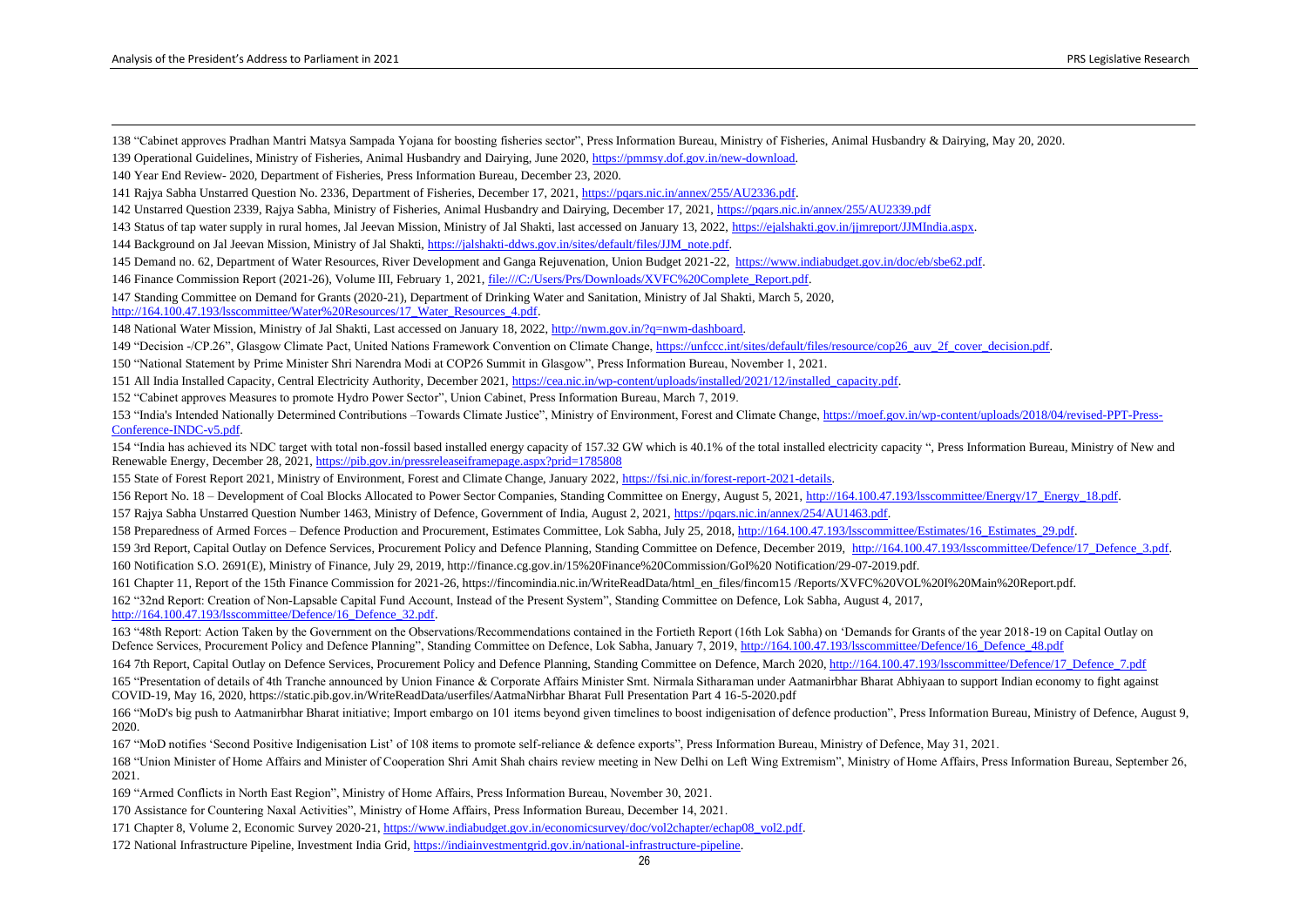Volume I, Report of the Task Force National Infrastructure Pipeline, Department of Economic Affairs, Ministry of Finance, April 30, 2020, https://dea.gov.in/sites/default/files/Report%20of%20the%20 Task%20Force%20National%20Infrastructure%20Pipeline% 20%28NIP%29%20-%20volume-i\_0.pdf.

 Volume II, Report of the Task Force National Infrastructure Pipeline, Department of Economic Affairs, Ministry of Finance, April 30, 2020, https://dea.gov.in/sites/default/files/Report%20of%20the%20 Task%20Force%20National%20Infrastructure%20Pipeline% 20%28NIP%29%20-%20volume-ii\_0.pdf.

NIP Projects, India Investment Grid, Ministry of Commerce and Industry, last accessed on January 5, 2021[, https://indiainvestmentgrid.gov.in/opportunities/nip-projects.](https://indiainvestmentgrid.gov.in/opportunities/nip-projects)

 Dedicated Freight Corridor Projects (EDFC & WDFC) Ending November 2021 accessed on January 17, 2022, Project Status, Dedicated Freight Corridor Corporation of India Limited, [https://dfccil.com/Home/ProgressStatusImage.](https://dfccil.com/Home/ProgressStatusImage) 

Bharatmala Pariyojana – 'Road' to country's infrastructure development, Ministry of Road Transport and Highways, Press Information Bureau, December 13, 2021.

178 "Considerations under Pradhan Mantri Gram Sadak Yojana", Press Information Bureau, Ministry of Rural Development, September 18, 2020, https://pib.gov.in/PressReleseDetailm.aspx?PRID=1656170.

Habitations Coverage, Pradhan Mantri Gram Sadak Yojana, Ministry of Rural Development, last accessed on January 18, 2022[, http://omms.nic.in/.](http://omms.nic.in/) 

"Standing Committee on Rural Development, 2018-19, Department of Rural Development, Ministry of Rural Development"

[http://164.100.47.193/lsscommittee/Rural%20Development/16\\_Rural\\_Development\\_52.pdf.](http://164.100.47.193/lsscommittee/Rural%20Development/16_Rural_Development_52.pdf)

 "Standing Committee on Rural Development, Demand for Grants 2020-21, Department of Rural Development, Ministry of Rural Development", http://164.100.47.193/lsscommittee/Rural%20Development/17\_ Rural\_Development\_4.pdf.

Lok Sabha Starred Question No. 394, Ministry of Panchayati Raj, March 23, 2021[, http://164.100.24.220/loksabhaquestions/annex/175/AS394.pdf.](http://164.100.24.220/loksabhaquestions/annex/175/AS394.pdf)

 SVAMITVA Scheme, Ministry of Panchayati Raj, Last accessed on January 18, 2022[, https://svamitva.nic.in/svamitva/index.html?OWASP\\_CSRFTOKEN=VHTW-DE6K-AZDZ-X8WC-MO4L-PSSK-9L92-](https://svamitva.nic.in/svamitva/index.html?OWASP_CSRFTOKEN=VHTW-DE6K-AZDZ-X8WC-MO4L-PSSK-9L92-O1WM) [O1WM.](https://svamitva.nic.in/svamitva/index.html?OWASP_CSRFTOKEN=VHTW-DE6K-AZDZ-X8WC-MO4L-PSSK-9L92-O1WM)

Pradhan Mantri Awas Yojana (Urban), Ministry of Housing and Urban Affairs, Last accessed on January 18, 2022, [https://pmaymis.gov.in/.](https://pmaymis.gov.in/)

Demand No. 59, Ministry of Housing and Urban Affairs, Union Budget 2021-22[, https://www.indiabudget.gov.in/doc/eb/sbe59.pdf.](https://www.indiabudget.gov.in/doc/eb/sbe59.pdf)

 "Rs70,000 crore boost to housing sector and middle-income group through extension of Credit Linked Subsidy Scheme for MIG under PMAY(Urban)", Press Information Bureau, Ministry of Finance, May 14, 2020.

Year End Review 2021: Ministry of Housing & Urban Affairs, Press Information Bureau, January 4, 2022.

 "1st Report of the Standing Committee on Urban Development (2019-20) on Demands for Grants (2019-20) of the Ministry of Housing and Urban Affairs, December 11, 2019, http://164.100.47.193/lsscommittee/Urban%20Development/17 Urban Development 1.pdf.

 "Cabinet approves creation of national Urban Housing Fund", Press Information Bureau, Ministry of Housing and Urban Affairs, February 22, 2018[, http://pib.nic.in/newsite/PrintRelease.aspx?relid=176687.](http://pib.nic.in/newsite/PrintRelease.aspx?relid=176687)  "2nd Report of the Standing Committee on Urban Development (2020-21) on Demands for Grants (2020-21) of the Ministry of Housing and Urban Affairs, December 3, 2020,

http://164.100.47.193/lsscommittee/Urban%20Development/17\_ Urban\_Development\_2.pdf.

PMAY(U) Achievement, Ministry of Housing and Urban Affairs, last accessed on January 18, 2021[, https://pmay-urban.gov.in/uploads/progress-pdfs/1.pdf.](https://pmay-urban.gov.in/uploads/progress-pdfs/1.pdf)

Rajya Sabha Unstarred Question No. 2835, Ministry of Rural Development, December 22, 2021[, https://pqars.nic.in/annex/255/AU2835.pdf.](https://pqars.nic.in/annex/255/AU2835.pdf)

 Demand No. 86, Department of Rural Development, Ministry of Rural Development, Union Budget 2021-22, https://www.indiabudget.gov.in/doc/eb/sbe86.pdf; Demand No. 87, Department of Land Resources, Ministry of Rural Development, Union Budget 2021-22,<https://www.indiabudget.gov.in/doc/eb/sbe87.pdf>

Pradhan Mantri Awas Yojana – Gramin, Ministry of Rural Development, last accessed on January 18, 2021, [https://www.iay.nic.in/netiay/home.aspx.](https://www.iay.nic.in/netiay/home.aspx)

Report No. 16, Standing Committee on Rural Development, August 2021[, http://164.100.47.193/lsscommittee/Rural%20Development%20and%20Panchayati%20Raj/17\\_Rural\\_Development\\_16.pdf.](http://164.100.47.193/lsscommittee/Rural%20Development%20and%20Panchayati%20Raj/17_Rural_Development_16.pdf) 

Swachh Bharat Mission (Grameen) Dashboard, Department of Drinking Water and Sanitation, last accessed on January 18, 2022[, https://sbm.gov.in/sbmdashboard/IHHL.aspx.](https://sbm.gov.in/sbmdashboard/IHHL.aspx)

 Swachh Bharat Mission Urban – Financial Progress, Ministry of Housing and Urban Affairs, last accessed on February 11, 2021, http://swachhbharaturban.gov.in/writereaddata/financial\_progres s.pdf?id=5mw5jzzbj3sabgx4.

Swachh Bharat Urban Dashboard, Ministry of Housing and Urban Affairs, Last accessed on January 18, 2022[, http://swachhbharaturban.gov.in/dashboard/?id=22effzycsdqph5a5.](http://swachhbharaturban.gov.in/dashboard/?id=22effzycsdqph5a5) 

199 Swachh Bharat Mission - Gramin in States/UTs, Standing Committee on Rural Development, July 19, 2018[, http://164.100.47.193/lsscommittee/Rural%20Development/16\\_Rural\\_Development\\_51.pdf.](http://164.100.47.193/lsscommittee/Rural%20Development/16_Rural_Development_51.pdf)

 Report No. 2, Demand for grants 2020-21, Lok Sabha, Standing Committee on Housing and Urban Affairs, March 3, 2020, [http://164.100.47.193/lsscommittee/Housing%20and%20Urban%20Affairs/17\\_Urban\\_Development\\_2.pdf.](http://164.100.47.193/lsscommittee/Housing%20and%20Urban%20Affairs/17_Urban_Development_2.pdf)

 Report No. 3, Demand for grants 2020-21, Lok Sabha, Standing Committee on Housing and Urban Affairs, September 11, 2020, [http://164.100.47.193/lsscommittee/Housing%20and%20Urban%20Affairs/17\\_Urban\\_Development\\_3.pdf.](http://164.100.47.193/lsscommittee/Housing%20and%20Urban%20Affairs/17_Urban_Development_3.pdf)

 Report No. 5, Demand for grants 2021-22, Lok Sabha, Standing Committee on Housing and Urban Affairs, March 8, 2021, [http://164.100.47.193/lsscommittee/Housing%20and%20Urban%20Affairs/17\\_Urban\\_Development\\_5.pdf.](http://164.100.47.193/lsscommittee/Housing%20and%20Urban%20Affairs/17_Urban_Development_5.pdf)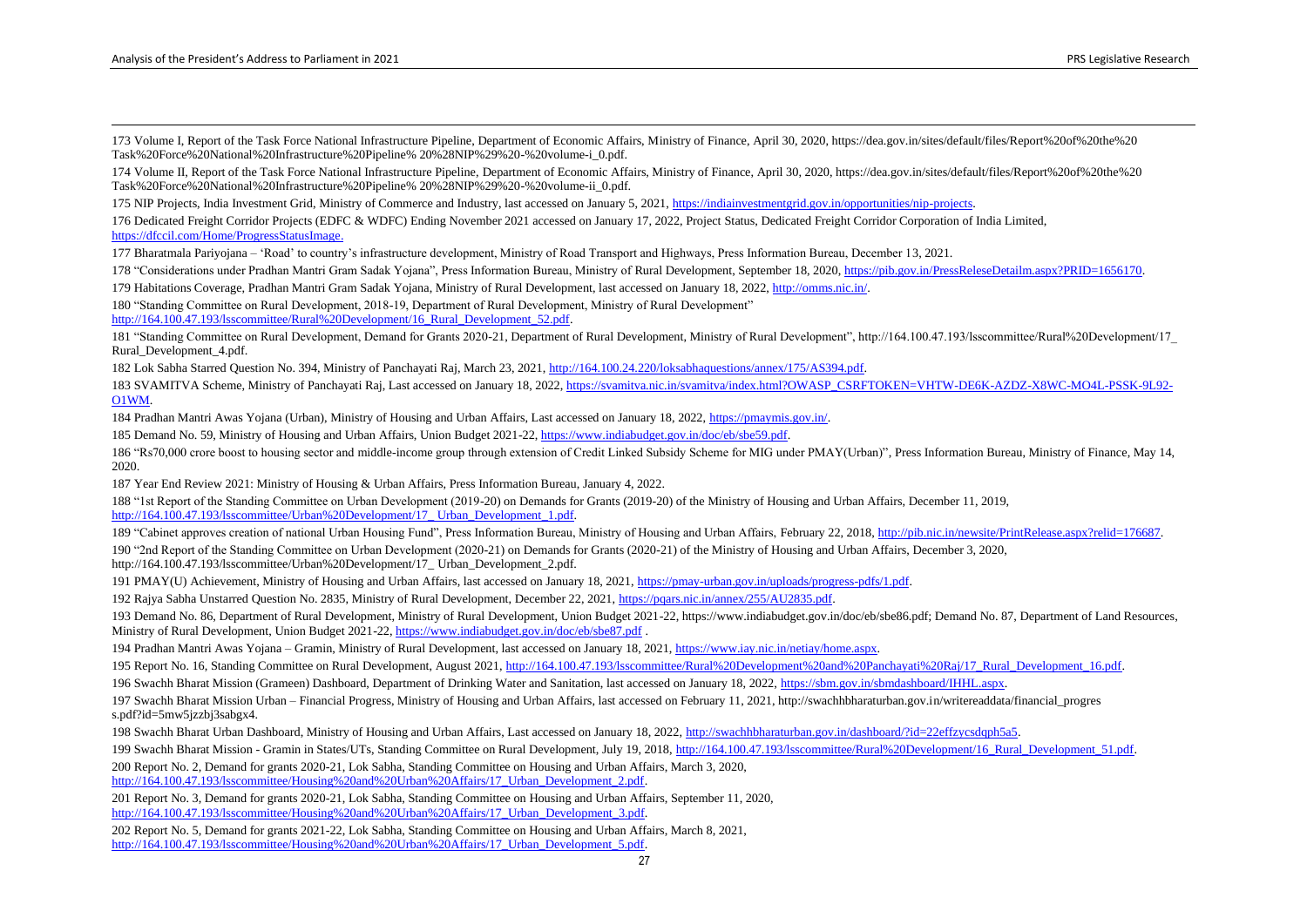Speech of the Minister of Finance, Union Budget 2021-22, February 1, 2021[, https://www.indiabudget.gov.in/doc/Budget\\_Speech.pdf.](https://www.indiabudget.gov.in/doc/Budget_Speech.pdf)

PM to launch Swachh Bharat Mission-Urban 2.0 and AMRUT 2.0 on 1st October, Prime Minister's Office, Press Information Bureau, September 30, 2021.

National Family Health Survey – 5 (2019-21), Ministry of Health and Family Survey[, http://rchiips.org/nfhs/NFHS-5\\_FCTS/India.pdf.](http://rchiips.org/nfhs/NFHS-5_FCTS/India.pdf)

" PM to launch Ujjwala 2.0 on 10th August ", Press Information Bureau, Ministry of Petroleum and Natural Gas, August 8, 2021.

207 Pradhan Mantri Ujjwala Yojana 2.0 dashboard as accessed on January 18, 2022, Ministry of Petroleum and Natural Gas, [https://www.pmuy.gov.in/index.aspx.](https://www.pmuy.gov.in/index.aspx)

LPG Connections under PMUY, Ministry of Petroleum and Natural Gas, Press Information Bureau, December 16, 2021.

100 Report No.14 of 2019 - Performance Audit of Pradhan Mantri Ujjwala Yojana, Ministry of Petroleum and Natural Gas, Comptroller and Auditor General of India, December 11, 2019.

 "Cabinet approves Capital Grant as Viability Gap Funding to Indradhanush Gas Grid Limited for setting up the North East Natural Gas Pipeline Grid", Press Information Bureau, Cabinet Committee on Economic Affairs, January 8, 2020.

"Year End Review -2020-Ministry of Petroleum & Natural Gas", Press Information Bureau, Ministry of Petroleum & Natural Gas, December 31, 2020.

"Year End Review 2020 – Ministry of Power", Press Information Bureau, Ministry of Power, December 30, 2020.

Saubhagya Dashboard, Ministry of Power, Last accessed on January 17, 2021[, https://saubhagya.gov.in/.](https://saubhagya.gov.in/) 

"Cabinet approves measures to provide liquidity in the Power Sector Dues to the financial stress caused by COVID-19", Press Information Bureau, Ministry of Power, August 19, 2020.

"Cabinet approves measures to provide liquidity in the Power Sector Dues to the financial stress caused by COVID-19", Press Information Bureau, Ministry of Power, August 19, 2020.

"Power Ministry advises Gencos and Transcos to charge Late Payment Surcharge at a rate not exceeding 12% per annum", Press Information Bureau, Ministry of Power, August 22, 2020.

"Union Power Ministry writes to States/UTs extending Rs 90,000 crore package under Atmanirbhar Bharat Abhiyan", Press Information Bureau, Ministry of Power, May 16, 2020.

Pradhan Mantri Urja Suraksha evam Utthaan Mahaabhiyaan (PM-KUSUM), Ministry of New and Renewable Energy[, https://mnre.gov.in/solar/schemes/.](https://mnre.gov.in/solar/schemes/) 

 Order No. 32/645/2017-SPV Division – "Scale-up and expansion of Pradhan Mantri Urja Suraksha evam Utthaan Mahaabhiyaan (PM-KUSUM), Ministry of New and Renewable Energy, November 4, 2020, [https://mnre.gov.in/img/documents/uploads/file\\_f-1604916951612.pdf.](https://mnre.gov.in/img/documents/uploads/file_f-1604916951612.pdf) 

Rajya Sabha Unstarred Question No. 1895, Ministry of New and Renewable Energy, December 14, 2021, [https://pqars.nic.in/annex/255/AU1895.pdf.](https://pqars.nic.in/annex/255/AU1895.pdf) 

Aajeevika - National Rural Livelihoods Mission, Ministry of Rural Development, last accessed on January 5, 2021, [https://aajeevika.gov.in/.](https://aajeevika.gov.in/) 

222 Demand No. 86, Ministry of Women and Child Development, Union Budget 2021-22[, https://openbudgetsindia.org/dataset/4ab597d3-cfc2-493b-95d6-488e9a22de70/resource/4dcdff99-211e-4ee2-9dd4](https://openbudgetsindia.org/dataset/4ab597d3-cfc2-493b-95d6-488e9a22de70/resource/4dcdff99-211e-4ee2-9dd4-b2d5448034c9/download/department-of-land-resources.pdf) [b2d5448034c9/download/department-of-land-resources.pdf.](https://openbudgetsindia.org/dataset/4ab597d3-cfc2-493b-95d6-488e9a22de70/resource/4dcdff99-211e-4ee2-9dd4-b2d5448034c9/download/department-of-land-resources.pdf) 

223 G1: SHGs Under NRLM, Ministry of Rural Development, last accessed on January 18, 2022[, https://nrlm.gov.in/shgOuterReports.do?methodName=showShgreport.](https://nrlm.gov.in/shgOuterReports.do?methodName=showShgreport)

Unstarred Question No. 1,987, Lok Sabha Questions, Ministry of Health and Family Welfare, July 30, 2021[, http://164.100.24.220/loksabhaquestions/annex/176/AU1987.pdf.](http://164.100.24.220/loksabhaquestions/annex/176/AU1987.pdf) 

"'One Stop Centre' Scheme for Women Victims", Press Information Bureau, Ministry of Women and Child Development, December 15, 2021.

 Scheme On Fast Track Special Courts (FTSC) For Expeditious Disposal Of Cases Of Rape And Protection Of Children Against Sexual Offences (POCSO) Act, Ministry of Law and Justice, 2019, [https://doj.gov.in/sites/default/files/Fast%20Track%20Special%20Courts%20Scheme%20guidelines%202019.pdf.](https://doj.gov.in/sites/default/files/Fast%20Track%20Special%20Courts%20Scheme%20guidelines%202019.pdf) 

"914 Fast Track Courts are functional for heinous crimes, crimes against women and children", Press Information Bureau, Ministry of Law and Justice, December 17, 2021.

 Cabinet approves setting up of National Nutrition Mission, Ministry of Women and Child Development, December 1, 2017[, https://icds-wcd.nic.in/nnm/NNM-Web-Contents/UPPER-](https://icds-wcd.nic.in/nnm/NNM-Web-Contents/UPPER-MENU/AboutNNM/PIB_release_NationalNutritionMission.pdf)MENU/AboutNNM/PIB\_release\_NationalNutritionMission.pdf.

Poshan tracker, last accessed on January 12, 2022[, https://poshantracker.in/statistics/.](https://poshantracker.in/statistics/) 

Female Employees in Defence Services, Ministry of Defence, Press Information Bureau, March 22, 2021.

REPRESENTATION OF WOMEN IN DEFENCE FORCES, Ministry of Defence, Press Information Bureau, December 10, 2021.

The Transgender Persons (Protection of Rights) Act, 2019[, https://prsindia.org/files/bills\\_acts/bills\\_parliament/2019/The%20Transgender%20Persons%20\(Protection%20of%20Rights\)%20Act,%202019.pdf.](https://prsindia.org/files/bills_acts/bills_parliament/2019/The%20Transgender%20Persons%20(Protection%20of%20Rights)%20Act,%202019.pdf) 

G.S.R. 592 (E), Gazette of India, Ministry of Social Justice and Empowerment, September 25, 2020[, https://egazette.nic.in/WriteReadData/2020/222096.pdf.](https://egazette.nic.in/WriteReadData/2020/222096.pdf)

Unstarred Question 2863, Rajya Sabha, Ministry of Social Justice and Empowerment, December 22, 2021[, https://pqars.nic.in/annex/255/AU2863.pdf.](https://pqars.nic.in/annex/255/AU2863.pdf)

235 National Portal for Transgender Persons dashboard as accessed on January 19, 2022, Department of Social Justice and Empowerment[, https://transgender.dosje.gov.in/Applicant/HomeN/Index.](https://transgender.dosje.gov.in/Applicant/HomeN/Index)

Unstarred Question 1241, Rajya Sabha, Ministry of Social Justice and Empowerment, December 8, 2021[, https://pqars.nic.in/annex/255/AU1241.pdf.](https://pqars.nic.in/annex/255/AU1241.pdf)

237 Short Term Courses (focus on wage/self-employment), Action Plan for PM-DAKSH 2021-22[, https://socialjustice.nic.in/writereaddata/UploadFile/AAP\\_2021\\_22\\_PMDAKSH.pdf.](https://socialjustice.nic.in/writereaddata/UploadFile/AAP_2021_22_PMDAKSH.pdf)

"Shri Thaawarchand Gehlot E-Launches 'National Portal for Transgender Persons' and E-Inaugurates Garima Greh: A Shelter Home for Transgender Persons in Gujarat

", Press Information Bureau, Ministry of Social Justice and Empowerment, December 25, 2021[, https://pib.gov.in/PressReleaseIframePage.aspx?PRID=1675629.](https://pib.gov.in/PressReleaseIframePage.aspx?PRID=1675629)